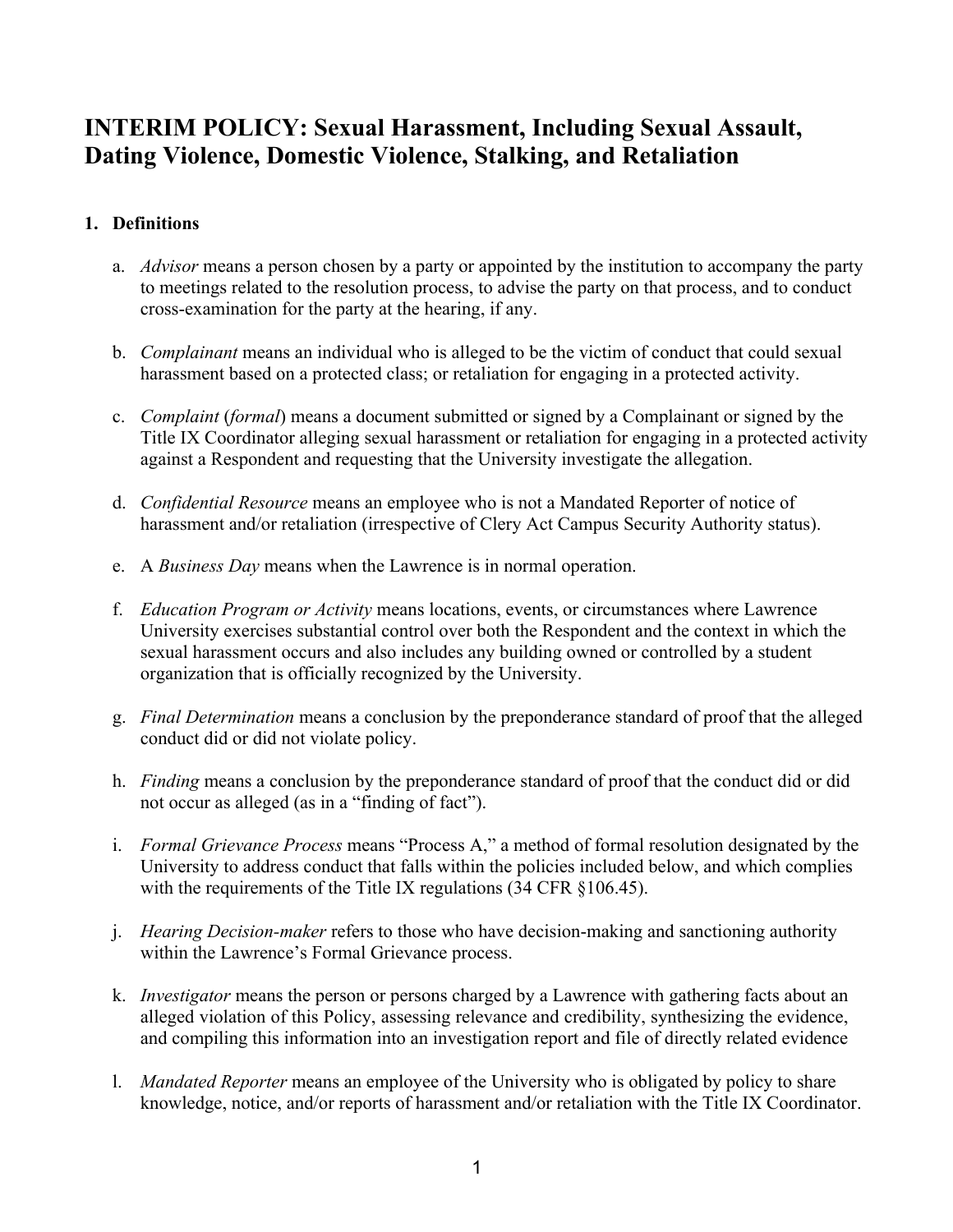- m. *Notice* means that an employee, student, or third-party informs the Title IX Coordinator or other Official with Authority of the alleged occurrence of harassing, discriminatory, and/or retaliatory conduct.
- n. *Official with Authority* (OWA) means an employee explicitly vested with the responsibility to implement corrective measures for sexual harassment and/or retaliation on behalf of the University.
- o. *Parties* include the Complainant(s) and Respondent(s), collectively.
- p. *University* means a postsecondary education program that is a University of federal funding.
- q. *Remedies* are post-finding actions directed to the Complainant and/or the community as mechanisms to address safety, prevent recurrence, and restore access to the University's educational program.
- r. *Respondent* means an individual who has been reported to be the perpetrator of conduct that could constitute sexual harassment or retaliation for engaging in a protected activity.
- s. *Resolution* means the result of an informal or Formal Grievance Process.
- t. *Sanction* means a consequence imposed by the University on a Respondent who is found to have violated this policy.
- u. *Sexual Harassment* is the umbrella category including the offenses of sexual harassment, sexual assault, stalking, and dating violence and domestic violence.
- v. *Title IX Coordinator* is at least one official designated by the Lawrence University to ensure compliance with Title IX and the University's Title IX program. References to the Coordinator throughout this policy may also encompass a designee of the Coordinator for specific tasks.
- w. *Title IX Team* refers to the Title IX Coordinator, and any member of the Grievance Process Pool.

#### **2. Rationale for Policy**

Lawrence is committed to providing a workplace, educational, and living environment, as well as other benefits, programs, and activities that are free from sexual harassment and retaliation. To ensure compliance with federal and state civil rights laws and regulations, and to affirm its commitment to promoting the goals of fairness and equity in all aspects of the educational program or activity, Lawrence has developed internal policies and procedures that provide a prompt, fair, and impartial process for those involved in an allegation sexual harassment or retaliation. Lawrence values and upholds the equal dignity of all members of its community and strives to balance the rights of the parties in the grievance process during what is often a difficult time for all those involved.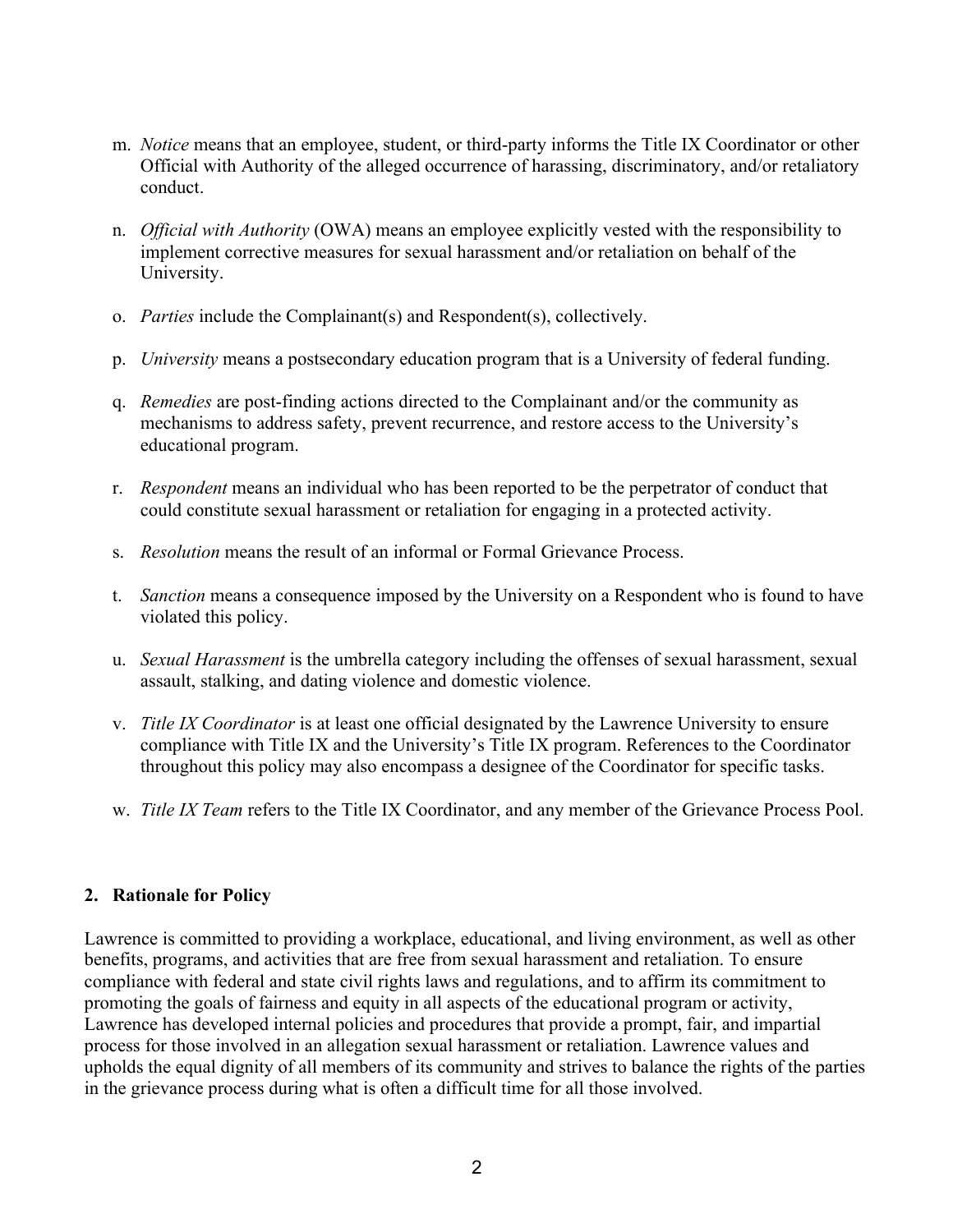### **3. Applicable Scope**

The core purpose of this policy to prohibit sexual harassment and retaliation. When an alleged violation of this policy is reported, the allegations are subject to resolution using Lawrence's Title IX Grievance Process as determined by the Title IX Coordinator, and as detailed below.

When the Respondent is a member of the Lawrence community, a grievance process may be available regardless of the status of the Complainant, who may or may not be a member of the Lawrence community. This community includes, but is not limited to, students<sup>1</sup>, student organizations, faculty, administrators, staff, and third parties such as guests, visitors, volunteers, invitees, and campers.

The procedures below may be applied to incidents, to patterns, and/or to the campus climate, all of which may be addressed and investigated in accordance with this policy.

## **4. Title IX Coordinator**

Title IX Coordinator oversees implementation of this policy. The Title IX Coordinator has the primary responsibility for coordinating Lawrence's efforts related to the intake, investigation, resolution, and implementation of supportive measures to stop, remediate, and prevent sexual harassment, and retaliation prohibited under this policy.

## **5. Independence and Conflict-of-Interest**

The Title IX Coordinator manages all applicable grievance procedures and processes and acts with independence and authority free from bias and conflicts of interest. The Title IX Coordinator oversees all resolutions under this policy and these procedures.

The Title IX Coordinator and members of the Grievance Process Pool are vetted and trained to ensure they are not biased for or against any party in a specific case, or for or against Complainants and/or Respondents, generally.

To raise any concern involving bias or conflict of interest by the Title IX Coordinator, contact the Vice President for Diversity, Equity,and Inclusion,. Concerns of bias or a potential conflict of interest by any other Title IX Team member should be raised with the Title IX Coordinator.

For Fall 2021, any concern involving bias or conflict of interest by the Title IX Coordinator should be reported to the Vice President for Diversity, Equity, and Inclusion, Dr. Eric Mayes.

<sup>&</sup>lt;sup>1</sup> For the purpose of this policy, the Lawrence defines "student" as any individual who has accepted an offer of admission, or who is registered or enrolled for credit or non-credit bearing coursework, and who maintains an ongoing relationship with the Lawrence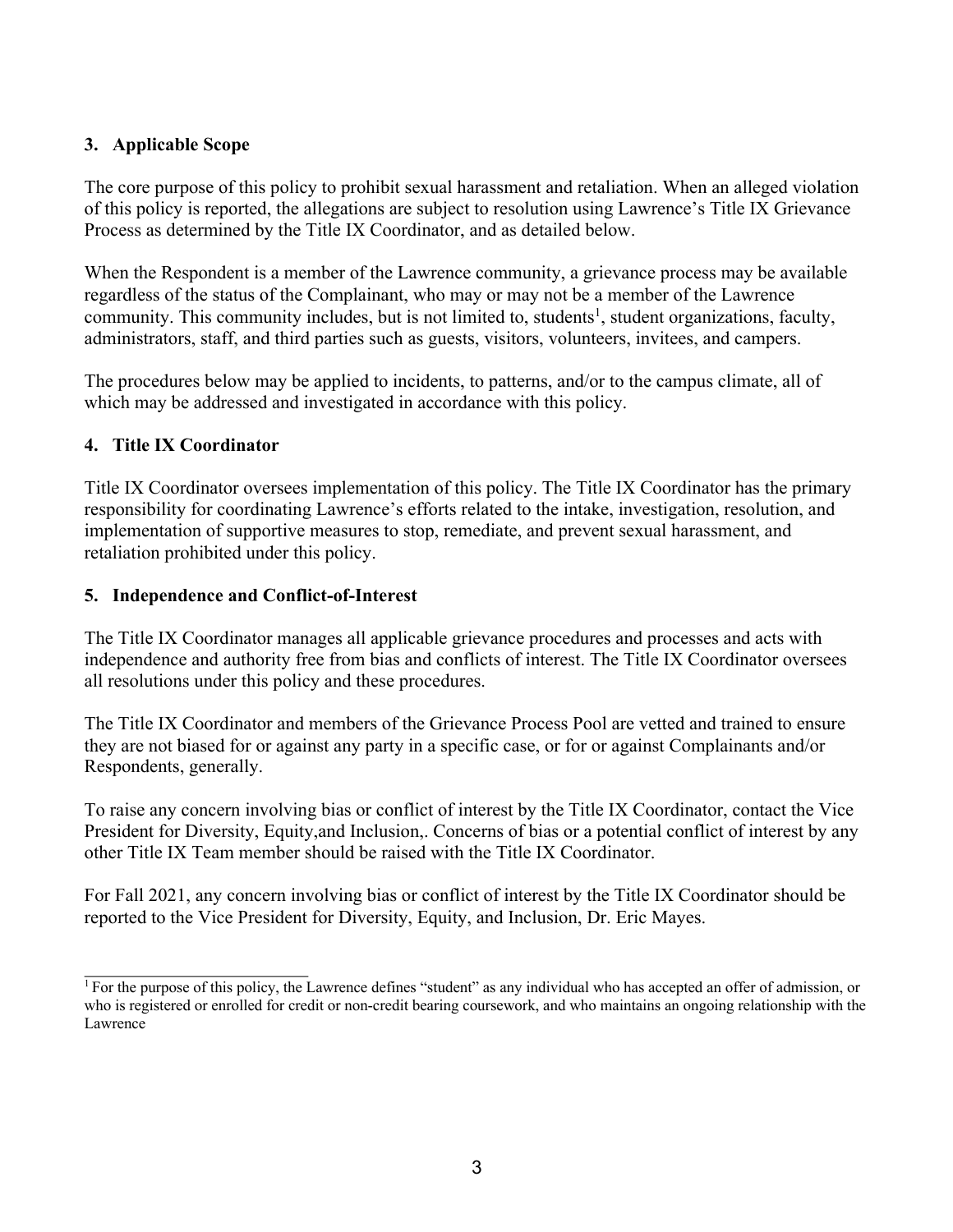#### **6. Administrative Contact Information**

Complaints or notice of alleged policy violations, or inquiries about or concerns regarding this policy and procedures, may be made internally to:

Martha Compton, Coordinator of Equity & Title IX *remote* (920) 832-7496 Email: titleix@lawrence.edu

All Lawrence employees, with the exception of employees listed in Section 18(a) of this policy, are designated as "Mandated Reporters" for purposes of reports or complaints of sexual harassment. A Mandated Reporter is required to report to a Title IX Coordinator all relevant details (obtained directly or indirectly) about an incident of sexual harassment, including dates, times, locations, and names of parties and witnesses. Information brought to the attention of a Mandated Reporter is not confidential.

Inquiries may be made externally to:

Office for Civil Rights (OCR) U.S. Department of Education 400 Maryland Avenue, SW Washington, D.C. 20202-1100

Customer Service Hotline #: (800) 421-3481 Facsimile: (202) 453-6012 TDD#: (877) 521-2172 Email: OCR@ed.gov Web: http://www.ed.gov/ocr

For information on federal enforcement of non-discrimination in education, visit http://wdcrobcolp01.ed.gov/CFAPPS/OCR/contactus.cfm for the address and phone number of the office that serves your area, or call 800-421-3481.

For external complaints involving employees, contact the EEOC:

EEOC Milwaukee Regional Office Reuss Federal Plaza 310 West Wisconsin Avenue, Suite 500 Milwaukee, WI 53203 Phone: 414-662-3680 Fax: 414-297-4133 TTY: 1-800-669-6820 ASL Video Phone: 844-234-5122

#### **7. Notice/Complaints of Sexual Harassment and/or Retaliation**

Notice or complaints of sexual harassment and/or retaliation may be made using any of the following options: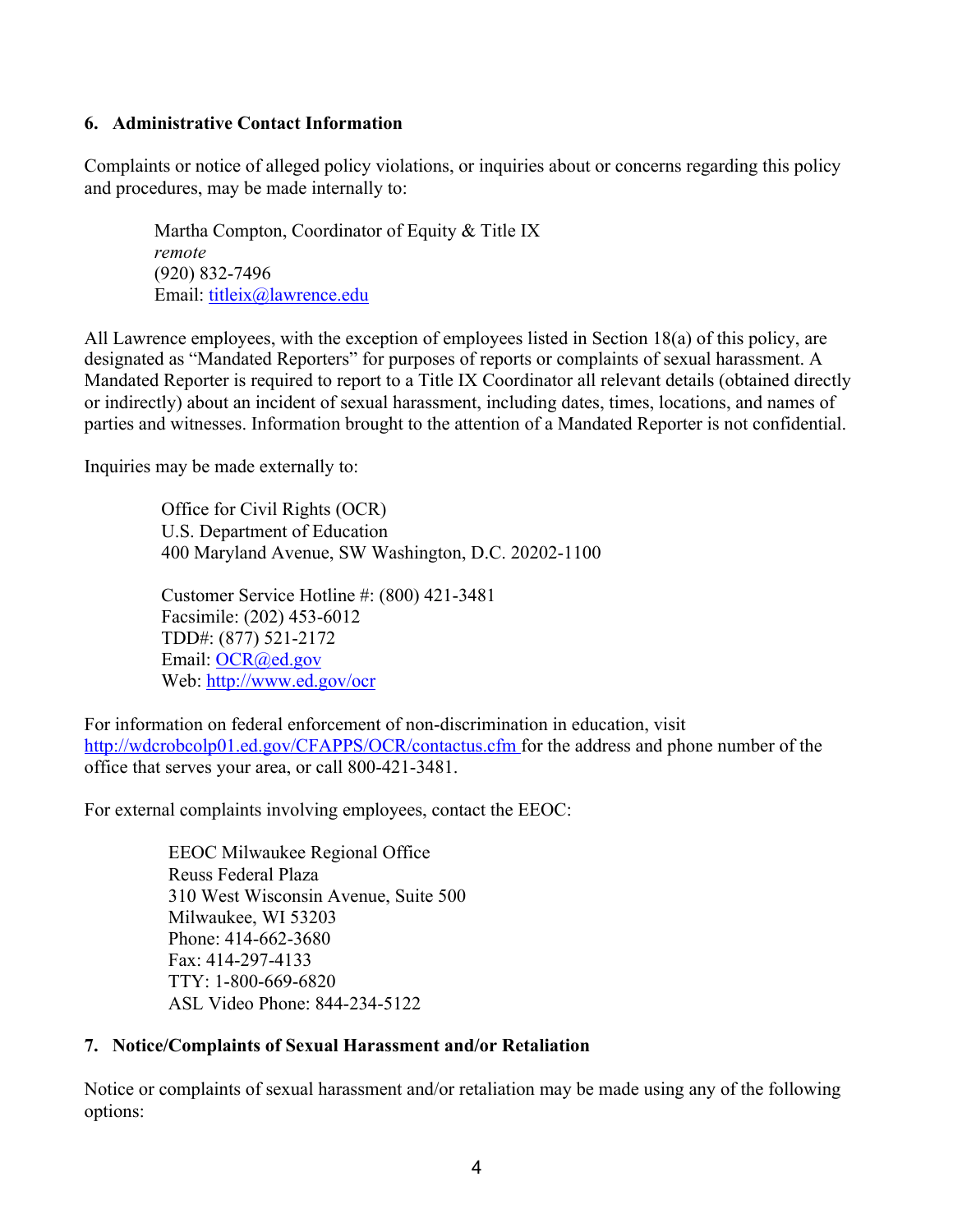- a. File a complaint with, or give verbal notice to, the Title IX Coordinator. Such a report may be made at any time (including during non-business hours) by using the telephone number or email address, or by mail to the office address, listed for the Title IX Coordinator.
- b. File a report online, using the reporting form posted **HERE**. Anonymous reports are accepted but can give rise to a need to investigate. The University tries to provide supportive measures to all Complainants, which is impossible with an anonymous report. Because reporting carries no obligation to initiate a formal response, and as the University respects Complainant requests to dismiss complaints unless there is a compelling threat to health and/or safety, the Complainant is largely in control and should not fear a loss of privacy by making a report that allows the University to discuss and/or provide supportive measures.

A complaint may be filed with the Title IX Coordinator in person, by mail, or by electronic mail, by using the contact information in the section immediately above, or as described in this section. As used in this paragraph, the phrase "document filed by a Complainant" means a document or electronic submission (such as by electronic mail or through an online portal provided for this purpose by the University) that contains the Complainant's physical or digital signature, or otherwise indicates that the Complainant is the person filing the complaint, and requests that the University investigate the allegations.

If notice is submitted in a form that does not meet this standard, the Title IX Coordinator will contact the Complainant to ensure that it is filed correctly.

#### **8. Supportive Measures**

Lawrence will offer and implement appropriate and reasonable supportive measures to the parties upon notice of alleged sexual harassment and/or retaliation.

Supportive measures are non-disciplinary, non-punitive individualized services offered as appropriate, as reasonably available, and without fee or charge to the parties to restore or preserve access to the University's education program or activity, including measures designed to protect the safety of all parties or the University's educational environment, and/or deter sexual harassment and/or retaliation.

The Title IX Coordinator promptly makes supportive measures available to the parties upon receiving notice or a complaint. At the time that supportive measures are offered, the University will inform the Complainant, in writing, of their rights and responsibilities, inclusive of the right to file a formal complaint either at that time or in the future, if they have not done so already.

The Title IX Coordinator works with the Complainant to ensure that their wishes are taken into account with respect to the supportive measures that are planned and implemented.

The University will maintain the privacy of the supportive measures, provided that privacy does not impair the University's ability to provide the supportive measures. Lawrence will act to ensure as minimal an academic impact on the parties as possible.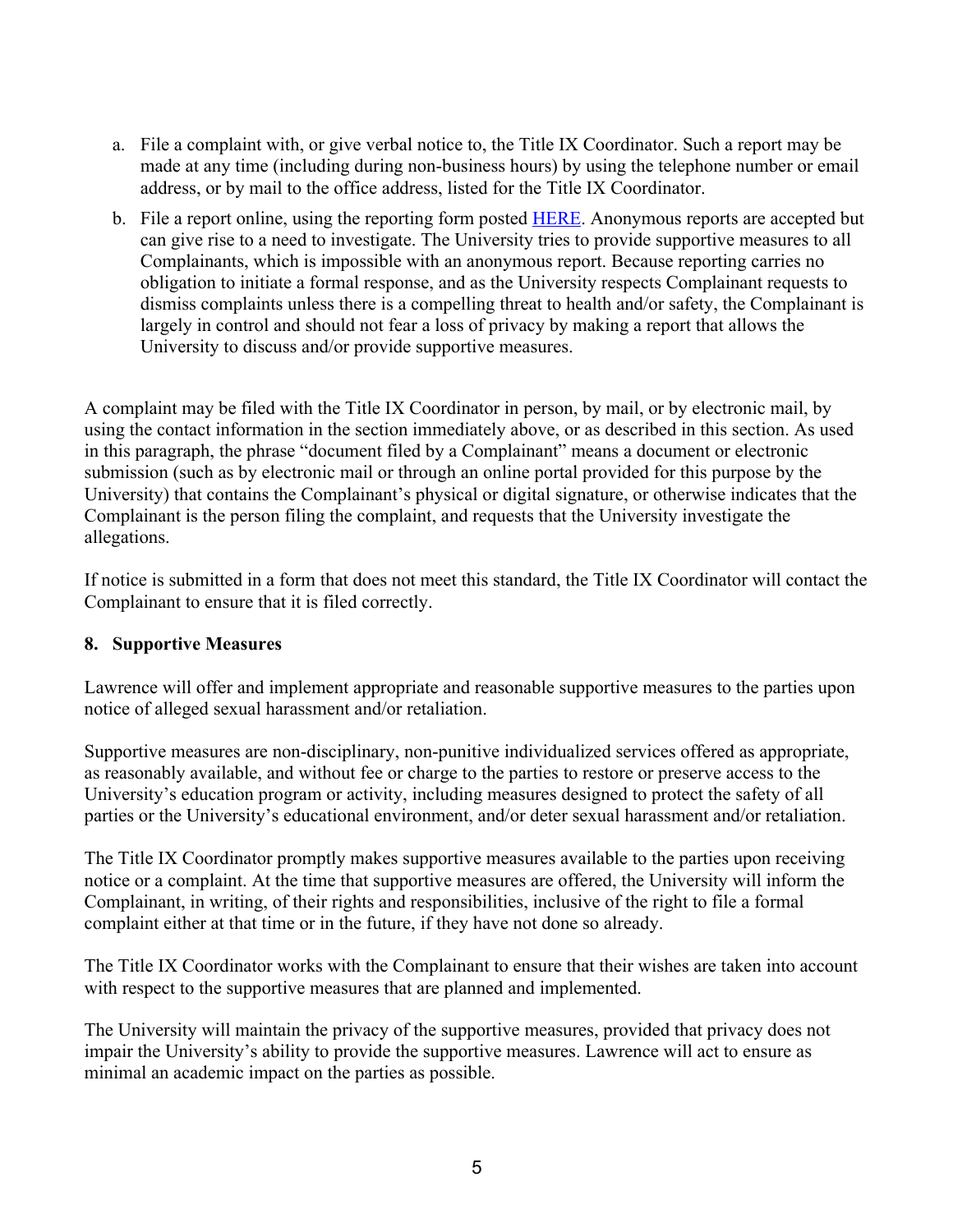The University will implement measures in a way that does not unreasonably burden the other party. These actions may include, but are not limited to:

- a. Referral to counseling, medical, and/or other healthcare services
- b. Referral to the Employee Assistance Program (EAP)
- c. Referral to community-based service providers
- d. Student financial aid counseling
- e. Education to the institutional community or community subgroup(s)
- f. Altering campus housing assignment(s)
- g. Altering work arrangements for employees or student-employees
- h. Safety planning
- i. Providing campus safety escorts
- j. Providing transportation accommodations
- k. Implementing contact limitations (no intentional contact directives) between the parties
- l. Academic support, extensions of deadlines, or other course/program-related adjustments
- m. Trespass, Persona Non Grata (PNG), or Be-On-the-Lookout (BOLO) orders
- n. Timely warnings
- o. Class schedule modifications, withdrawals, or leaves of absence
- p. Increased security and monitoring of certain areas of the campus
- q. Any other actions deemed appropriate by the Title IX Coordinator

Violations of no intentional contact directives will be referred to appropriate student or employee conduct processes for enforcement.

#### **9. Emergency Removal**

The University can act to remove a student Respondent entirely or partially from its education program or activities on an emergency basis when an individualized safety and risk analysis has determined that an immediate threat to the physical health or safety of any student or other individual justifies removal.

This risk analysis is performed by the Title IX Coordinator in conjunction with any other appropriate office using its standard objective violence risk assessment procedures.

In all cases in which emergency removal is imposed, the person will be given notice of the action and the option to request to meet with the Title IX Coordinator prior to such action/removal being imposed, or as soon thereafter as reasonably possible, to show cause why the action/removal should not be implemented or should be modified.

This meeting is not a hearing on the merits of the allegation(s), but rather is an administrative process intended to determine solely whether the emergency removal is appropriate. When this meeting is not requested in a timely manner, objections to the emergency removal will be deemed waived.

A Complainant and their Advisor may be permitted to participate in this meeting if the Title IX Coordinator determines it is equitable to do so.

This section also applies to any restrictions that a coach or athletics administrator may place on a student-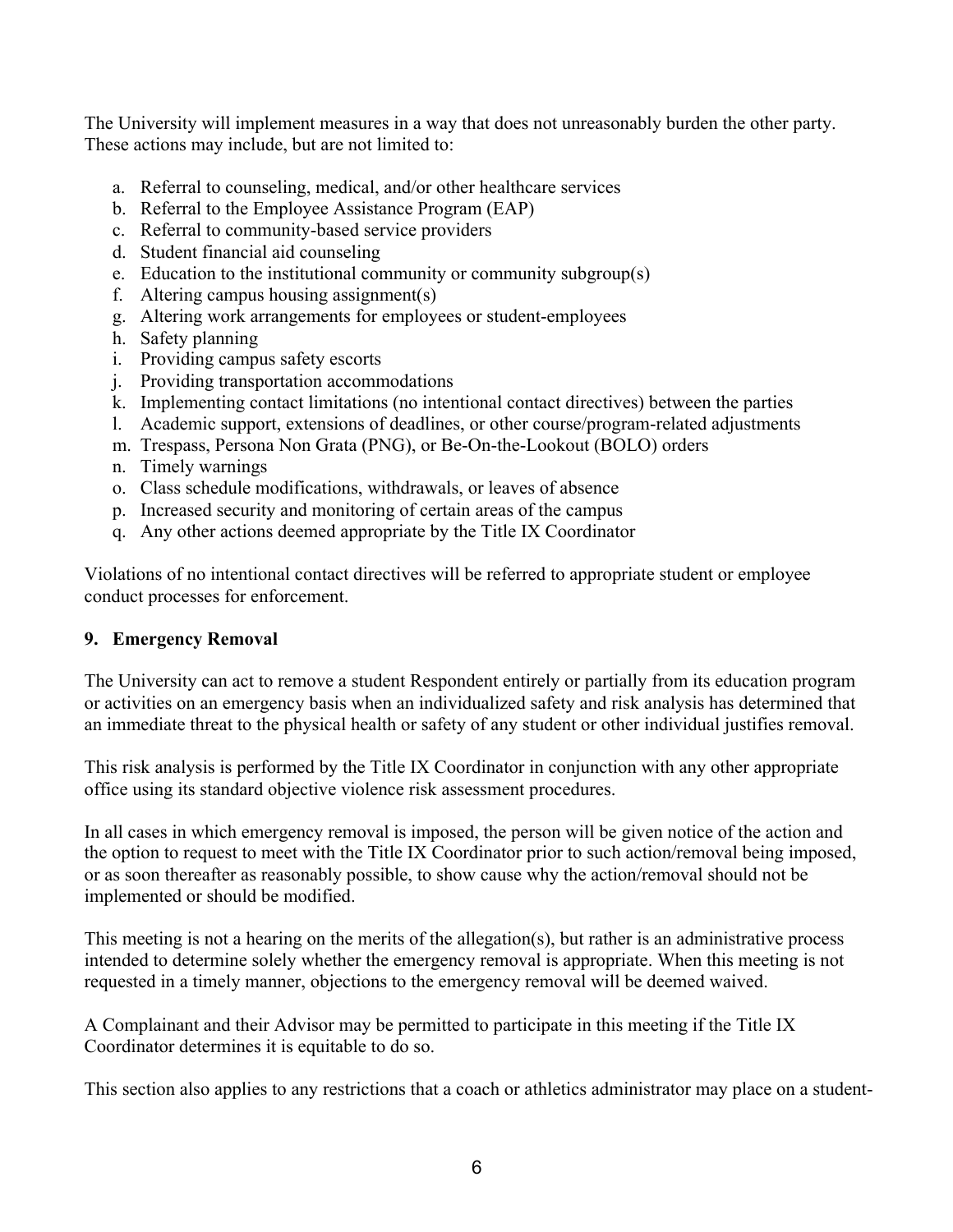athlete arising from allegations related to Title IX. There is no appeal process for emergency removal decisions.

A Respondent may be accompanied by an advisor of their choice when meeting with the Title IX Coordinator for the show cause meeting. The Respondent will be given access to a written summary of the basis for the emergency removal prior to the meeting to allow for adequate preparation.

The Title IX Coordinator has sole discretion under this policy to implement or stay an emergency removal and to determine the conditions and duration. Violation of an emergency removal under this policy will be grounds for discipline, which may include expulsion.

The University will implement the least restrictive emergency actions possible in light of the circumstances and safety concerns. As determined by the Title IX Coordinator, these actions could include, but are not limited to: removing a student from a residence hall, temporarily re-assigning an employee, restricting a student's or employee's access to or use of facilities or equipment, allowing a student to withdraw or take grades of incomplete without financial penalty, authorizing an administrative leave, and suspending a student's participation in extracurricular activities, student employment, student organizational leadership, or intercollegiate/intramural athletics.

At the discretion of the Title IX Coordinator, alternative coursework options may be pursued to ensure as minimal an academic impact as possible on the parties.

Where the Respondent is an employee, existing provisions for interim action are applicable.

#### **10. Promptness**

All allegations are acted upon promptly by Lawrence once it has received notice or a formal complaint. Complaints can take 60-90 business days to resolve, typically. There are always exceptions and extenuating circumstances that can cause a resolution to take longer, but the University will avoid all undue delays within its control.

Any time the general timeframes for resolution outlined in Lawrence procedures will be delayed, University will provide written notice to the parties of the delay, the cause of the delay, and an estimate of the anticipated additional time that will be needed as a result of the delay.

#### **11. Privacy**

Every effort is made by the University to preserve the privacy of reports.<sup>2</sup> Lawrence will not share the

<sup>2</sup> For the purpose of this policy, privacy and confidentiality have distinct meanings. **Privacy** means that information related to a complaint will be shared with a limited number of Lawrence employees who "need to know" in order to assist in the assessment, investigation, and resolution of the report. All employees who are involved in the University's response to notice under this policy receive specific training and guidance about sharing and safeguarding private information in accordance with state and federal law. The privacy of student education records will be protected in accordance with the Family Educational Rights and Privacy Act ("FERPA"), as outlined in the University's Student Records Policy. The privacy of employee records will be protected in accordance with Human Resources policies. **Confidentiality** exists in the context of laws that protect certain relationships, including those who provide services related to medical and clinical care, mental health providers, counselors, and ordained clergy. The law creates a privilege between certain health care providers, mental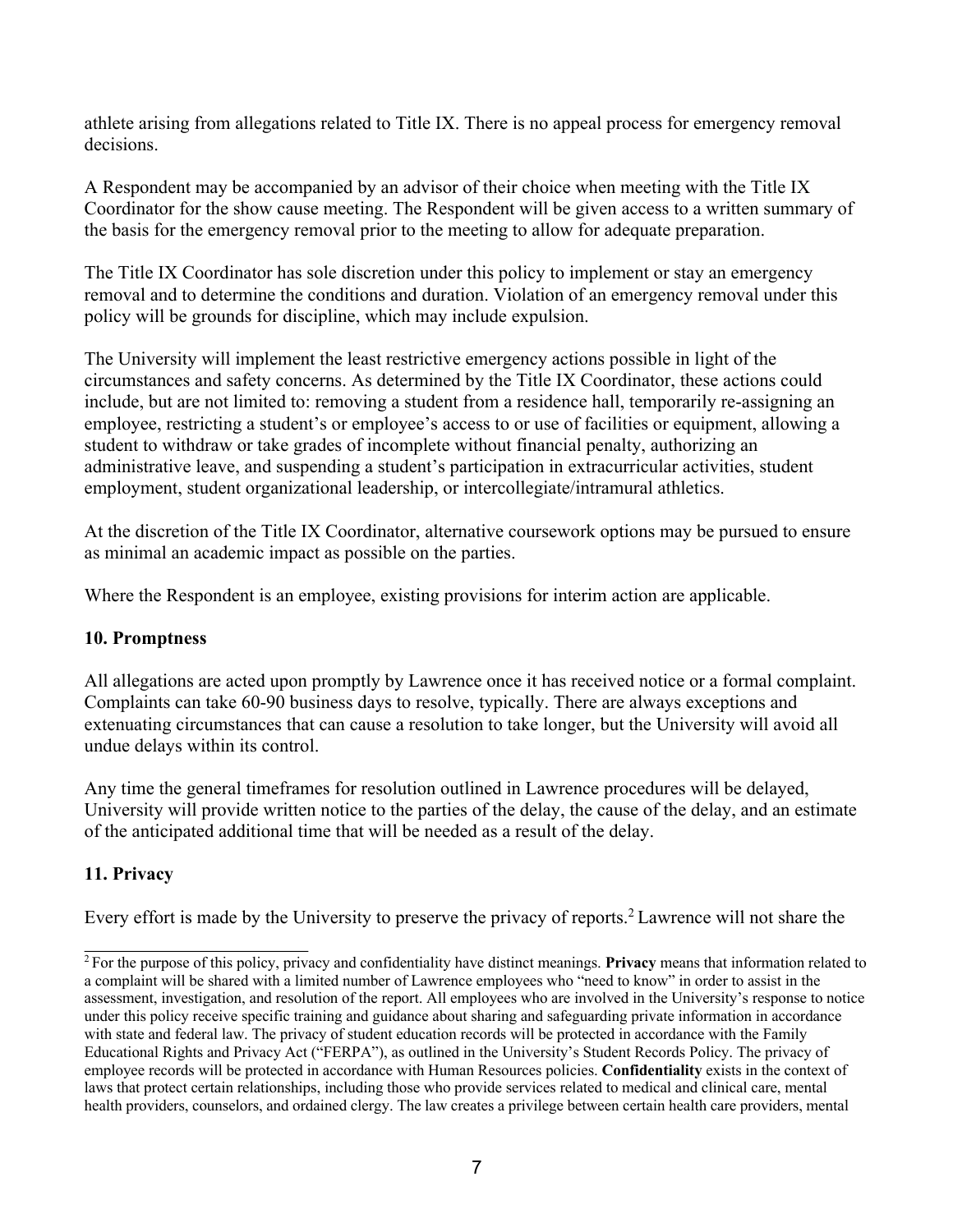identity of any individual who has made a report or complaint of harassment or retaliation, any Complainant, any individual who has been reported to be the perpetrator of sexual harassment or retaliation, any Respondent, or any witness, except as permitted by the Family Educational Rights and Privacy Act (FERPA), 20 U.S.C. 1232g; FERPA regulations, 34 CFR part 99; or as required by law; or to carry out the purposes of 34 CFR Part 106, including the conducting of any investigation, hearing, or grievance proceeding arising under these policies and procedures.

The University reserves the right to determine which Lawrence officials have a legitimate educational interest in being informed about incidents that fall within this policy, pursuant to the Family Educational Rights and Privacy Act (FERPA).

Only a small group of officials who need to know will typically be told about the complaint.

Information will be shared as necessary with Investigators, Hearing Officer/Decision-maker, witnesses, and the parties. The circle of people with this knowledge will be kept as tight as possible to preserve the parties' rights and privacy.

The University may contact parents/guardians to inform them of situations in which there is a significant and articulable health and/or safety risk but will usually consult with the student first before doing so.

Confidentiality and mandated reporting are addressed more specifically below.

# **12. Jurisdiction of the University**

This policy applies to the education program and activities of the University, to conduct that takes place on the campus or on property owned or controlled by the University, at Lawrence-sponsored events, or in buildings owned or controlled by Lawrence's recognized student organizations. The Respondent must be a member of Lawrence's community for its policies to apply.

This policy can also be applicable to the effects of off-campus misconduct that effectively deprive someone of access to Lawrence's educational program. The University may also extend jurisdiction to off-Campus and/or to online conduct when the Title IX Coordinator determines that the conduct affects a substantial University interest. Regardless of where the conduct occurred, the University will address notice/complaints to determine whether the conduct occurred in the context of its employment or educational program or activity and/or has continuing effects on campus or in an off-campus sponsored program or activity. A substantial University interest includes:

a. Any action that constitutes a criminal offense as defined by law. This includes, but is not limited

Health care providers, attorneys, clergy, spouses, and others, with their patients, clients, parishioners, and spouses. The University has designated individuals who have the ability to have privileged communications as Confidential Resources. When information is shared by a Complainant with a Confidential Resource, the Confidential Resource cannot reveal the information to any third party except when an applicable law or a court order requires or permits disclosure of such information. For example, information may be disclosed when: (i) the individual gives written consent for its disclosure; (ii) there is a concern that the individual will likely cause serious physical harm to self or others; or (iii) the information concerns conduct involving suspected abuse or neglect of a minor under the age of 18, elders, or individuals with disabilities. Nonidentifiable information may be shared by Confidential Resources for statistical tracking purposes as required by the federal CLERY Act. Other information may be shared as required by law.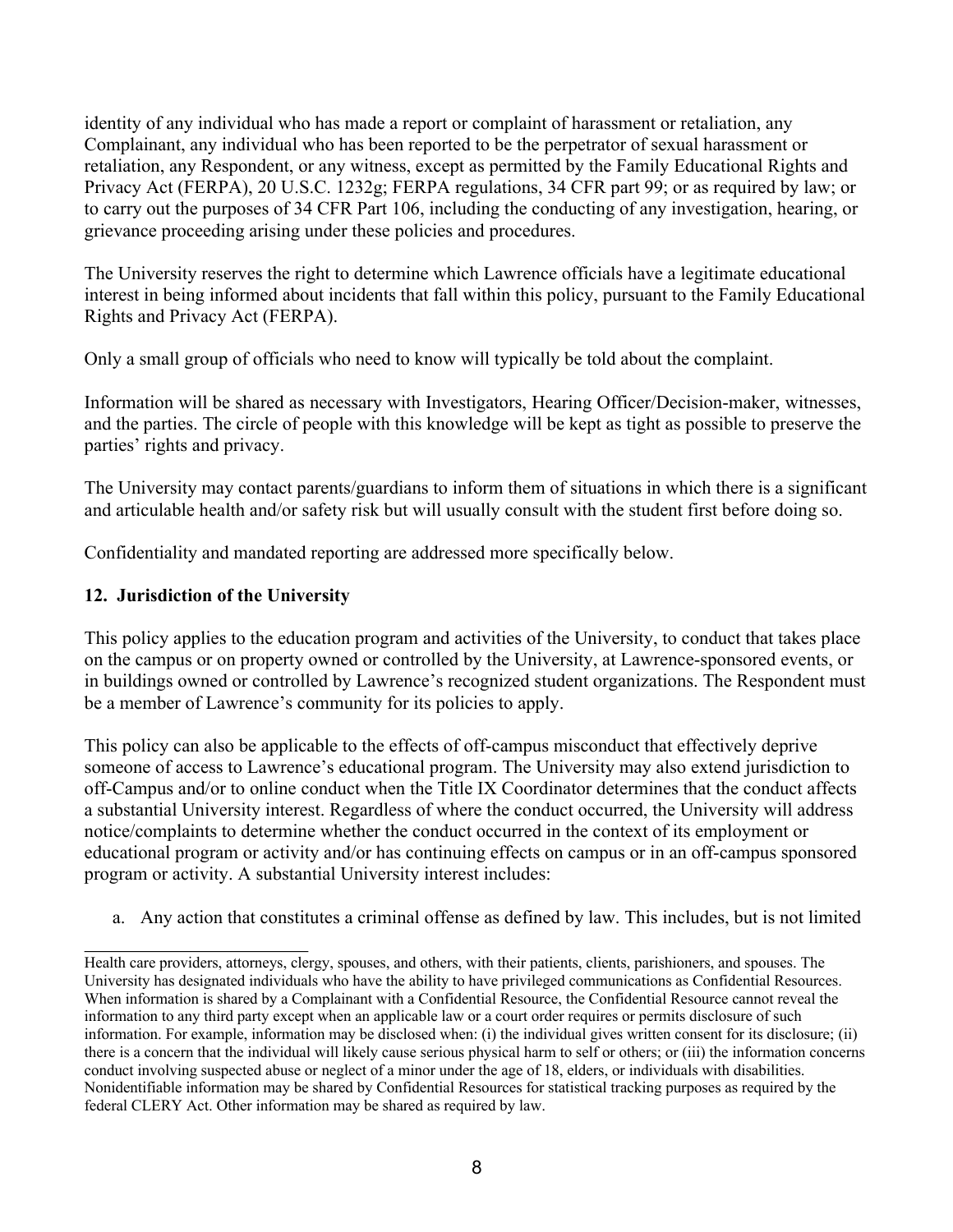to, single or repeat violations of any local, state, or federal law;

- b. Any situation in which it is determined that the Respondent poses an immediate threat to the physical health or safety of any student or other individual;
- c. Any situation that significantly impinges upon the rights, property, or achievements of oneself or others or significantly breaches the peace and/or causes social disorder; and/or
- d. Any situation that is detrimental to the educational interests or mission of the University.

If the Respondent is unknown or is not a member of the Lawrence community, the Title IX Coordinator will assist the Complainant in identifying appropriate campus and local resources and support options and/or, when criminal conduct is alleged, in contacting local or campus law enforcement if the individual would like to file a police report.

Further, even when the Respondent is not a member of the University's community, supportive measures, remedies, and resources may be accessible to the Complainant by contacting the Title IX Coordinator, who will also offer information for the Campus Advocate.

In addition, the University may take other actions as appropriate to protect the Complainant against third parties, such as barring individuals from University property and/or events.

All vendors serving the University through third-party contracts are subject to the policies and procedures of their employers.

When the Respondent is enrolled in or employed by another institution, the Title IX Coordinator can assist the Complainant in liaising with the appropriate individual at that institution, as it may be possible to allege violations through that institution's policies.

Similarly, the Title IX Coordinator may be able to assist and support a student or employee Complainant who experiences sexual harassment or retaliation in an externship, study abroad program, or other environment external to the University where sexual harassment policies and procedures of the facilitating or host organization may give recourse to the Complainant.

# **13. Time Limits on Reporting**

There is no time limitation on providing notice/complaints to the Title IX Coordinator. However, if the Respondent is no longer subject to the University's jurisdiction and/or significant time has passed, the ability to investigate, respond, and provide remedies may be more limited or impossible.

Acting on notice/complaints significantly impacted by the passage of time (including, but not limited to, the rescission or revision of policy) is at the discretion of the Title IX Coordinator, who may document allegations for future reference, offer supportive measures and/or remedies, and/or engage in informal or formal action, as appropriate.

When notice/complaint is affected by significant time delay, the University will typically apply the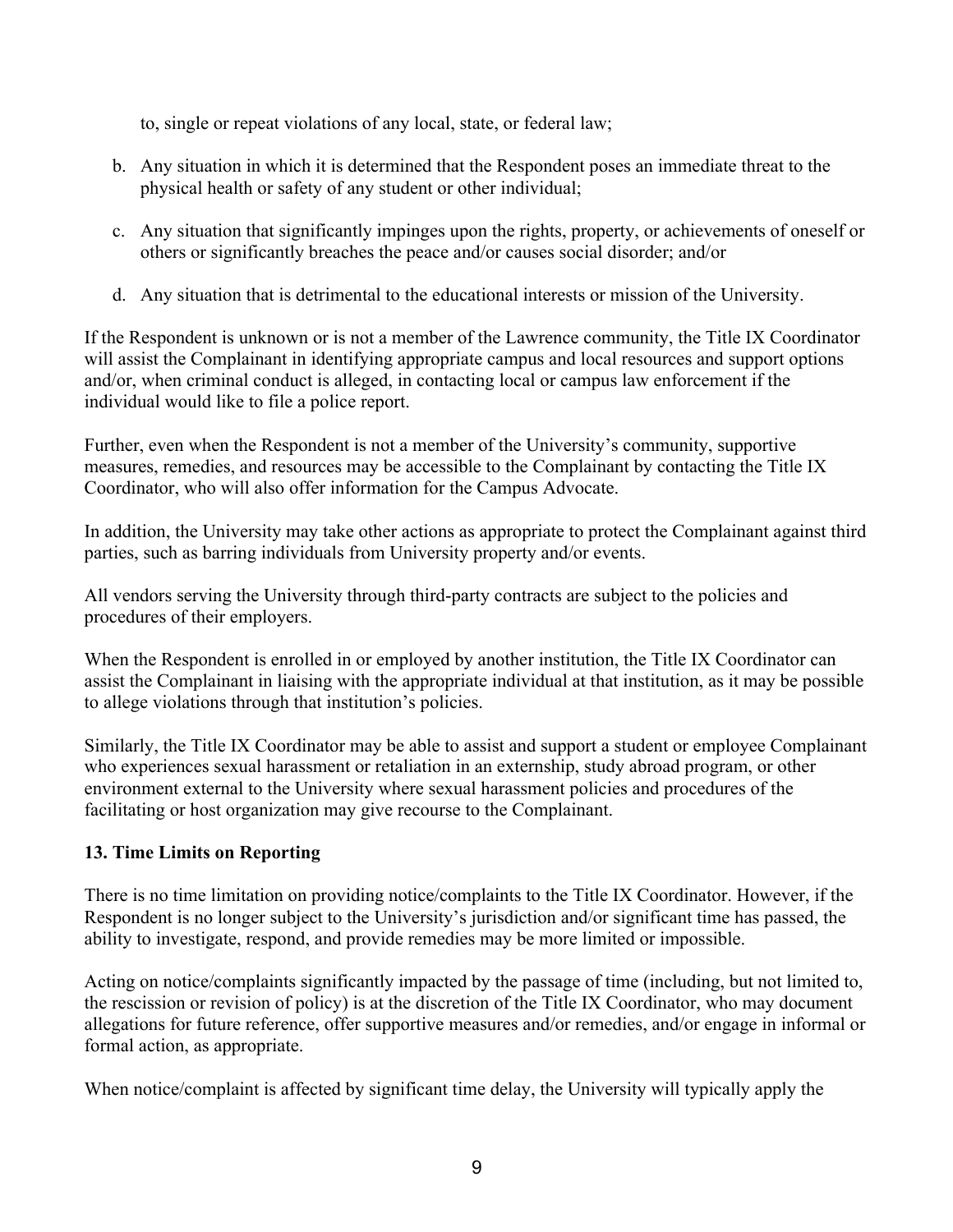policy in place at the time of the alleged misconduct and the procedures in place at the time of notice/complaint.

#### **14. Online Sexual Harassment and/or Retaliation**

The policies of Lawrence are written and interpreted broadly to include online manifestations of any of the behaviors prohibited below, when those behaviors occur in or have an effect on the University's education program and activities or use University networks, technology, or equipment.

Although Lawrence may not control websites, social media, and other venues in which harassing communications are made, when such communications are reported to Lawrence, it will engage in a variety of means to address and mitigate the effects.

Members of the community are encouraged to be good digital citizens and to refrain from online misconduct, such as feeding anonymous gossip sites, sharing inappropriate content via social media, unwelcome sexual or sex-based messaging, distributing or threatening to distribute revenge pornography, breaches of privacy, or otherwise using the ease of transmission and/or anonymity of the Internet or other technology to harm another member of the Lawrence community.

#### **15. Policy on Nondiscrimination**

Lawrence University is committed to providing equal access and opportunity to qualified individuals of all backgrounds. In accordance with this policy and with applicable federal and state law, the University prohibits discrimination in admissions, its programs and activities, employment and advancement on the basis of race, color, creed, religion, national origin, ancestry, age, sex, sexual orientation, gender identity, gender expression, marital status, pregnancy, genetic information, disability, military service, protected veteran status, political affiliation, arrest record or conviction record.

Retaliation against an individual for filing a discrimination complaint or for participating in a complaint investigation violates this policy and may constitute a form of illegal discrimination. University policy also prohibits harassment of individuals on any of the bases listed above.

An act based on an individual's status as listed above may violate this policy and warrant University discipline even if the act does not rise to the level of unlawful discrimination, retaliation or harassment.

To request information or assistance or to file a complaint for violations of this section, contact:

Vice President for Diversity, Equity, and Inclusion 2nd Floor Sampson House P: 920-832-7451;

Or,

Director of Human Resources, 1st Floor Brokaw Hall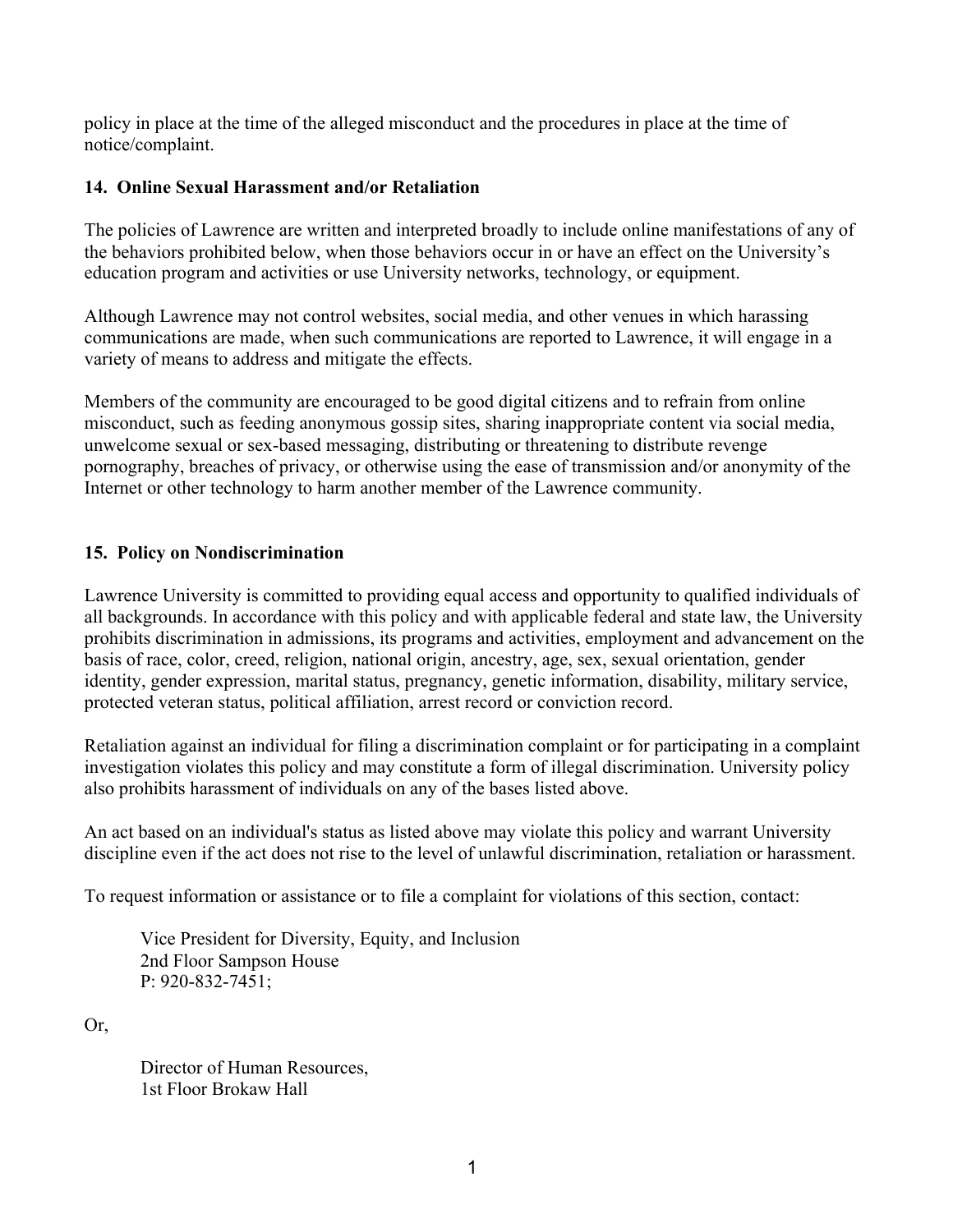P: 920-832-7136.

Additional information is available at https://www.lawrence.edu/info/offices/human\_resources/report-discrimination-or-harassment

*For Fall 2021, please contact the Director of Human Resources.*

To request assistance or to file a complaint specifically related to sexual misconduct or gender-based discrimination or harassment, contact the Title IX Coordinator.

For information about the University's comprehensive commitment to diversity, equity, and inclusion, contact Dr. Eric Mayes, Vice President for Diversity, Equity, and Inclusion at eric.mayes@lawrence.edu. Additional information is available at https://www.lawrence.edu/info/offices/diversity-and-inclusion.

For information on federal enforcement of non-discrimination in education, visit http://wdcrobcolp01.ed.gov/CFAPPS/OCR/contactus.cfm for the address and phone number of the office that serves your area, or call 800-421-3481.

## **16. Definition of Sexual Harassment**

The Department of Education's Office for Civil Rights (OCR), the Equal Employment Opportunity Commission (EEOC), and the state of Wisconsin regard Sexual Harassment as an unlawful discriminatory practice. Acts of sexual harassment may be committed by any person upon any other person, regardless of the sex, sexual orientation, and/or gender identity of those involved.

Lawrence has adopted the following definition of Sexual Harassment in order to address the unique environment of an academic community:

**Sexual Harassment**, as an umbrella category, includes the actual or attempted offenses of sexual harassment, sexual assault, domestic violence, dating violence, and stalking, and is defined as conduct on the basis of sex or that is sexual that satisfies one or more of the following:

- 1) **Quid Pro Quo**: An employee of the University, conditions<sup>3</sup> the provision of an aid, benefit, or service of the University on an individual's participation in unwelcome sexual conduct.
- 2) **Sexual Harassment**: Unwelcome conduct determined by a reasonable person to be so severe, pervasive, and objectively offensive that it effectively denies a person equal access to the University's education program or activity.<sup>4</sup>
- 3) **Sexual assault**:

 $\frac{3}{3}$  Implicitly or explicitly.

<sup>4</sup> Unwelcomeness is subjective and determined by the Complainant (except when the Complainant is younger than the age of consent). Severity, pervasiveness, and objective offensiveness are evaluated based on the totality of the circumstances from the perspective of a reasonable person in the same or similar circumstances ("in the shoes of the Complainant"), including the context in which the alleged incident occurred and any similar, previous patterns that may be evidenced.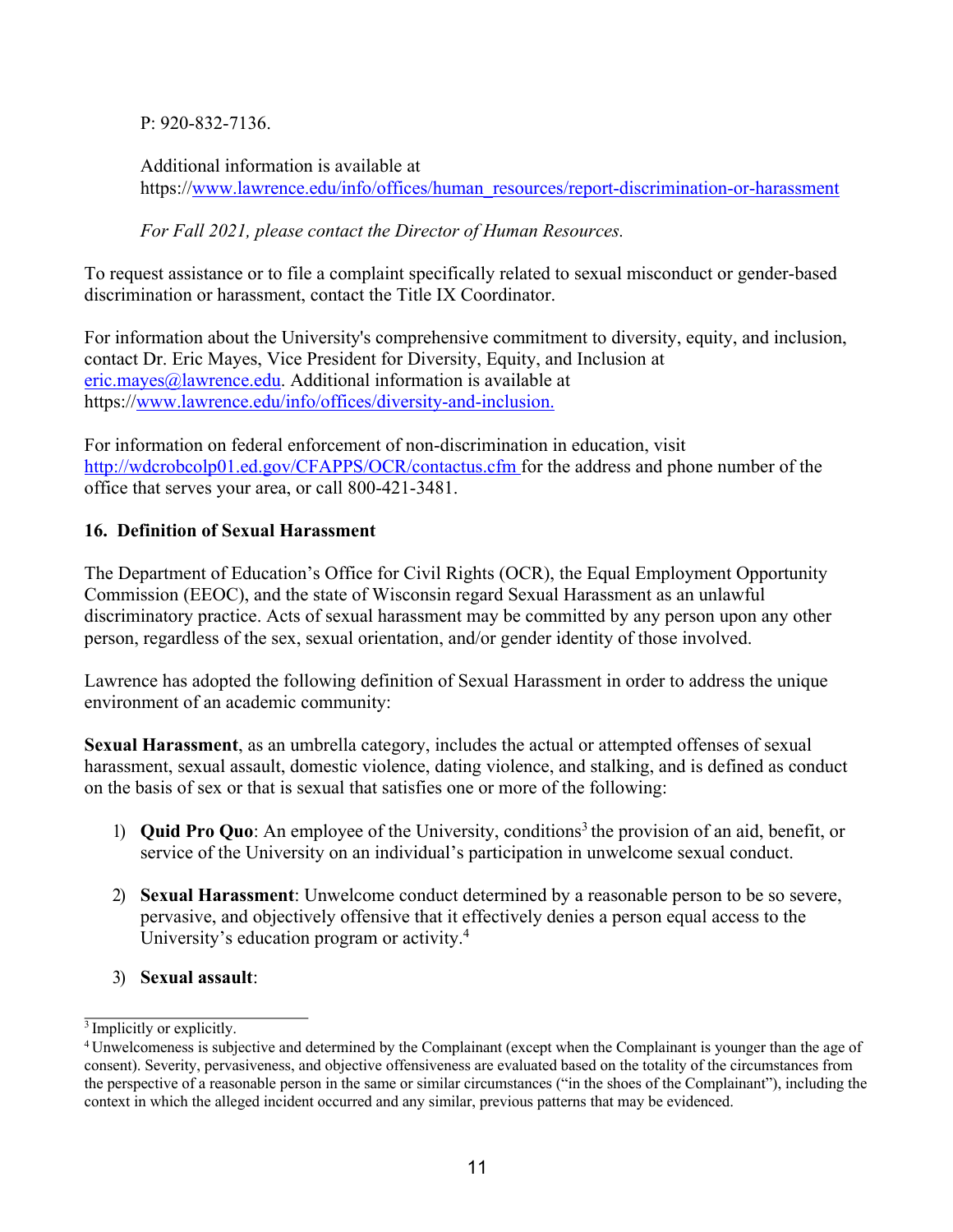a) **Sex Offenses, Forcible**: Any sexual act<sup>5</sup> directed against another person<sup>6</sup> without the consent of the Complainant, including instances in which the Complainant is incapable of giving consent.

#### b) **Sex Offenses, Non-forcible**:

- i. **Incest**: Non-forcible sexual intercourse between persons who are related to each other within the degrees wherein marriage is prohibited by Wisconsin law.
- ii. **Statutory Rape**: Non-forcible sexual intercourse with a person who is under the statutory age of consent of 18.
- 4) **Dating Violence**: Violence on the basis of sex committed by a person, who is in or has been in a social relationship of a romantic or intimate nature with the Complainant.
	- a) The existence of such a relationship shall be determined based on the Complainant's statement and with consideration of the length of the relationship, the type of relationship, and the frequency of interaction between the persons involved in the relationship.

For the purposes of this definition:

- i. Dating violence includes, but is not limited to, sexual or physical abuse or the threat of such abuse.
- ii. Dating violence does not include acts covered under the definition of domestic violence.

5 Sexual acts include:

#### **Forcible Rape:**

- Penetration,
- no matter how slight,
- of the vagina or anus with any body part or object, or
- oral penetration by a sex organ of another person,
- without the consent of the Complainant.

#### **Forcible Sodomy:**

- Oral or anal sexual intercourse with another person,
- forcibly.
- and/or against that person's will (non-consensually), or
- not forcibly or against the person's will in instances in which the Complainant is incapable of giving consent because of age or because of temporary or permanent mental or physical incapacity.

#### **Sexual Assault with an Object:**

- The use of an object or instrument to penetrate,
- however slightly,
- the genital or anal opening of the body of another person,
- forcibly.
- and/or against that person's will (non-consensually),
- or not forcibly or against the person's will in instances in which the Complainant is incapable of givingconsent because of age or because of temporary or permanent mental or physical incapacity.

#### **Forcible Fondling:**

- The touching of the private body parts of another person (buttocks, groin, breasts),
- for the purpose of sexual gratification,
- forcibly,
- and/or against that person's will (non-consensually),
- or not forcibly or against the person's will in instances in which the Complainant is incapable of givingconsent because of age or because of temporary or permanent mental or physical incapacity.
- 6 This would include having another person touch you sexually, forcibly, or without their consent.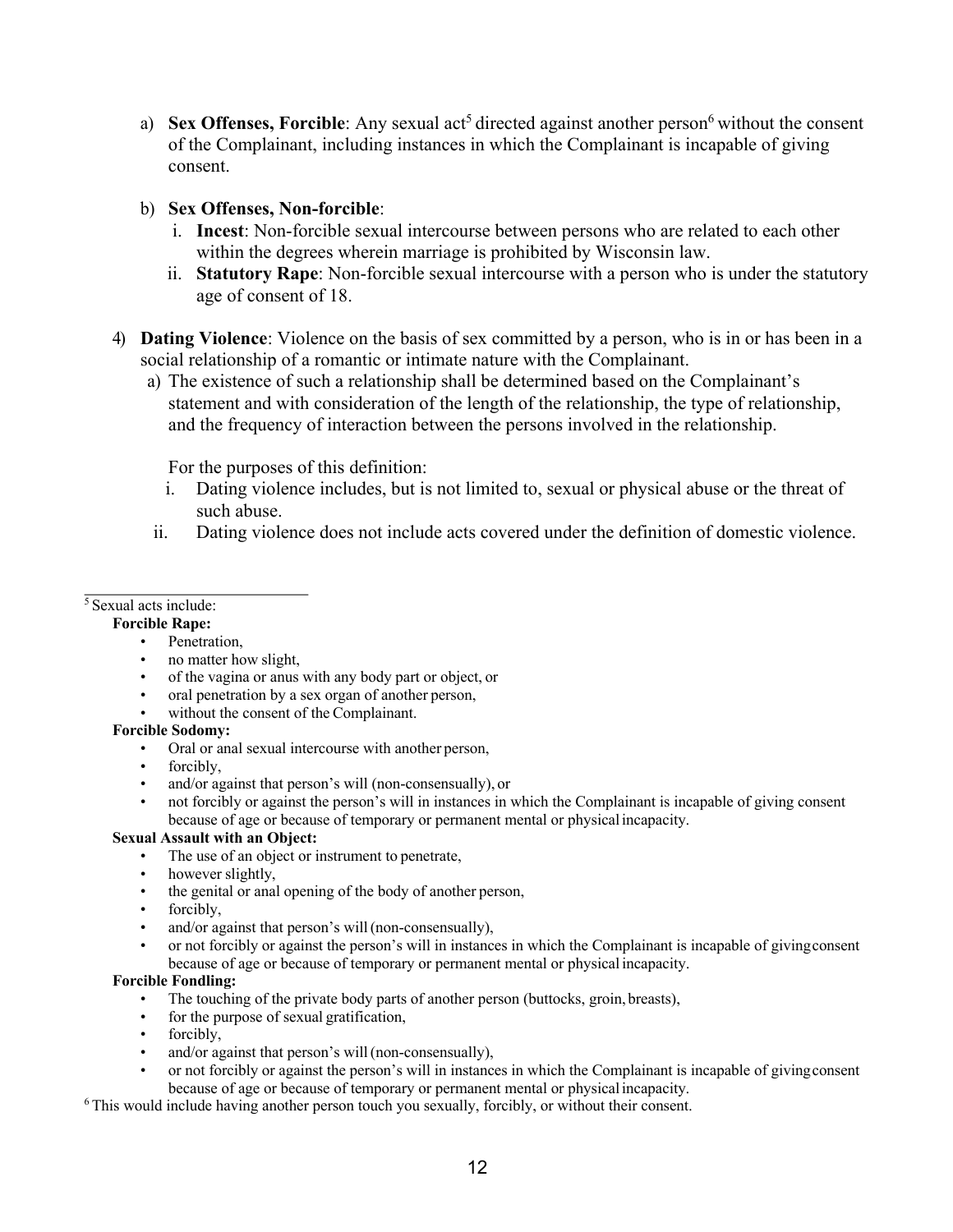5) **Domestic Violence**: Violence on the basis of sex committed by a current or former spouse or intimate partner of the Complainant, by a person with whom the Complainant shares a child in common, by a person who is cohabitating with, or has cohabitated with, the Complainant as a spouse or intimate partner, or by a person similarly situated to a spouse of the Complainant under the domestic or family violence laws of Wisconsin or by any other person against an adult or youth Complainant who is protected from that person's acts under the domestic or family violence laws of Wisconsin.

To categorize an incident as Domestic Violence, the relationship between the Respondent and the Complainant must be more than just two people living together as roommates. The people cohabitating must be current or former spouses or have an intimate relationship.

6) **Stalking**: Engaging in a course of conduct, on the basis of sex, directed at a specific person, that would cause a reasonable person to fear for the person's safety, or the safety of others; or suffer substantial emotional distress.

For the purposes of this definition—

- i. Course of conduct means two or more acts, including, but not limited to, acts in which the Respondent directly, indirectly, or through third parties, by any action, method, device, or means, follows, monitors, observes, surveils, threatens, or communicates to or about a person, or interferes with a person's property.
- ii. Reasonable person means a reasonable person under similar circumstances and with similar identities to the Complainant.
- iii. Substantial emotional distress means significant mental suffering or anguish that may but does not necessarily require medical or other professional treatment or counseling.

There are professional and ethical risks associated with consensual amorous and/or sexual relationships between members of the university community. Lawrence's consensual relationship policy may be found in the student handbook: https://www.lawrence.edu/mw/Student%20Handbook%202019-2020.

Lawrence University reserves the right to impose any level of sanction, ranging from a reprimand up to and including suspension or expulsion/termination, for any offense under this policy.

#### **Force, Coercion, Consent, and Incapacitation7**

As used in the offenses above, the following definitions and understandings apply:

Wis. Stat. § 940.225(4).

<sup>7</sup> Under Wisconsin law, "Consent" means words or overt actions by a person who is competent to give informed consent indicating a freely given agreement to have sexual intercourse or sexual contact….The following persons are presumed incapable of consent but the presumption may be rebutted by competent evidence, subject to the provisions of s. 972.11 (2):

**<sup>(</sup>b)** A person suffering from a mental illness or defect which impairs capacity to appraise personalconduct.

**<sup>(</sup>c)** A person who is unconscious or for any other reason is physically unable to communicate unwillingness to an act.

Wisconsin Statute § 940.225(4) is applicable to criminal prosecutions for sex offenses in Wisconsin but may differ from the definition used on campus to address policy violations.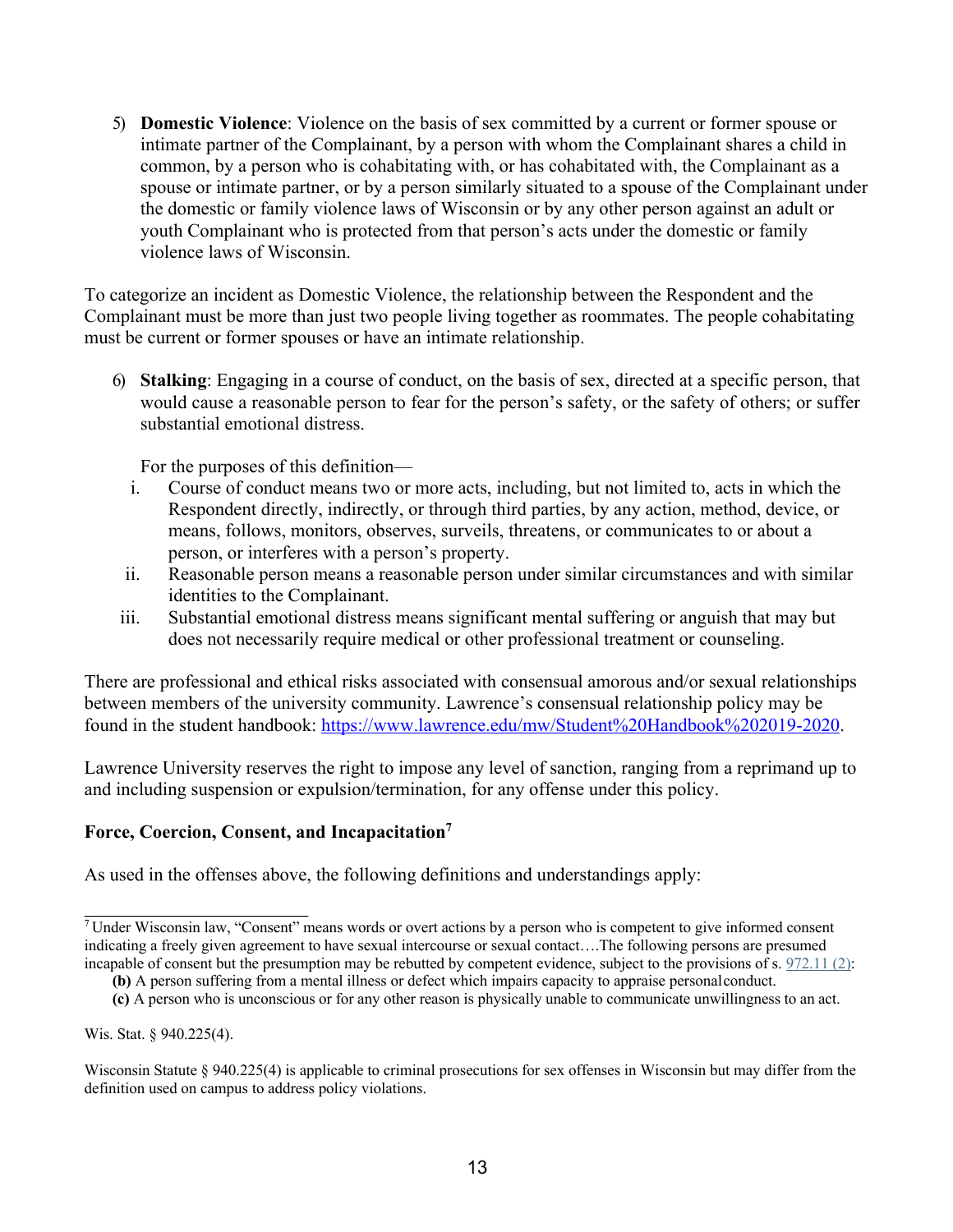**Force**: Force is the use of physical violence and/or physical imposition to gain sexual access. Force also includes threats, intimidation (implied threats), and coercion that is intended to overcome resistance or produce consent (e.g., "Have sex with me or I'll hit you," "Okay, don't hit me, I'll do what you want.").

Sexual activity that is forced is, by definition, non-consensual, but non-consensual sexual activity is not necessarily forced. Silence or the absence of resistance alone is not consent. Consent is not demonstrated by the absence of resistance. While resistance is not required or necessary, it is a clear demonstration of non-consent.

**Coercion**: Coercion is unreasonable pressure for sexual activity. Coercive conduct differs from seductive conduct based on factors such as the type and/or extent of the pressure used to obtain consent. When someone makes clear that they do not want to engage in certain sexual activity, that they want to stop, or that they do not want to go past a certain point of sexual interaction, continued pressure beyond that point can be coercive.

**Consent**: Knowing, voluntary, and clear permission by word or action to engage in sexual activity.

Individuals may experience the same interaction in different ways. Therefore, it is the responsibility of each party to determine that the other has consented before engaging in the activity.

If consent is not clearly provided prior to engaging in the activity, consent may be ratified by word or action at some point during the interaction or thereafter, but clear communication from the outset is strongly encouraged.

For consent to be valid, there must be a clear expression in words or actions that the other individual consented to that specific sexual conduct. Reasonable reciprocation can be implied. For example, if someone kisses you, you can kiss them back (if you want to) without the need to explicitly obtain their consent to being kissed back.

Consent can also be withdrawn once given, as long as the withdrawal is reasonably and clearly communicated. If consent is withdrawn, that sexual activity should cease within a reasonable time.

Consent to some sexual contact (such as kissing or fondling) cannot be presumed to be consent for other sexual activity (such as intercourse). A current or previous intimate relationship is not sufficient to constitute consent.

Proof of consent or non-consent is not a burden placed on either party involved in an incident. Instead, the burden remains on the University to determine whether its policy has been violated. The existence of consent is based on the totality of the circumstances evaluated from the perspective of a reasonable person in the same or similar circumstances, including the context in which the alleged incident occurred and any similar, previous patterns that may be evidenced.

Consent in relationships must also be considered in context. When parties consent to BDSM8 or other forms of kink, non-consent may be shown by the use of a safe word. Resistance, force, violence, or even

<sup>8</sup> BDSM refers to "bondage, discipline/dominance, submission/sadism, and masochism."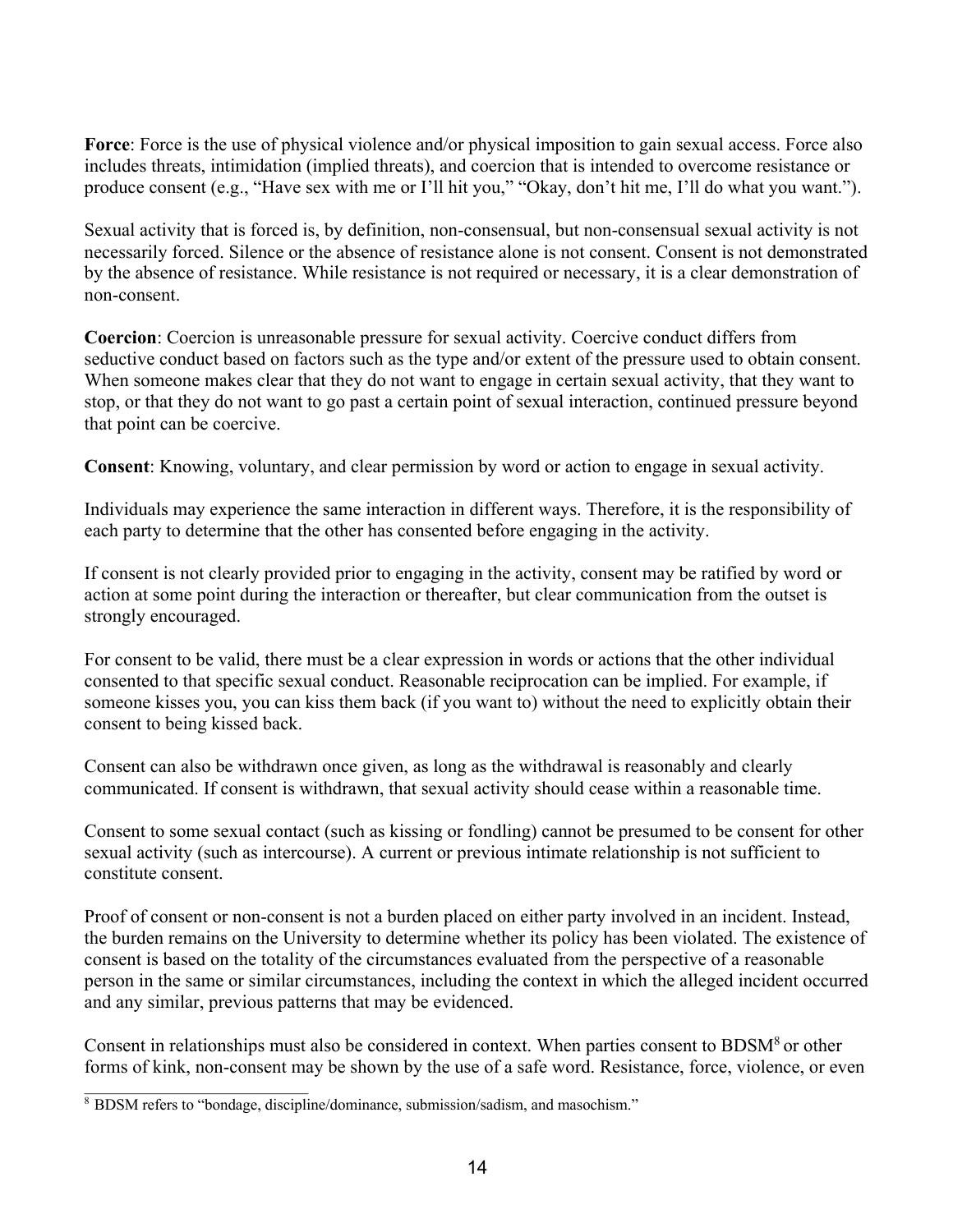saying "no" may be part of the kink and thus consensual, so Lawrence's evaluation of communication in kink situations should be guided by reasonableness, rather than strict adherence to policy that assumes non-kink relationships as a default.

**Incapacitation**: A person cannot consent if they are unable to understand what is happening or is disoriented, helpless, asleep, or unconscious, for any reason, including by alcohol or other drugs. As stated above, a Respondent violates this policy if they engage in sexual activity with someone who is incapable of giving consent.

It is a defense to a sexual assault policy violation that the Respondent neither knew nor should have known the Complainant to be physically or mentally incapacitated. "Should have known" is an objective, reasonable person standard that assumes that a reasonable person is both sober and exercising sound judgment.

Incapacitation occurs when someone cannot make rational, reasonable decisions because they lack the capacity to give knowing/informed consent (e.g., to understand the "who, what, when, where, why, or how" of their sexual interaction).

Incapacitation is determined through consideration of all relevant indicators of an individual's state and is not synonymous with intoxication, impairment, blackout, and/or being drunk.

This policy also covers a person whose incapacity results from a temporary or permanent physical or mental health condition, involuntary physical restraint, and/or the consumption of incapacitating drugs.

#### **17. Retaliation**

Protected activity under this policy includes reporting an incident that may implicate this policy, participating in the grievance process, supporting a Complainant or Respondent, assisting in providing information relevant to an investigation, and/or acting in good faith to oppose conduct that constitutes a violation of this Policy.

Acts of alleged retaliation should be reported immediately to the Title IX Coordinator and will be promptly investigated. Lawrence will take all appropriate and available steps to protect individuals who fear that they may be subjected to retaliation.

Lawrence and any member of Lawrence's community are prohibited from taking materially adverse action by intimidating, threatening, coercing, harassing, or discriminating against any individual for the purpose of interfering with any right or privilege secured by law or policy, or because the individual has made a report or complaint, testified, assisted, or participated or refused to participate in any manner in an investigation, proceeding, or hearing under this policy and procedure.

The exercise of rights protected under the First Amendment does not constitute retaliation.

Charging an individual with a code of conduct violation for making a materially false statement in bad faith in the course of a grievance proceeding under this policy and procedure does not constitute retaliation, provided that a determination regarding responsibility, alone, is not sufficient to conclude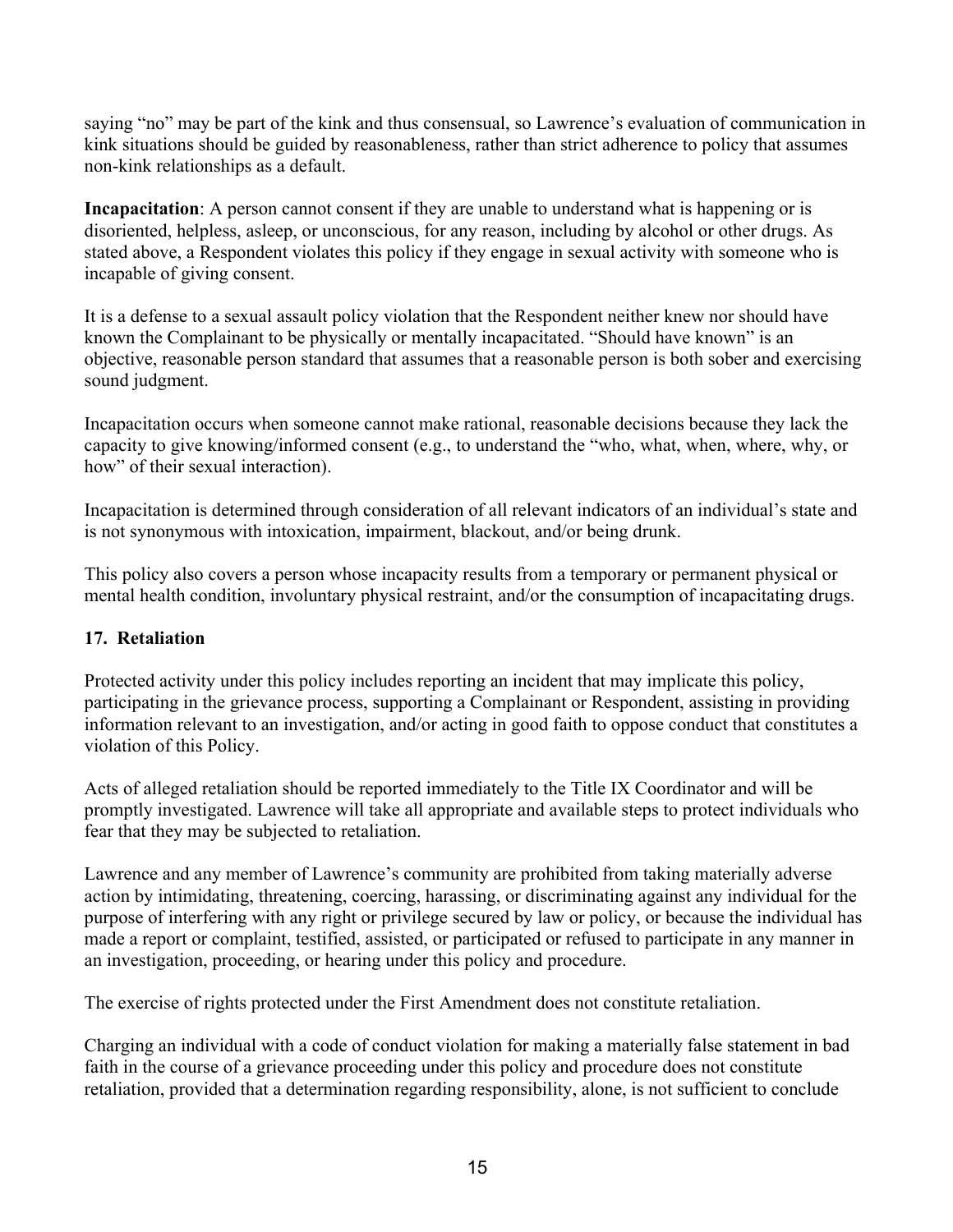that any party has made a materially false statement in bad faith.

#### **18. Mandated Reporting: Mandated Reporters**

All Lawrence employees (faculty, staff, administrators, and student employees) are expected to report actual or suspected sexual harassment or retaliation to appropriate officials immediately, though there are some limited exceptions.

In order to make informed choices, it is important to be aware of confidentiality and mandatory reporting requirements when consulting campus resources. On campus, some resources may maintain confidentiality and are not required to report actual or suspected sexual harassment or retaliation. They may offer options and resources without any obligation to inform an outside agency or campus official unless a Complainant has requested the information be shared.

If a Complainant expects formal action in response to their allegations, reporting to any Mandated Reporter can connect them with resources to report crimes and/or policy violations, and these employees will immediately pass reports to the Title IX Coordinator (and/or police, if desired by the Complainant), who will take action when an incident is reported to them.

The following sections describe the reporting options at Lawrence for a Complainant or third-party (including parents/guardians when appropriate):

#### **a. Confidential Resources**

If a Complainant would like the details of an incident to be kept confidential, the Complainant may speak with:

#### **i. 24/7 Confidential Resources**

**24/7 LU Counseling Line**: 920-419-8167

**Sexual Assault Crisis Center**: 920-733-8119 (Complainants Only)

**Medical Advice**: Nurse Direct: 920-738-2230 ThedaCare: 920-830-6877

#### **ii. On Campus**

#### **Wellness Services**

Campus nurses and counselors are available to all students. Wellness Services can coordinate services on and off campus and support your emotional well-being. **Phone**: 920-832-6574

**Web**:

Counseling Services: https://www.lawrence.edu/students/wellness/counseling Campus Health Services: https://www.lawrence.edu/students/wellness/health

#### **Dean/Associate Dean of Spiritual and Religious Life**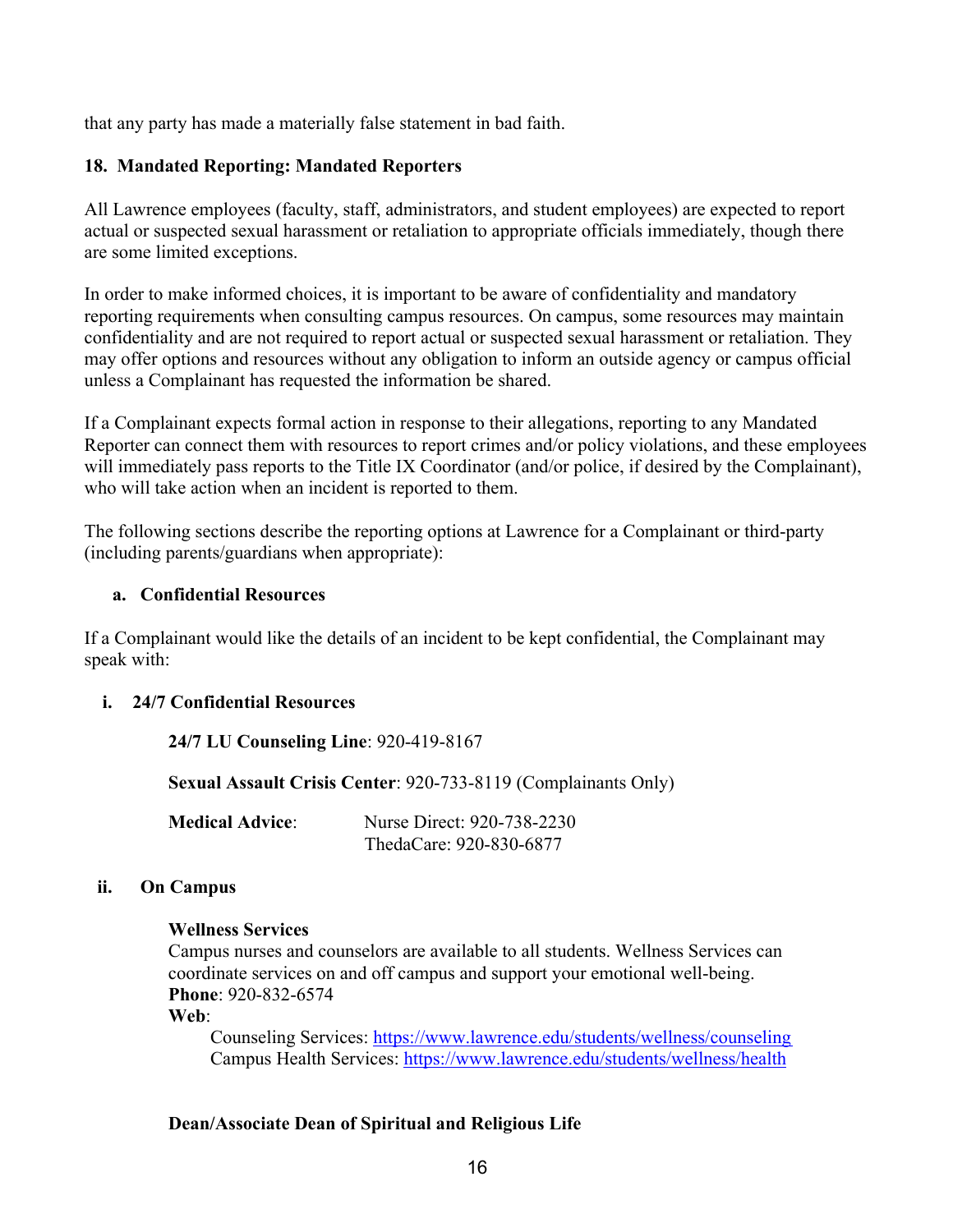The Dean and Associate Dean Dean Rev. Linda Morgan-Clement Associate Dean Rev. Terra Winston **Dean & Chaplain**: 920-832-6673 **Associate Dean**: 920-832-6947 **Web**: https://www.lawrence.edu/info/offices/spiritual-and-religious-life

#### **On Campus Advocacy**

The Campus Advocate is available to provide both on- and off-campus information, support and resources to Complainants. Advocate provided by the Sexual Assault Crisis Center **Phone**: 920-832-6574 or 920-733-8119

#### **iii. Off-campus:**

**Sexual Assault Crisis Center Phone**: 920-733-8119 **Web**: https://www.sacc-foxcities.org/

#### **Outagamie County Crisis Intervention**

**Phone**: 920-832-4646 **Web**: https://www.outagamie.org/government/f-through-m/health-human-services/mentalhealth

#### **ThedaCare Hospital**

**Web Appleton**: https://www.thedacare.org/Hospitals-and-Clinics/thedacare-regionalmedical-center-appleton.aspx **Web Neenah**: https://www.thedacare.org/Hospitals-and-Clinics/thedacare-regional-medicalcenter-neenah.aspx

#### **Planned Parenthood**

**Phone**: 920-731-6304 **Address**: 508 W Wisconsin Ave, Suite A Appleton, WI 54911 **Web**: https://www.plannedparenthood.org/health-center/wisconsin/appleton/54911/appletoncentral-health-center-2578-91860

- iv. **Employee Resources**: Employee Assistance Program. Please contact Human Resources for assistance.
- v. **Other Off-Campus Resources**: Generally, the following types of off-campus resources are confidential:
	- Licensed professional counselors and other medical providers
	- **Local rape crisis counselors**
	- **Domestic violence resources**
	- $\blacksquare$  Clergy/Chaplains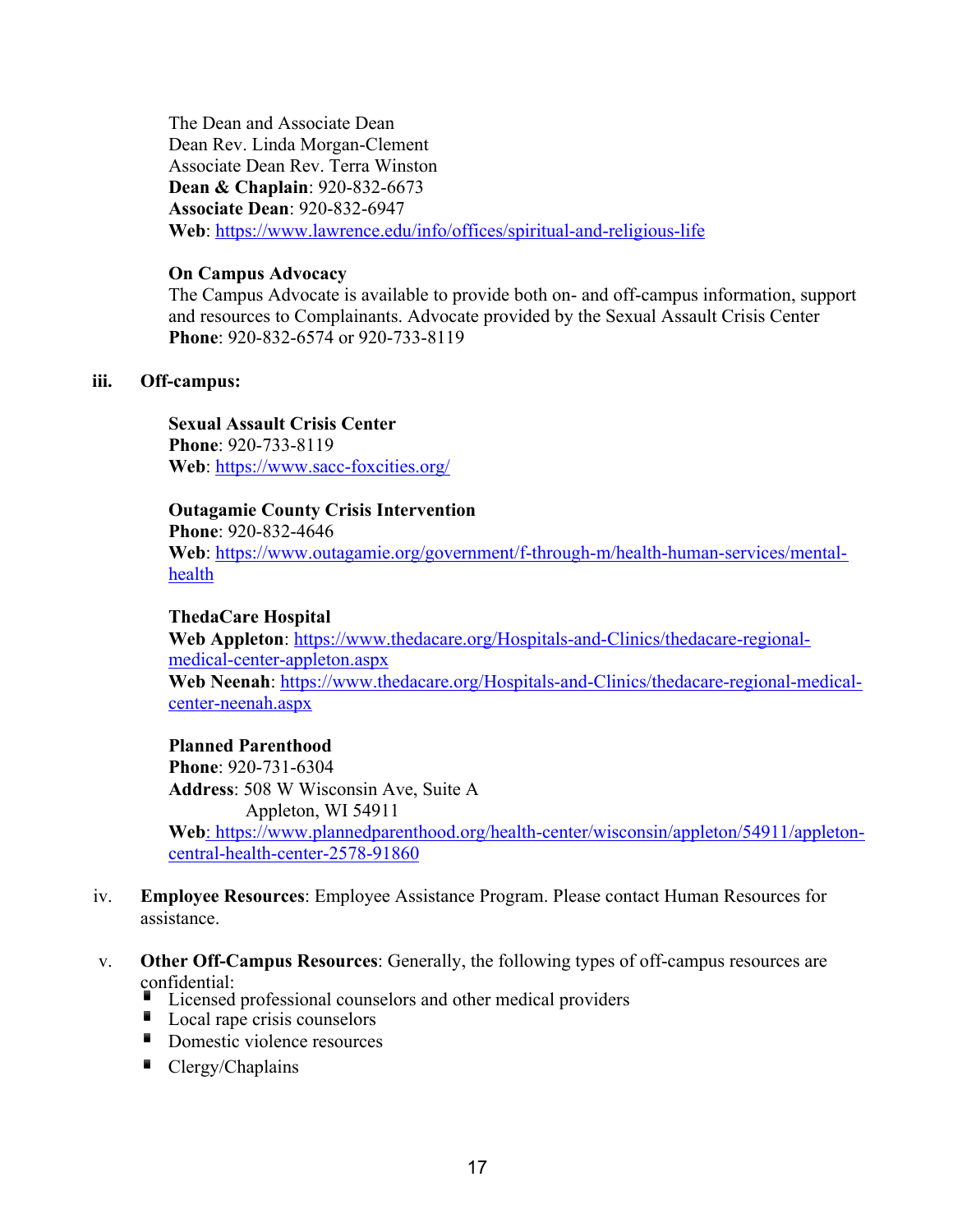■ Attorneys

All of the above-listed individuals will maintain confidentiality when acting under the scope of their licensure, professional ethics, and/or professional credentials, except in extreme cases of immediacy of threat or danger or abuse of a minor/elder/individual with a disability, or when required to disclose by law or court order.

Campus counselors and the Employee Assistance Program are available to help free of charge and may be consulted on an emergency basis during normal business hours.

Employees who are confidential and who receive reports within the scope of their confidential roles will timely submit anonymous statistical information for Clery Act purposes unless they believe it would be harmful to their client, patient, or parishioner.

# **b. Mandated Reporters and Formal Notice/Complaints**

All employees of the University (including student employees), with the exception of those designated as Confidential Resources, are Mandated Reporters and must promptly share with the Title IX Coordinator all known details of a report made to them in the course of their employment.

Employees must also promptly share all details of behaviors under this policy that they observe or have knowledge of, even if not reported to them by a Complainant or third-party.

Complainants may want to carefully consider whether they share personally identifiable details with non-confidential Mandated Reporters, as those details must be shared with the Title IX Coordinator.

Generally, disclosures in climate surveys, classroom writing assignments or discussions, human subjects research, or at events such as "Take Back the Night" marches or speak-outs do not provide notice that must be reported to the Coordinator by employees, unless the Complainant clearly indicates that they desire a report to be made or a seek a specific response from the University.

Supportive measures may be offered as the result of such disclosures without formal University action.

Failure of a Mandated Reporter, as described above in this section, to report an incident of sexual harassment or retaliation of which they become aware is a violation of Lawrence policy and can be subject to disciplinary action for failure to comply.

Though this may seem obvious, when a Mandated Reporter is engaged in harassment or other violations of this policy, they still have a duty to report their own misconduct, though the University is technically not on notice when a harasser is also a Mandated Reporter unless the harasser does in fact report themselves.

Finally, it is important to clarify that a Mandated Reporter who is themselves a target of harassment or other misconduct under this policy is not required to report their own experience, though they are, of course, encouraged to do so.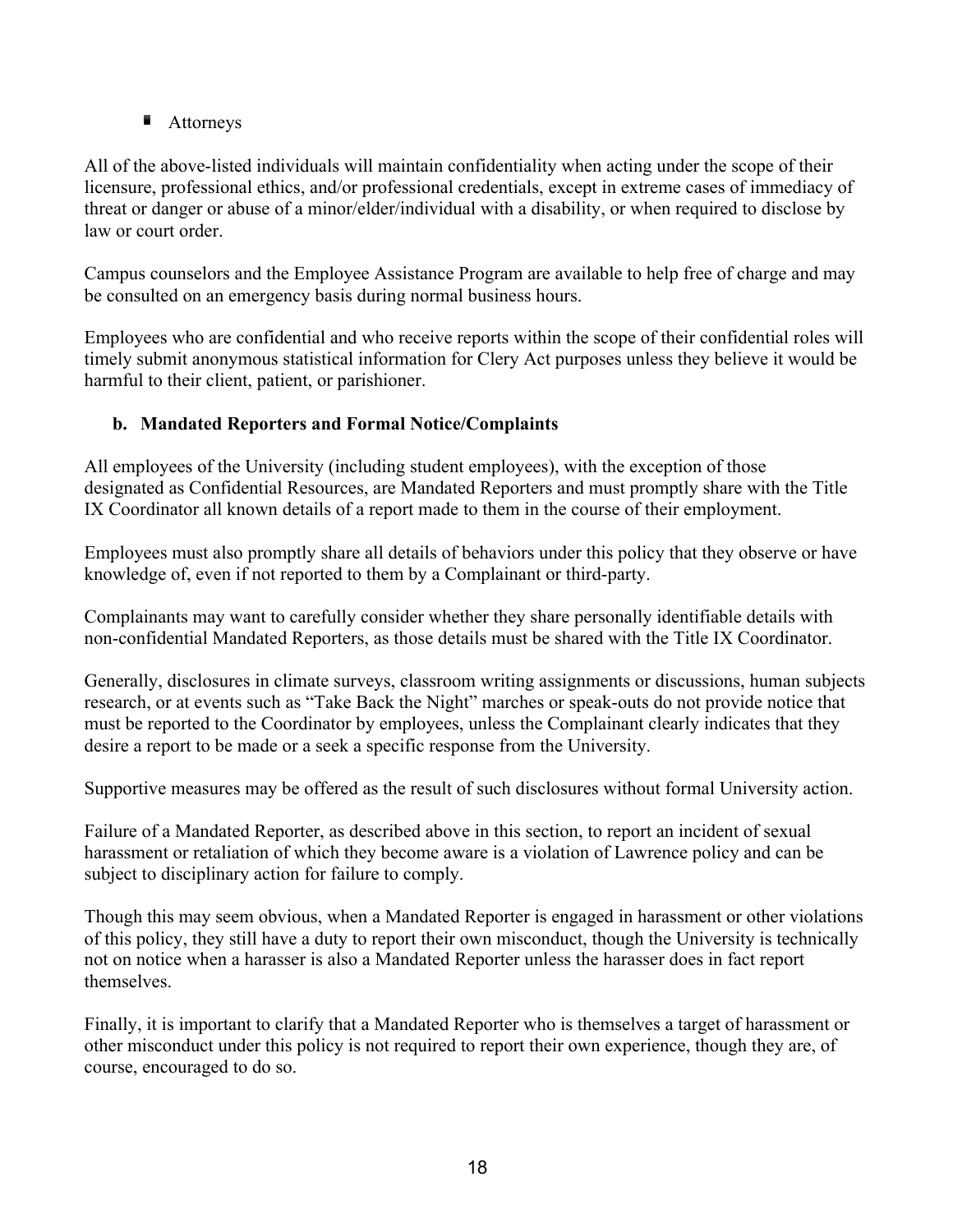#### **19. When a Complainant Does Not Wish to Proceed**

If a Complainant does not wish for their name to be shared, does not wish for an investigation to take place, or does not want a formal complaint to be pursued, they may make such a request to the Title IX Coordinator, who will evaluate that request in light of the duty to ensure the safety of the campus and to comply with state or federal law.

The Title IX Coordinator has ultimate discretion over whether the University proceeds when the Complainant does not wish to do so, and the Title IX Coordinator may sign a formal complaint to initiate a grievance process upon completion of an appropriate violence risk assessment.

The Title IX Coordinator's decision should be based on results of the violence risk assessment that show a compelling risk to health and/or safety that requires the University to pursue formal action to protect the community.

A compelling risk to health and/or safety may result from evidence of patterns of misconduct, predatory conduct, threats, abuse of minors, use of weapons, and/or violence. The University may be compelled to act on alleged employee misconduct irrespective of a Complainant's wishes.

The Title IX Coordinator must also consider the effect that non-participation by the Complainant may have on the availability of evidence and the University's ability to pursue a Formal Grievance Process fairly and effectively.

When the Title IX Coordinator executes the written complaint, they do not become the Complainant. The Complainant is the individual who is alleged to be the victim of conduct that could constitute a violation of this policy.

When the University proceeds, the Complainant (or their Advisor) may have as much or as little involvement in the process as they wish. The Complainant retains all rights of a Complainant under this Policy irrespective of their level of participation. Typically, when the Complainant chooses not to participate, the Advisor may be appointed as proxy for the Complainant throughout the process, acting to ensure and protect the rights of the Complainant, though this does not extend to the provision of evidence or testimony.

Note that the University's ability to remedy and respond to notice may be limited if the Complainant does not want the University to proceed with an investigation and/or grievance process. The goal is to provide the Complainant with as much control over the process as possible, while balancing the University's obligation to protect its community.

In cases in which the Complainant requests confidentiality/no formal action and the circumstances allow the University to honor that request, the University will offer informal resolution options (see below), supportive measures, and remedies to the Complainant and the community, but will not otherwise pursue formal action.

If the Complainant elects to take no action, they can change that decision if they decide to pursue a formal complaint at a later date. Upon making a formal complaint, a Complainant has the right, and can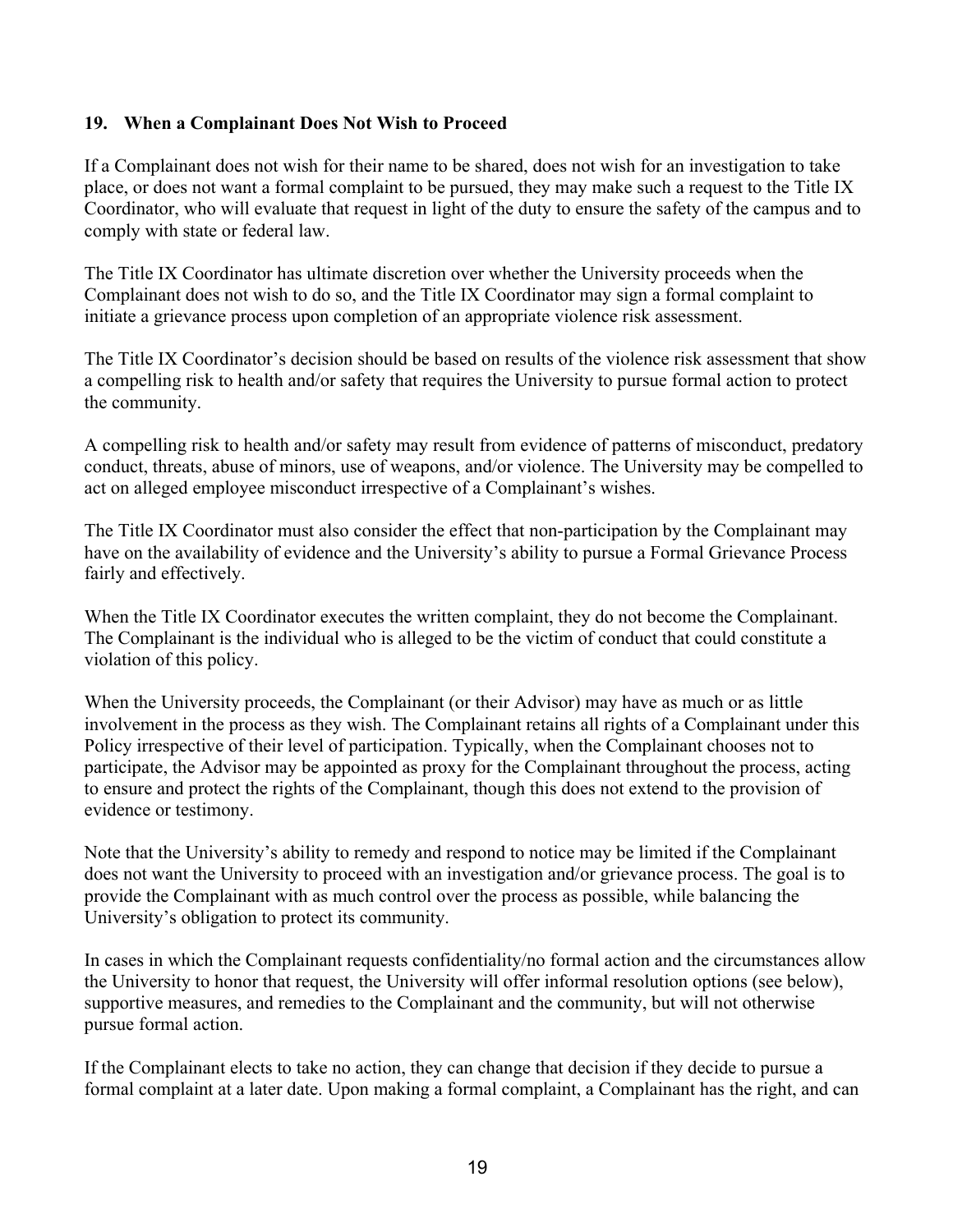expect, to have allegations taken seriously by Lawrence, and to have the incidents investigated and properly resolved through these procedures. Please consider that delays may cause limitations on access to evidence, or present issues with respect to the status of the parties.

## **20. Federal Timely Warning Obligations**

Parties reporting sexual assault, domestic violence, dating violence, and/or stalking should be aware that under the Clery Act, Lawrence must issue timely warnings for incidents reported to them that pose a serious or continuing threat of bodily harm or danger to members of the campus community.

Lawrence will ensure that a Complainant's name and other identifying information is not disclosed, while still providing enough information for community members to make safety decisions in light of the potential danger.

## **21. False Allegations and Evidence**

Deliberately false and/or malicious accusations under this policy are a serious offense and will be subject to appropriate disciplinary action. This does not include allegations that are made in good faith but are ultimately shown to be erroneous or do not result in a policy violation determination.

Additionally, witnesses and parties knowingly providing false evidence, tampering with or destroying evidence, or deliberately misleading an official conducting an investigation can be subject to discipline under Lawrence policy.

#### **22. Amnesty for Complainants and Witnesses**

The Lawrence community encourages the reporting of misconduct and crimes by Complainants and witnesses. Sometimes, Complainants or witnesses are hesitant to report to University officials or participate in grievance processes because they fear that they themselves may be in violation of certain policies, such as underage drinking or use of illicit drugs at the time of the incident. Respondents may hesitate to be forthcoming during the process for the same reasons.

It is in the best interests of the Lawrence community that Complainants choose to report misconduct to Lawrence officials, that witnesses come forward to share what they know, and that all parties be forthcoming during the process.

To encourage reporting and participation in the process, Lawrence maintains a policy of offering parties and witnesses amnesty from minor policy violations – such as underage consumption of alcohol or the use of illicit drugs – related to the incident.

Amnesty does not apply to more serious allegations such as physical abuse of another or illicit drug distribution. The decision not to offer amnesty is based on neither sex nor gender, but on the fact that collateral misconduct is typically addressed for all students within a progressive discipline system, and the rationale for amnesty – the incentive to report serious misconduct – is rarely applicable to Respondent with respect to a Complainant.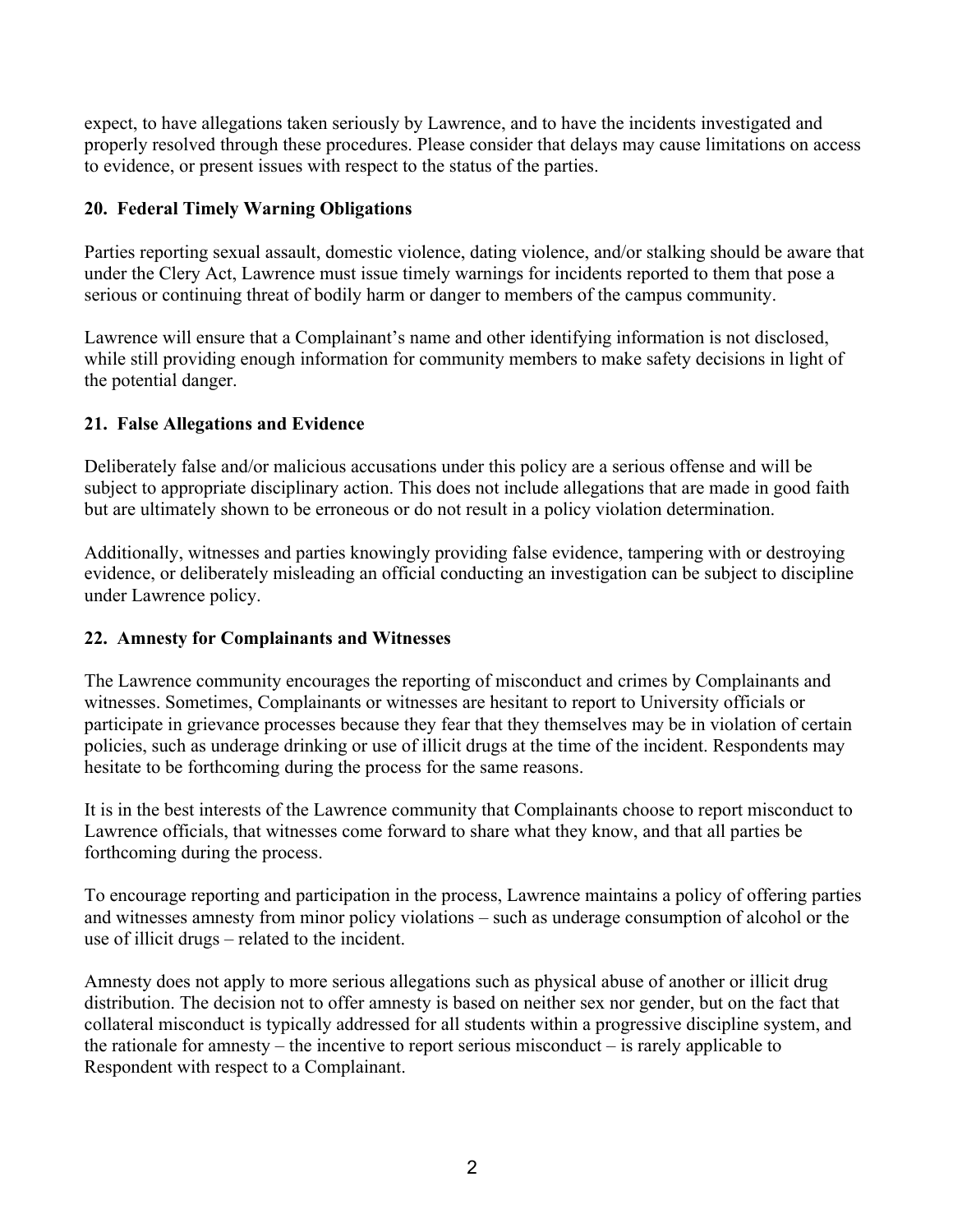#### **23. Federal Statistical Reporting Obligations**

Certain campus officials – those deemed Campus Security Authorities – have a duty to report the following for federal statistical reporting purposes (Clery Act):

- a. All "primary crimes," which include homicide, sexual assault, robbery, aggravated assault, burglary, motor vehicle theft, and arson;
- b. Hate crimes, which include any bias-motivated primary crime as well as any bias motivated larceny or theft, simple assault, intimidation, or destruction/damage/vandalism of property;
- c. VAWA-based crimes,<sup>9</sup> which include sexual assault, domestic violence, dating violence, and stalking; and
- d. Arrests and referrals for disciplinary action for weapons-related law violations, liquor-related law violations, and drug abuse-related law violations.

All personally identifiable information is kept private, but statistical information must be shared with campus safety regarding the type of incident and its general location (on or off-campus or in the surrounding area, but no addresses are given) for publication in the Annual Security Report and daily campus crime log.

Campus Security Authorities include: student affairs/student conduct staff, local police, coaches, athletic directors, residence life staff, student activities staff, human resources staff, advisors to student organizations, and any other official with significant responsibility for student and campus activities.

 $9$  VAWA is the Violence Against Women Act, enacted in 1994 codified in part at 42 U.S.C. sections 13701 through 14040.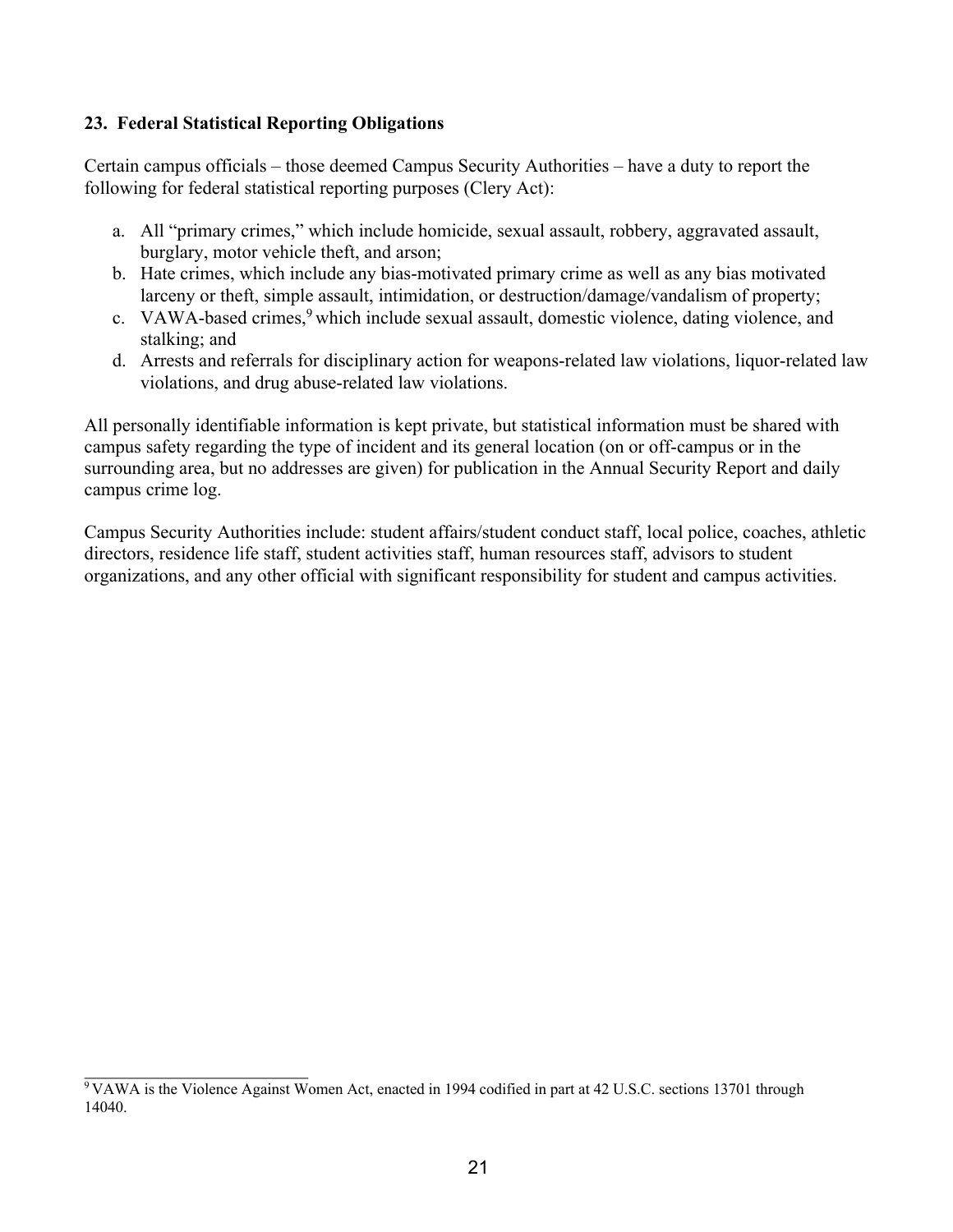# **INTERIM RESOLUTION PROCESS FOR ALLEGED VIOLATIONS OF THE POLICY ON SEXUAL HARASSMENT**

# **1. Overview**

Lawrence University will act on any formal or informal notice/complaint of violation of the Policy that is received by the Title IX Coordinator or any other Official with Authority by applying these procedures outlined below.

The procedures below apply only to qualifying allegations of sexual harassment (including sexual assault, dating violence, domestic violence, and stalking, as defined above) involving students, staff, administrators, or faculty members.

If a dismissal occurs, the Title IX Coordinator may look to other conduct policies and dismiss the complaint and forward to the appropriate office to be reviewed under another policy.

The procedures below may be used to address collateral misconduct arising from the investigation of or occurring in conjunction with reported misconduct (e.g., vandalism, physical abuse of another). All other allegations of misconduct unrelated to incidents covered by the Policy will be addressed through procedures described in the student, faculty, and staff handbooks.

## **2. Notice/Complaint**

Upon receipt of a complaint or notice to the Title IX Coordinator of an alleged violation of the Policy, the Title IX Coordinator initiates a prompt initial assessment to determine the next steps the University needs to take.

The Title IX Coordinator will initiate at least one of three responses:

- a. Offering supportive measures because the Complainant does not want to file a formal complaint; and/or
- b. An informal resolution (upon submission of a formal complaint); and/or
- c. A Formal Grievance Process including an investigation and a hearing (upon submission of a formal complaint).

The University uses the Formal Grievance Process to determine whether or not the Policy has been violated. If so, the University will promptly implement effective remedies designed to ensure that it is not deliberately indifferent to sexual harassment or retaliation, their potential recurrence, or their effects.

#### **3. Initial Assessment**

Following receipt of notice or a complaint of an alleged violation of this Policy, the Title IX Coordinator<sup>10</sup> engages in an initial assessment, typically within one to five  $(5)$  business days. The steps in an initial assessment can include:

 $10$  If circumstances require, the President or Title IX Coordinator will designate another person to oversee the process below should an allegation be made about the Coordinator or the Coordinator be otherwise unavailable or unable to fulfill their duties.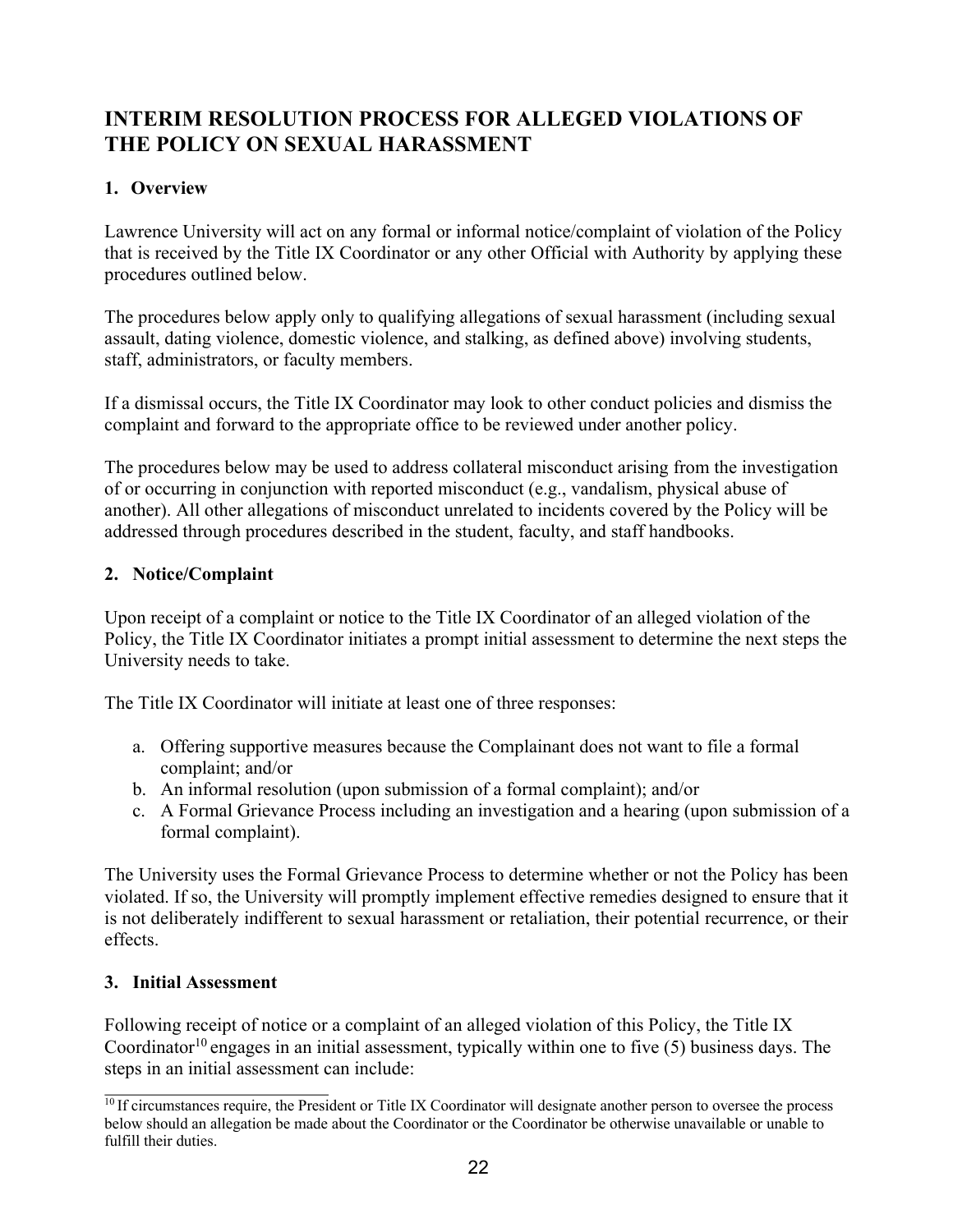- a. If notice is given, the Title IX Coordinator seeks to determine if the person impacted wishes to make a formal complaint, and will assist them to do so, if desired.
- b. If they do not wish to do so, the Title IX Coordinator determines whether to initiate a complaint because a violence risk assessment indicates a compelling threat to health and/or safety.
- c. If a formal complaint is received, the Title IX Coordinator assesses its sufficiency and works with the Complainant to make sure it is correctly completed.
- d. The Title IX Coordinator reaches out to the Complainant to offer supportive measures.
- e. The Title IX Coordinator works with the Complainant to ensure they are aware of the right to have an Advisor.
- f. The Title IX Coordinator works with the Complainant to determine whether the Complainant prefers a supportive and remedial response, an informal resolution option, or a formal investigation and grievance process.
	- i. If a supportive and remedial response is preferred, the Title IX Coordinator works with the Complainant to identify their wishes, assesses the request, and implements accordingly. No Formal Grievance Process is initiated, though the Complainant can elect to initiate one later, if desired.
	- ii. If an informal resolution option is preferred, the Title IX Coordinator assesses whether the complaint is suitable for informal resolution and may seek to determine if the Respondent is also willing to engage in informal resolution.
	- iii. If a formal grievance process is preferred, the Title IX Coordinator determines if the misconduct alleged falls within the scope of Title IX:
		- $\blacksquare$  If it does, the Title IX Coordinator will initiate the formal investigation and grievance process, directing the investigation to address:
			- An incident, and/or
			-
			- A pattern of alleged misconduct, and/or<br>A culture/climate concern, based on the nature of the complaint.
		- If it does not, the Title IX Coordinator will "dismiss" that aspect of the complaint, if any, assesses which policies may apply, which resolution process is applicable, and will refer the matter accordingly. Please note that dismissing a complaint under Title IX is solely a procedural requirement under Title IX and does not limit the University's authority to address a complaint with an appropriate process and remedies.

#### **a. Violence Risk Assessment**

In many cases, the Title IX Coordinator may determine that a Violence Risk Assessment (VRA) should be conducted by the Campus Safety team as part of the initial assessment. A VRA can aid in ten critical and/or required determinations, including:

- i. Emergency removal of a Respondent on the basis of immediate threat to physical health/safety;
- ii. Whether the Title IX Coordinator should pursue/sign a formal complaint absent a willing/able Complainant;
- iii. Whether to put the investigation on the footing of incident and/or pattern and/or climate;
- iv. To help identify potential predatory conduct;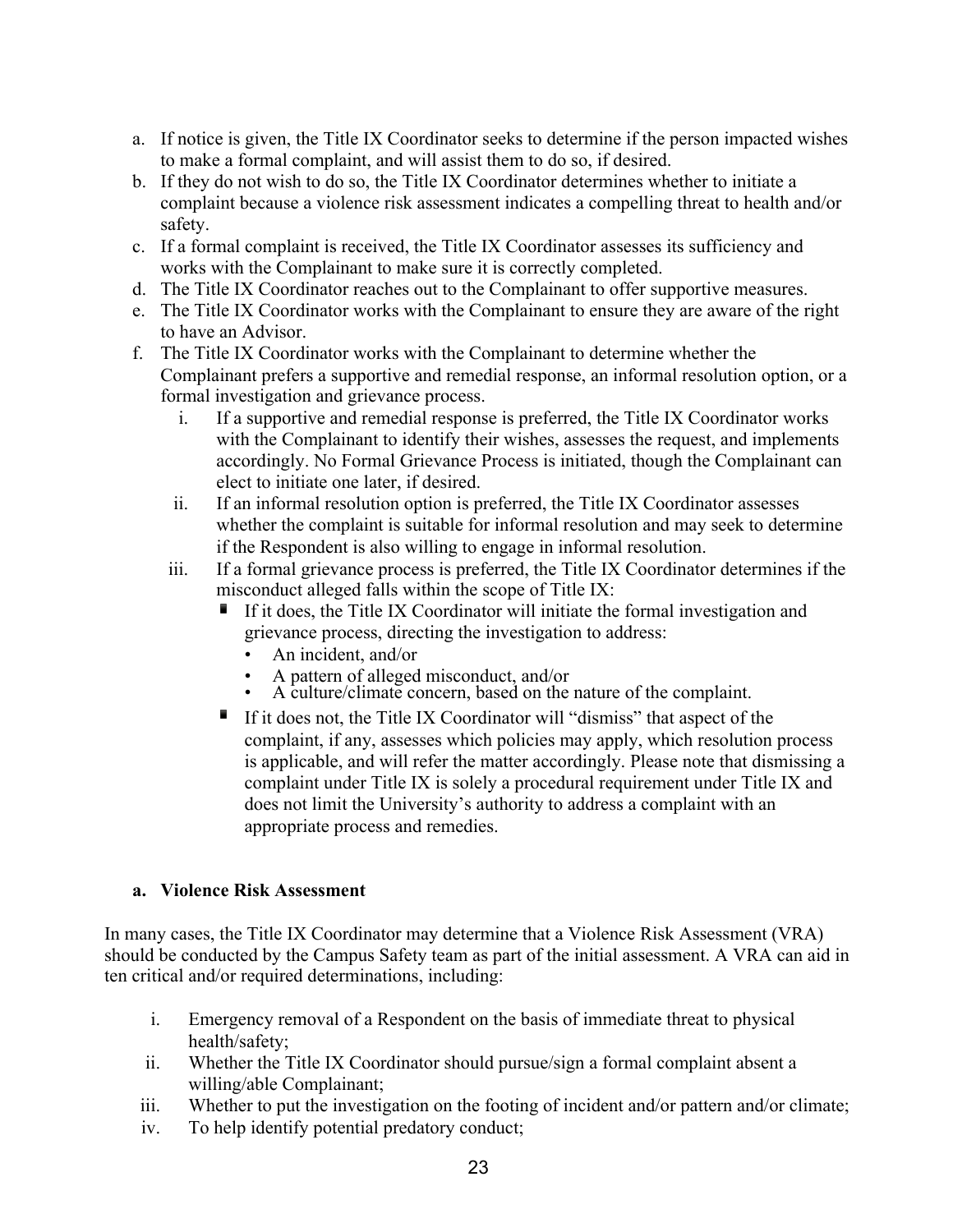- v. To help assess/identify grooming behaviors;
- vi. Whether it is reasonable to try to resolve a complaint through informal resolution, and what modality may be most successful;
- vii. Whether to permit a voluntary withdrawal by the Respondent;
- viii. Whether to impose transcript notation or communicate with a transfer University about a Respondent;
- ix. Assessment of appropriate sanctions/remedies (to be applied post-hearing); and/or
- x. Whether a Clery Act Timely Warning/Trespass order/Persona-non-grata is needed.

Threat assessment is the process of evaluating the actionability of violence by an individual against another person or group following the issuance of a direct or conditional threat. A VRA is a broader term used to assess any potential violence or danger, regardless of the presence of a vague, conditional, or direct threat.

VRAs require specific training and are typically conducted by psychologists, clinical counselors, social workers, case managers, law enforcement officers, student conduct officers, or other Behavioral Intervention Team (BIT)/CARE team members.

A VRA authorized by the Title IX Coordinator should occur in collaboration with the BIT/CARE or threat assessment team. Where a VRA is required by the Title IX Coordinator, a Respondent refusing to cooperate may result in a charge of failure to comply within the appropriate student or employee conduct process.

A VRA is not an evaluation for an involuntary behavioral health hospitalization (e.g., 5150 in California, Section XII in Massachusetts, Baker Act in Florida), nor is it a psychological or mental health assessment. A VRA assesses the risk of actionable violence, often with a focus on targeted/predatory escalations, and is supported by research from the fields of law enforcement, criminology, human resources, and psychology.

# **b. Dismissal (Mandatory and Discretionary)11**

The University must dismiss a formal complaint or any allegations therein if, at any time during the investigation or hearing, it is determined that:

- i. The conduct alleged in the formal complaint would not constitute sexual harassment as defined above, even if proved; and/or
- ii. The conduct did not occur in an educational program or activity controlled by the University (including buildings or property controlled by recognized student organizations), and/or the University does not have control of the Respondent; and/or
- iii. The conduct did not occur against a person in the United States; and/or
- iv. At the time of filing a formal complaint, a complainant is not participating in or attempting to participate in the education program or activity of the University.12

The University may dismiss a formal complaint or any allegations therein if, at any time during the investigation or hearing:

 $\frac{11}{11}$  These dismissal requirements are mandated by the 2020 Title IX Regulations, 34 CFR §106.45.

 $12$  Such a Complainant is still entitled to supportive measures, but the formal grievance process is not applicable.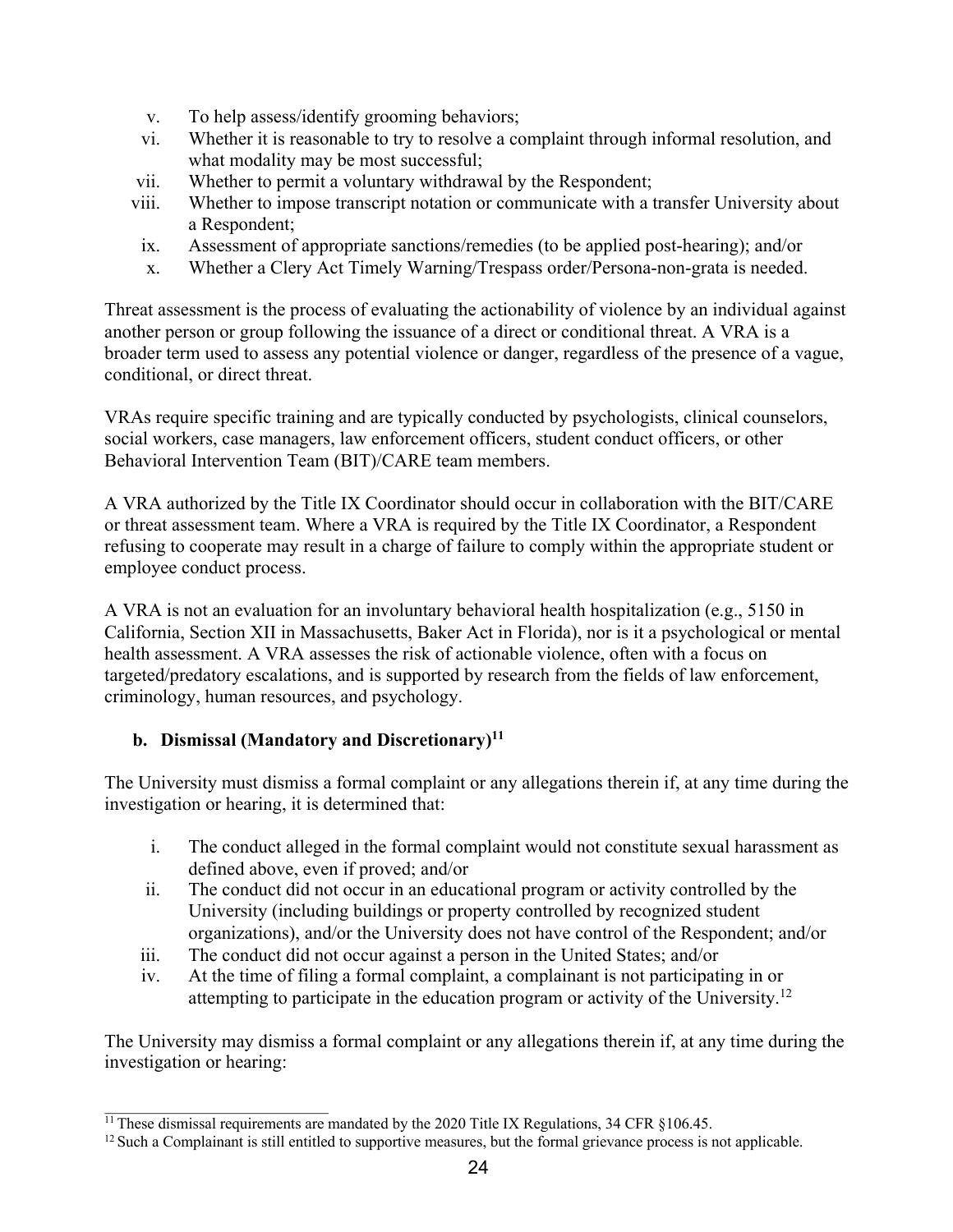- i. A Complainant notifies the Title IX Coordinator in writing that the Complainant would like to withdraw the formal complaint or any allegations therein; or
- ii. The Respondent is no longer enrolled in or employed by the University; or
- iii. Specific circumstances prevent the University from gathering evidence sufficient to reach a determination as to the formal complaint or allegations therein.

Upon any dismissal, the University will promptly send written notice of the dismissal and the rationale for doing so simultaneously to the parties.

This dismissal decision is appealable by any party under the procedures for appeal below. The decision not to dismiss is also appealable by any party claiming that a dismissal is required or appropriate. A Complainant who decides to withdraw a complaint may later request to reinstate it or refile it.

## **4. Counterclaims**

The University is obligated to ensure that the grievance process is not abused for retaliatory purposes. The University permits the filing of counterclaims but uses an initial assessment, described above, to assess whether the allegations in the counterclaim are made in good faith. Counterclaims by a Respondent may be made in good faith, but are, on occasion, also made for purposes of retaliation. Counterclaims made with retaliatory intent will not be permitted.

Counterclaims determined to have been reported in good faith will be processed using the grievance procedures below. Investigation of such claims may take place after resolution of the underlying initial allegation, in which case a delay may occur.

Counterclaims may also be resolved through the same investigation as the underlying allegation, at the discretion of the Title IX Coordinator. When counterclaims are not made in good faith, they will be considered retaliatory and may constitute a violation of this policy.

#### **5. Right to an Advisor**

The parties may each have an Advisor<sup>13</sup> of their choice present with them for all meetings, interviews, and hearings within the resolution process, if they so choose. The parties may select whoever they wish to serve as their Advisor as long as the Advisor is eligible and available.<sup>14</sup>

Choosing an Advisor who is also a witness in the process creates potential for bias and conflict-ofinterest. A party who chooses an Advisor who is also a witness can anticipate that issues of potential bias will be explored by the hearing Decision-maker.

# **a. Who Can Serve as an Advisor**

The Advisor may be a friend, mentor, family member, attorney, or any other individual a party

<sup>&</sup>lt;sup>13</sup> This could include an attorney, advocate, or support person. The law permits one Advisor for each party (witnesses are not entitled to Advisors within the process, though they can be advised externally).

<sup>14 &</sup>quot;Available" means the party cannot insist on an Advisor who simply doesn't have inclination, time, or availability. Also, the Advisor cannot have institutionally conflicting roles, such as being a Title IX administrator who has an active role in the matter, or a supervisor who must monitor and implement sanctions.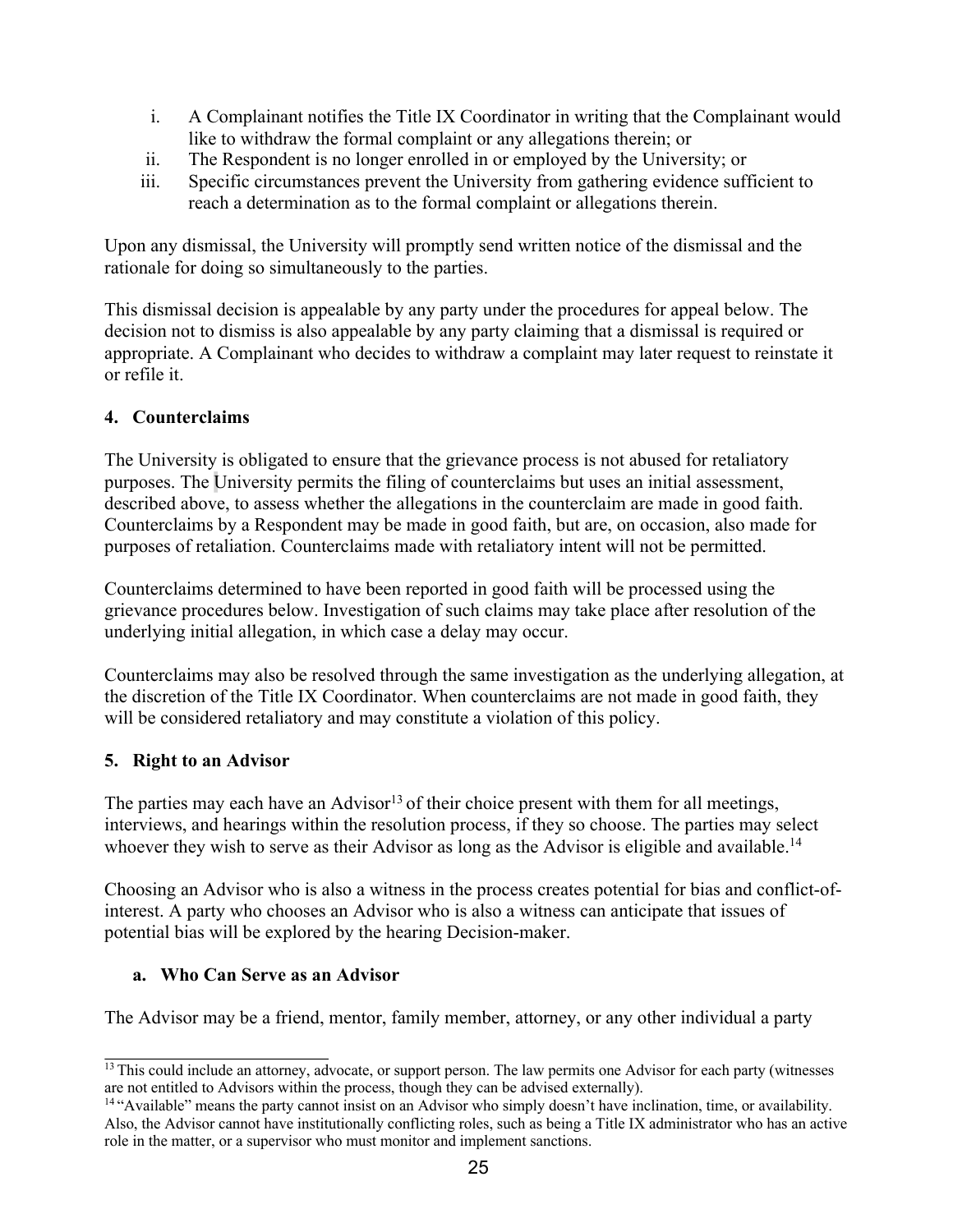chooses to advise, support, and/or consult with them throughout the resolution process. The parties may choose Advisors from inside or outside of the University community.

The Title IX Coordinator will also offer to assign a trained Advisor for any party if the party so chooses. If the parties choose an Advisor from the grievance process pool available from the University, the Advisor will be trained by the University and be familiar with the University's resolution process.

If the parties choose an Advisor from outside the pool of those identified by the University, the Advisor may not have been trained by the University and may not be familiar with Lawrence policies and procedures.

Parties also have the right to choose not to have an Advisor in the initial stages of the resolution process, prior to a hearing.

## **b. Advisor's Role in Meetings and Interviews**

The parties may be accompanied by their Advisor in all meetings and interviews at which the party is entitled to be present, including intake and interviews. Advisors should help the parties prepare for each meeting and are expected to advise ethically, with integrity, and in good faith.

The University cannot guarantee equal Advisory rights, meaning that if one party selects an Advisor who is an attorney, but the other party does not or cannot afford an attorney, the University is not obligated to provide an attorney.

# **c. Advisors in Hearings/University-Appointed Advisor**

Under U.S. Department of Education regulations under Title IX, a form of indirect questioning is required during the hearing but must be conducted by the parties' Advisors. The parties are not permitted to directly question each other or any witnesses. If a party does not have an Advisor for a hearing, the University will appoint a trained Advisor for the limited purpose of conducting any questioning of the other party and witnesses.

A party may reject this appointment and choose their own Advisor, but they may not proceed without an Advisor. If the party's Advisor will not conduct questioning, the University will appoint an Advisor who will do so thoroughly, regardless of the participation or non-participation of the advised party in the hearing itself. Extensive questioning of the parties and witnesses will also be conducted by the Decision-maker during the hearing.

#### **d. Advisor's Role in Meetings and Interviews**

The parties may be accompanied by their Advisor in all meetings and interviews at which the party is entitled to be present, including intake and interviews. Advisors should help the parties prepare for each meeting and are expected to advise ethically, with integrity, and in good faith.

The University cannot guarantee equal Advisory rights, meaning that if one party selects an Advisor who is an attorney, but the other party does not or cannot afford an attorney, the University is not obligated to provide an attorney.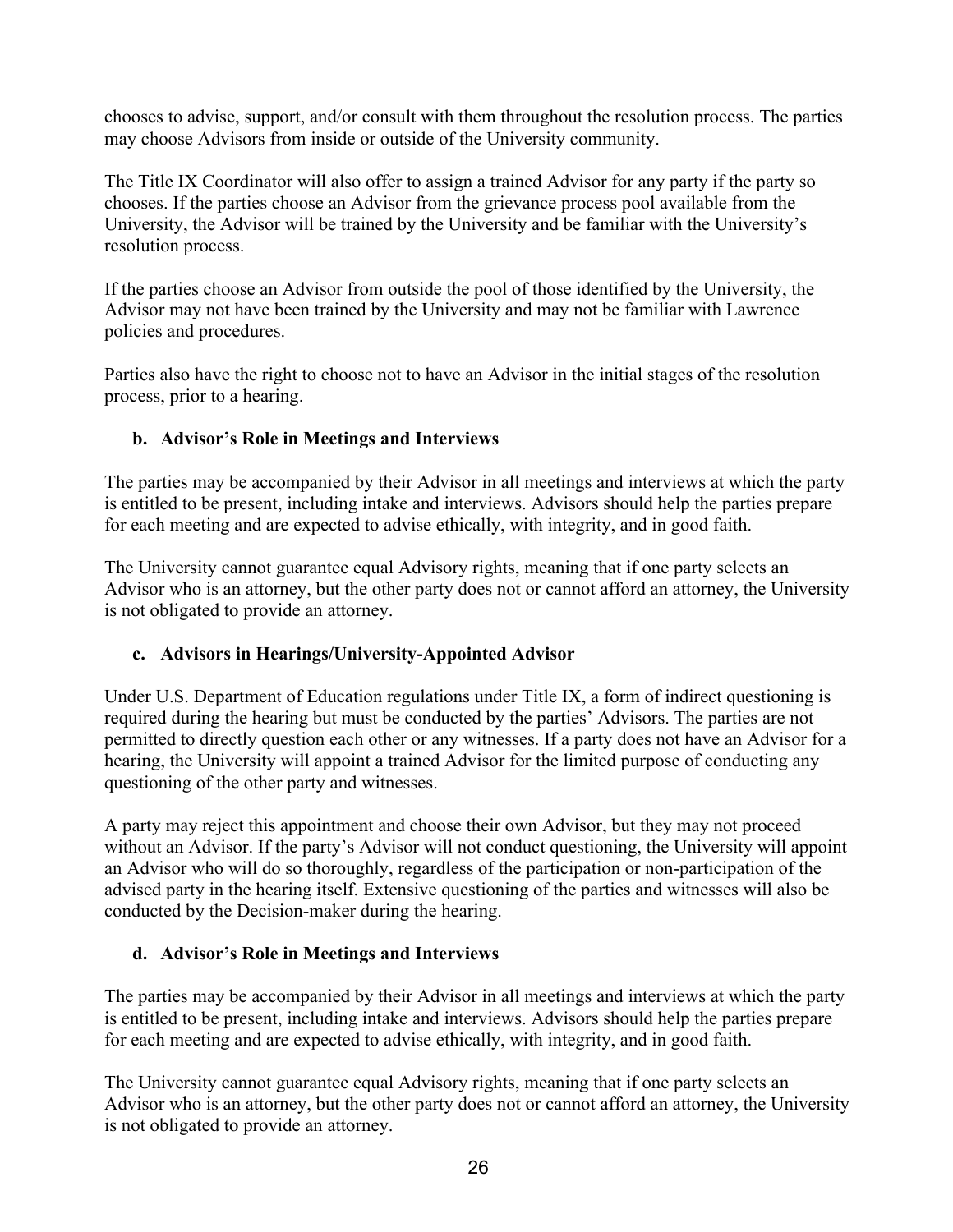# **e. Pre-Interview Meetings**

Advisors may request to meet with the administrative officials conducting interviews/meetings in advance of these interviews or meetings. This pre-meeting allows Advisors to clarify and understand their role and University's policies and procedures.

## **f. Advisor Violations of Lawrence Policy**

All Advisors are subject to the same University policies and procedures, whether they are attorneys or not. Advisors are expected to advise their advisees without disrupting proceedings.

The parties are expected to ask and respond to questions on their own behalf throughout the investigation phase of the resolution process. Although the Advisor generally may not speak on behalf of their advisee, the Advisor may consult with their advisee, either privately as needed, or by conferring or passing notes during any resolution process meeting or interview. For longer or more involved discussions, the parties and their Advisors should ask for breaks to allow for private consultation.

Any Advisor who oversteps their role as defined by this policy will be warned only once. If the Advisor continues to disrupt or otherwise fails to respect the limits of the Advisor role, the meeting will be ended, or other appropriate measures implemented. Subsequently, the Title IX Coordinator will determine how to address the Advisor's non-compliance and future role.

# **g. Sharing Information with the Advisor**

The University expects that the parties may wish to have the University share documentation and evidence related to the allegations with their Advisors. Parties may share this information directly with their Advisor or other individuals if they wish. Doing so may help the parties participate more meaningfully in the resolution process.

The University also provides a consent form that authorizes the University to share such information directly with their Advisor. The parties must either complete and submit this form to the Title IX Coordinator or provide similar documentation demonstrating consent to a release of information to the Advisor before Lawrence is able to share records with an Advisor.

# **h. Privacy of Records Shared with Advisor**

Advisors are expected to maintain the privacy of the records shared with them.

# **i. Expectations of an Advisor**

The University generally expects an Advisor to adjust their schedule to allow them to attend University meetings when planned, but may change scheduled meetings to accommodate an Advisor's inability to attend, if doing so does not cause an unreasonable delay.

The University may also make reasonable provisions to allow an Advisor who cannot attend in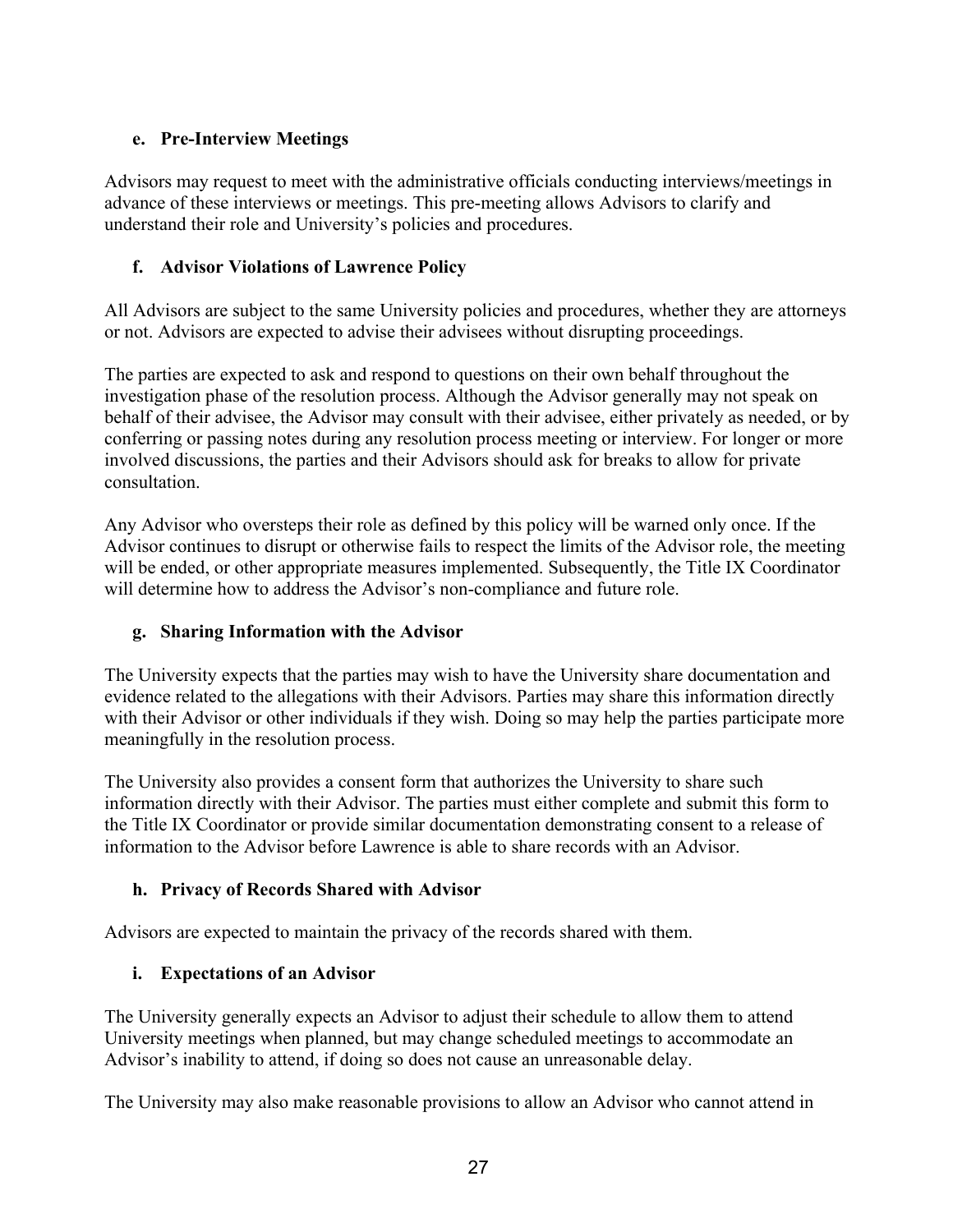person to attend a meeting by telephone, video conferencing, or other similar technologies as may be convenient and available.

# **j. Expectations of the Parties with Respect to Advisors**

A party may elect to change Advisors during the process and is not obligated to use the same Advisor throughout. The parties are expected to inform the Investigator of the identity of their Advisor at least two (2) business days before the date of their first meeting with Investigators (or as soon as possible if a more expeditious meeting is necessary or desired).

The parties are expected to provide timely notice to the Title IX Coordinator if they change Advisors at any time. It is assumed that if a party changes Advisors, consent to share information with the previous Advisor is terminated, and a release for the new Advisor must be secured. Parties are expected to inform the Title IX Coordinator of the identity of their hearing Advisor at least two (2) business days before the hearing.

#### **a. Assistance in Securing an Advisor**

Lawrence University can appoint an Advisor trained on a yearly basis by the University. To request an Advisor from the University, please contact the Title IX Coordinator. These Advisors are not attorneys.

For representation, Respondents may wish to contact organizations such as:

- FACE (http://www.facecampusequality.org)
- SAVE (http://www.saveservices.org).

Complainants may wish to contact organizations such as:

- The Victim Rights Law Center (http://www.victimrights.org),
- The National Center for Victims of Crime (http://www.victimsofcrime.org), which maintains the Crime Victim's Bar Association.
- The Time's Up Legal Defense Fund: https://nwlc.org/times-up-legal-defense-fund/

#### **6. Grievance Process Pool**

The Grievance Process Pool is a pool of Lawrence University employees ("the Pool") available to carry out certain roles in the grievance process. Members of the Pool are announced in an annual distribution of this policy to all students, parents/guardians of students, employees, prospective students, and prospective employees. They are also listed in the Annual Title IX Report published by the Title IX Office. Existence of this pool does not preclude the University from filling any grievance process role(s) externally.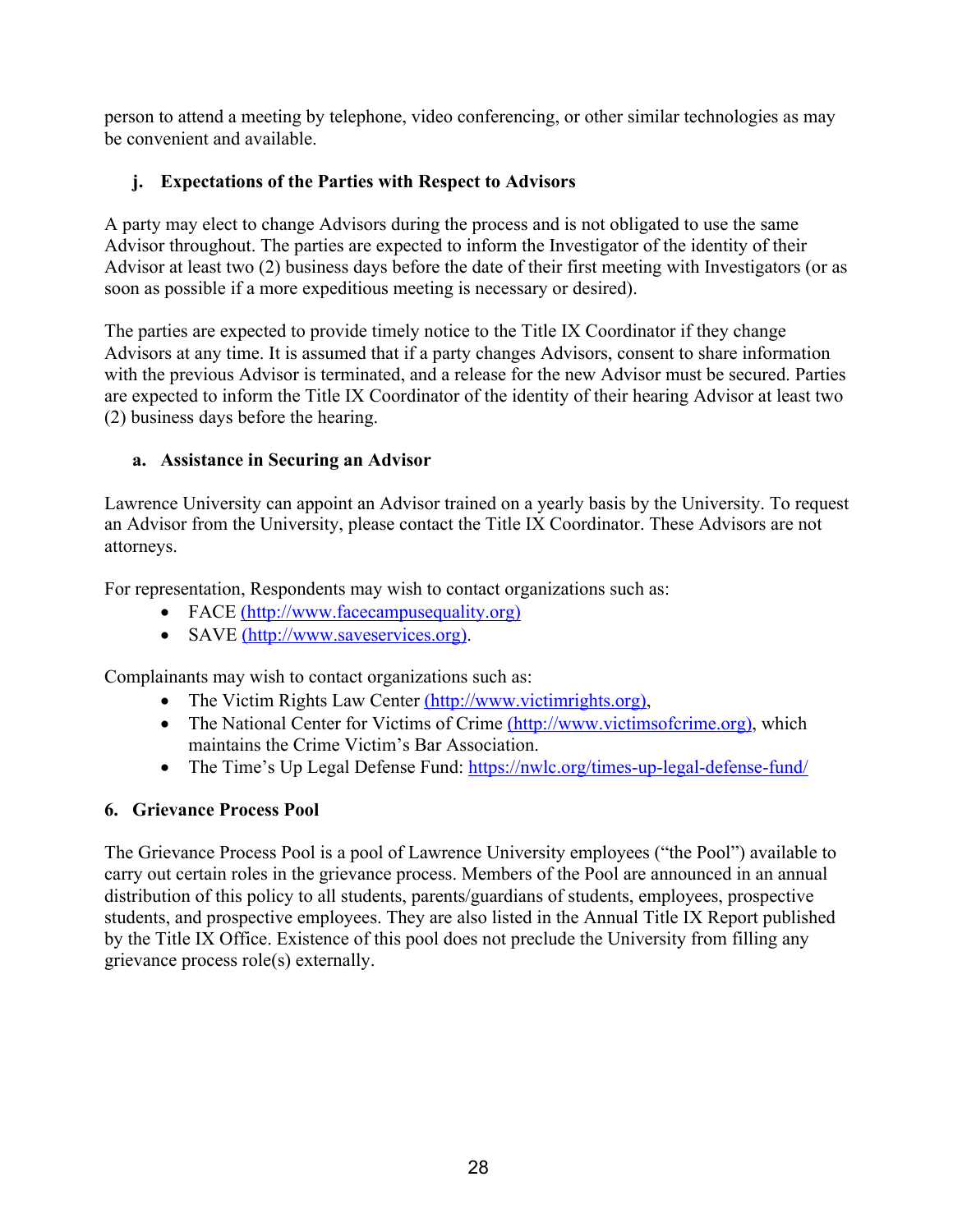### **a. Pool Member Roles**

Members of the Pool are trained annually, and can serve in in the following roles, at the direction of the Title IX Coordinator:

- i. To act as an Advisor to the parties
- ii. To serve as a hearing facilitator (process administrator, no decision-making role)
- iii. To serve as a Decision-maker regarding the complaint
- iv. To serve as an Appeal Decision-maker

## **b. Pool Member Appointment**

The Title IX Coordinator appoints the Pool<sup>15</sup>, which acts with independence and impartiality. Although members of the Pool are typically trained in a variety of skill sets and can rotate amongst the different roles listed above in different cases, the Recipient can also designate permanent roles for individuals in the Pool, using others as substitutes or to provide greater depth of experience when necessary. This process of role assignment may be the result of particular skills, aptitudes, or talents identified in members of the Pool that make them best suited to particular roles.

# **c. Pool Member Training**

The Pool members receive annual training. This training includes, but is not limited to:

- i. the scope of the University's Interim Sexual Harassment Policy and Procedures;
- ii. how to serve impartially;
- iii. how to avoid prejudgment of the facts at issue;
- iv. conflicts of interest; and
- v. bias.

Specific training is provided for Appeal Decision-makers, and Advisors (who are University employees). All Pool members are required to attend these trainings annually. The materials used to train all members of the Pool are publicly posted here: https://www.lawrence.edu/info/offices/diversityand-inclusion/title-ix.

# **d. Pool Membership**

The Pool includes:

- i. 4 or more chairs: one representative from HR and one from Student Affairs, etc., who are members and who respectively Chair hearings for allegations involving student and employee Respondents
- ii. 3 or more faculty
- iii. 3 or more members of the Academic Affairs administration and/or faculty
- iv. 3 or more members of the administration/staff
- v. 1 representative from Campus Safety

<sup>&</sup>lt;sup>15</sup> This does not preclude the University from having all members of the Pool go through an application and/or interview/selection process.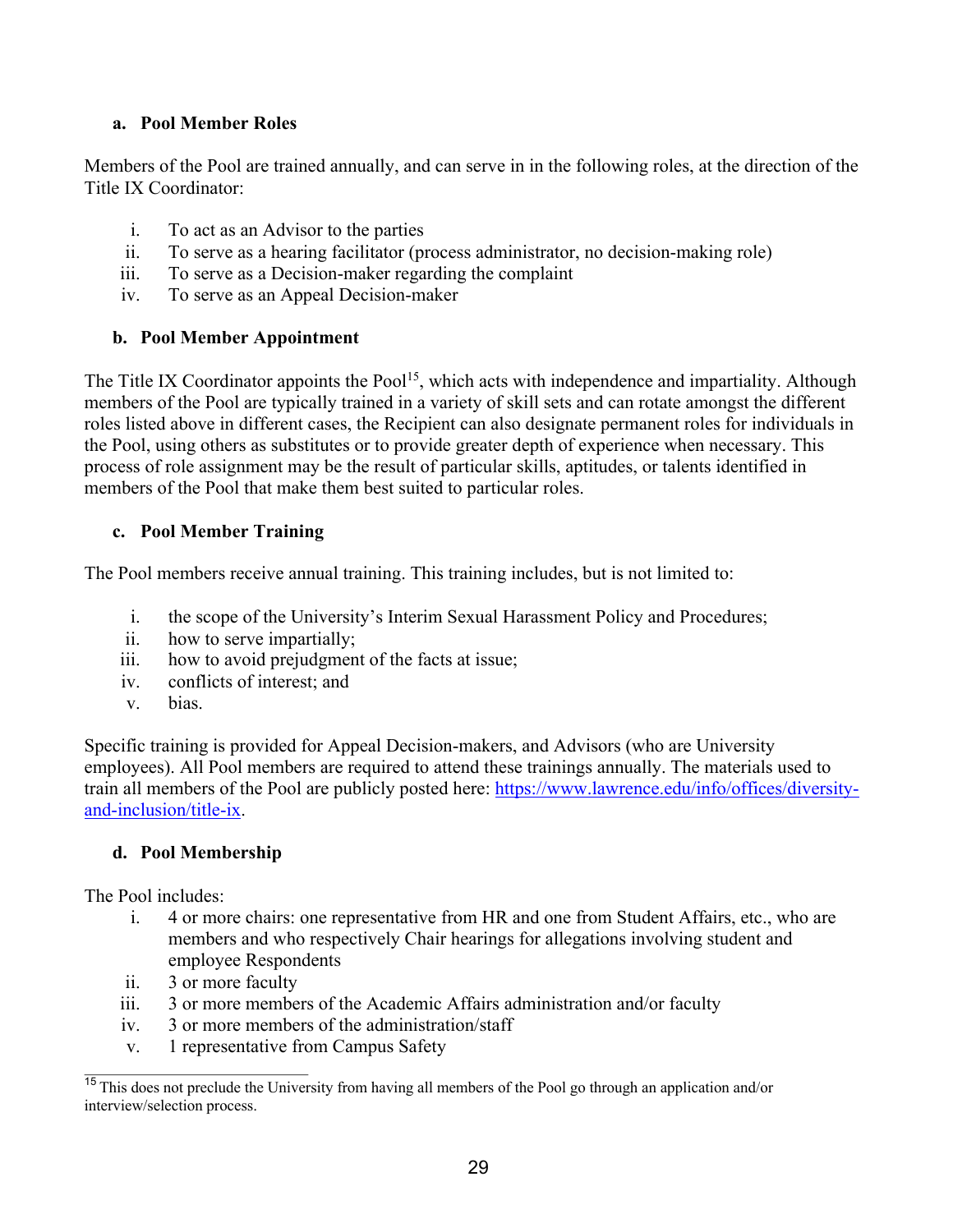- vi. 2 representatives from Human Resources
- vii. 1 representative from Athletics

Pool members are usually appointed to three-year terms. Individuals who are interested in serving in the Pool are encouraged to contact the Title IX Coordinator.

### **7. Resolution Processes**

Resolution proceedings are private. All persons present at any time during the resolution process are expected to maintain the privacy of the proceedings in accordance with Lawrence policy. Although there is an expectation of privacy around what Investigators share with parties during interviews, the parties have discretion to share their own knowledge and evidence with others if they so choose, with the exception of information the parties agree not to disclose related to Informal Resolution, discussed below. Lawrence encourages parties to discuss any sharing of information with their Advisors before doing so.

## **a. Informal Resolution**

Informal Resolution can include three different approaches:

- i. When the Title IX Coordinator can resolve the matter informally by providing supportive measures (only) to remedy the situation.
- ii. When the parties agree to resolve the matter through an alternate resolution mechanism as described below, usually before a formal investigation takes place; see discussion in b., below.
- iii. When the Respondent accepts responsibility for violating policy, and desires to accept a sanction and end the resolution process (similar to above, but usually occurs postinvestigation); see discussion in c., below.

To initiate Informal Resolution, a Complainant needs to submit a formal complaint, as defined above. A Respondent who wishes to initiate Informal Resolution should contact the Title IX Coordinator.

It is not necessary to pursue Informal Resolution first in order to pursue a Formal Grievance Process, and any party participating in Informal Resolution can stop the process at any time and begin or resume the Formal Grievance Process.

Prior to implementing Informal Resolution, the University will provide the parties with written notice of the reported misconduct and any sanctions or measures that may result from participating in such a process, including information regarding any records that will be maintained or shared by the University.

The University will obtain voluntary, written confirmation that all parties wish to resolve the matter through Informal Resolution before proceeding and will not pressure the parties to participate in Informal Resolution.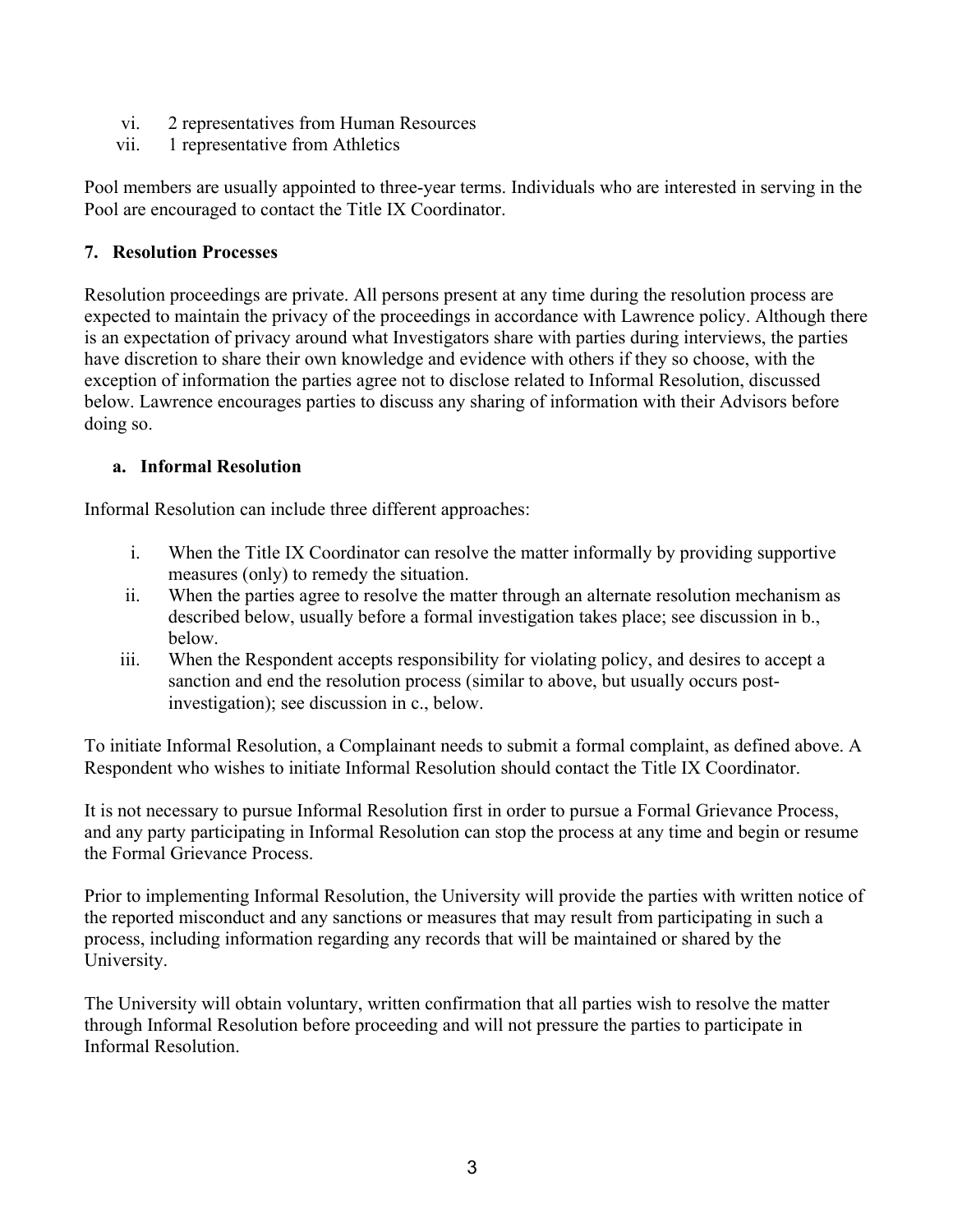#### **b. Alternate Resolution Mechanism**

Alternate Resolution is an informal mechanism, by which the parties reach a mutually agreed upon resolution of an allegation. All parties must consent to the use of an Alternate Resolution mechanism.

The Title IX Coordinator may look to the following factors to assess whether Alternate Resolution is appropriate, or which form of Alternate Resolution may be most successful for the parties:

- i. The parties' amenability to Alternate Resolution;
- ii. Likelihood of potential resolution, taking into account any power dynamics between the parties;
- iii. The parties' motivation to participate;
- iv. Civility of the parties;
- v. Results of a violence risk assessment/ongoing risk analysis;
- vi. Disciplinary history;
- vii. Whether an emergency removal is needed;
- viii. Skill of the Alternate Resolution facilitator with this type of allegation;
- ix. Complaint complexity;
- x. Emotional investment/capability of the parties;
- xi. Rationality of the parties;
- xii. Goals of the parties;
- xiii. Adequate resources to invest in Alternate Resolution (time, staff, etc.)

The ultimate determination of whether Alternate Resolution is available or successful is to be made by the Title IX Coordinator. The Title IX Coordinator maintains records of any resolution that is reached, and failure to abide by the resolution agreement may result in appropriate responsive/disciplinary actions. Results of complaints resolved by Informal Resolution or Alternate Resolution are not appealable.

#### **c. Respondent Accepts Responsibility for Alleged Violations**

The Respondent may accept responsibility for all or part of the alleged policy violations at any point during the resolution process. If the Respondent indicates an intent to accept responsibility for all of the alleged misconduct, the formal process will be paused, and the Title IX Coordinator will determine whether Informal Resolution can be used according to the criteria above.

If Informal Resolution is applicable, the Title IX Coordinator will determine whether all parties and the University are able to agree on responsibility, sanctions, and/or remedies. If so, the Title IX Coordinator implements the accepted finding that the Respondent is in violation of Lawrence policy and implements agreed-upon sanctions and/or remedies, in coordination with other appropriate administrator(s), as necessary.

This result is not subject to appeal once all parties indicate their written assent to all agreed upon terms of resolution. When the parties cannot agree on all terms of resolution, the Formal Grievance Process will resume at the same point where it was paused.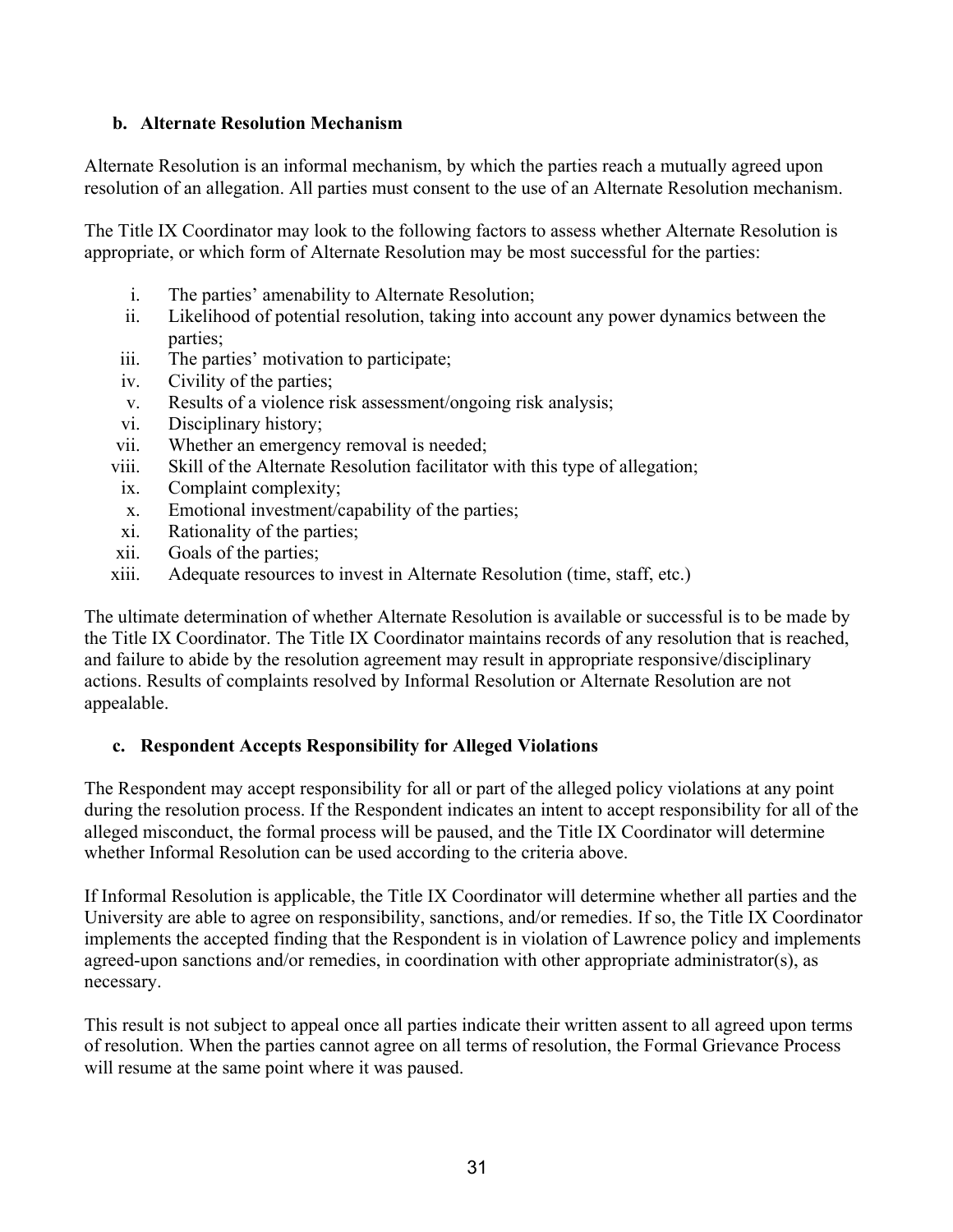When a resolution is accomplished, the appropriate sanction or responsive actions are promptly implemented in order to effectively stop the sexual harassment or retaliation, prevent its recurrence, and remedy the effects of the discriminatory conduct, both on the Complainant and the community.

# **d. Negotiated Resolution**

The Title IX Coordinator, with the consent of the parties, may negotiate and implement an agreement to resolve the allegations that satisfies all parties and the University. Negotiated Resolutions are not appealable.

# **8. Formal Grievance Process: Notice of Investigation and Allegations (NOIA)**

The Title IX Coordinator will provide written notice of the investigation and allegations (the "NOIA") to the Respondent upon commencement of the Formal Grievance Process. This facilitates the Respondent's ability to prepare for the interview and to identify and choose an Advisor to accompany them. The NOIA is also copied to the Complainant, who is to be given advance notice of when the NOIA will be delivered to the Respondent.

The NOIA will include:

- a. A meaningful summary of all of allegations,
- b. The identity of the involved parties (if known),
- c. The precise misconduct being alleged,
- d. The date and location of the alleged incident(s) (if known),
- e. The specific policies implicated,
- f. A description of the applicable procedures,
- g. A statement of the potential sanctions/responsive actions that could result,
- h. A statement that the University presumes the Respondent is not responsible for the reported misconduct unless and until the evidence supports a different determination,
- i. A statement that determinations of responsibility are made at the conclusion of the process and that the parties will be given an opportunity to inspect and review all directly related and/or relevant evidence obtained during the review and comment period,
- j. A statement about the University's policy on retaliation,
- k. Information about the privacy of the process,
- l. Information on the need for each party to have an Advisor of their choosing and suggestions for ways to identify an Advisor,
- m. A statement informing the parties that the University's Policy prohibits knowingly making false statements, including knowingly submitting false information during the resolution process,
- n. Detail on how the party may request disability accommodations during the interview process,
- o. A link to the University's VAWA Brochure,
- p. The name(s) of the Investigator, along with a process to identify, in advance of the interview process, to the Title IX Coordinator any conflict of interest that the Investigator may have, and
- q. An instruction to preserve any evidence that is directly related to the allegations.

Amendments and updates to the NOIA may be made as the investigation progresses and more information becomes available regarding the addition or dismissal of various charges.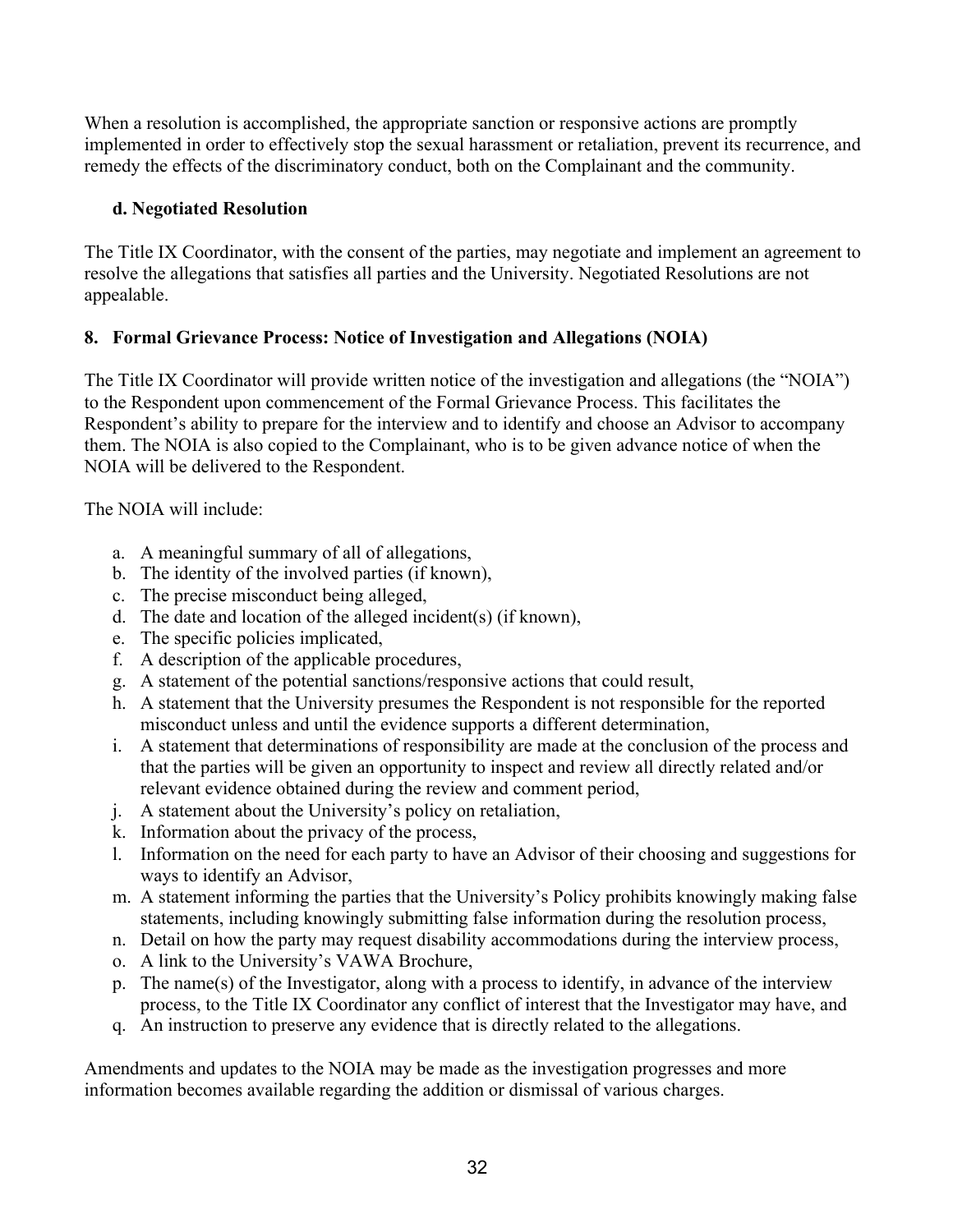Notice will be made in writing and may be delivered by one or more of the following methods: in person or emailed to the parties' University-issued email or designated accounts. Once mailed, emailed, and/or received in-person, notice will be presumptively delivered.

# **9. Resolution Timeline**

The University will make a good faith effort to complete the resolution process within a sixty-to-ninety (60-90) business-day time period, including appeal, which can be extended as necessary for appropriate cause by the Title IX Coordinator, who will provide notice and rationale for any extensions or delays to the parties as appropriate, as well as an estimate of how much additional time will be needed to complete the process.

## **10. Appointment of Investigators**

Once the decision to commence a formal investigation is made, the Title IX Coordinator appoints an investigator, usually within two (2) business days of determining that an investigation should proceed.

## **11. Ensuring Impartiality**

Any individual materially involved in the administration of the resolution process including the Title IX Coordinator, Investigator, and Decision-maker may neither have nor demonstrate a conflict of interest or bias for a party generally, or for a specific Complainant or Respondent.

The Title IX Coordinator will vet the assigned Investigator to ensure impartiality by ensuring there are no actual or apparent conflicts of interest or disqualifying biases. The parties may, at any time during the resolution process, raise a concern regarding bias or conflict of interest, and the Title IX Coordinator will determine whether the concern is reasonable and supportable. If so, another Pool member will be assigned and the impact of the bias or conflict, if any, will be remedied. If the source of the conflict of interest or bias is the Title IX Coordinator, concerns should be raised with Vice President of Diversity and Inclusion.

The Formal Grievance Process involves an objective evaluation of all relevant evidence obtained, including evidence that supports that the Respondent engaged in a policy violation and evidence that supports that the Respondent did not engage in a policy violation. Credibility determinations may not be based solely on an individual's status or participation as a Complainant, Respondent, or witness.

The University operates with the presumption that the Respondent is not responsible for the reported misconduct unless and until the Respondent is determined to be responsible for a policy violation by the applicable standard of proof.

#### **12. Investigation Timeline**

Investigations are completed expeditiously, normally within thirty (30) business days, though some investigations may take weeks or even months, depending on the nature, extent, and complexity of the allegations, availability of witnesses, police involvement, etc.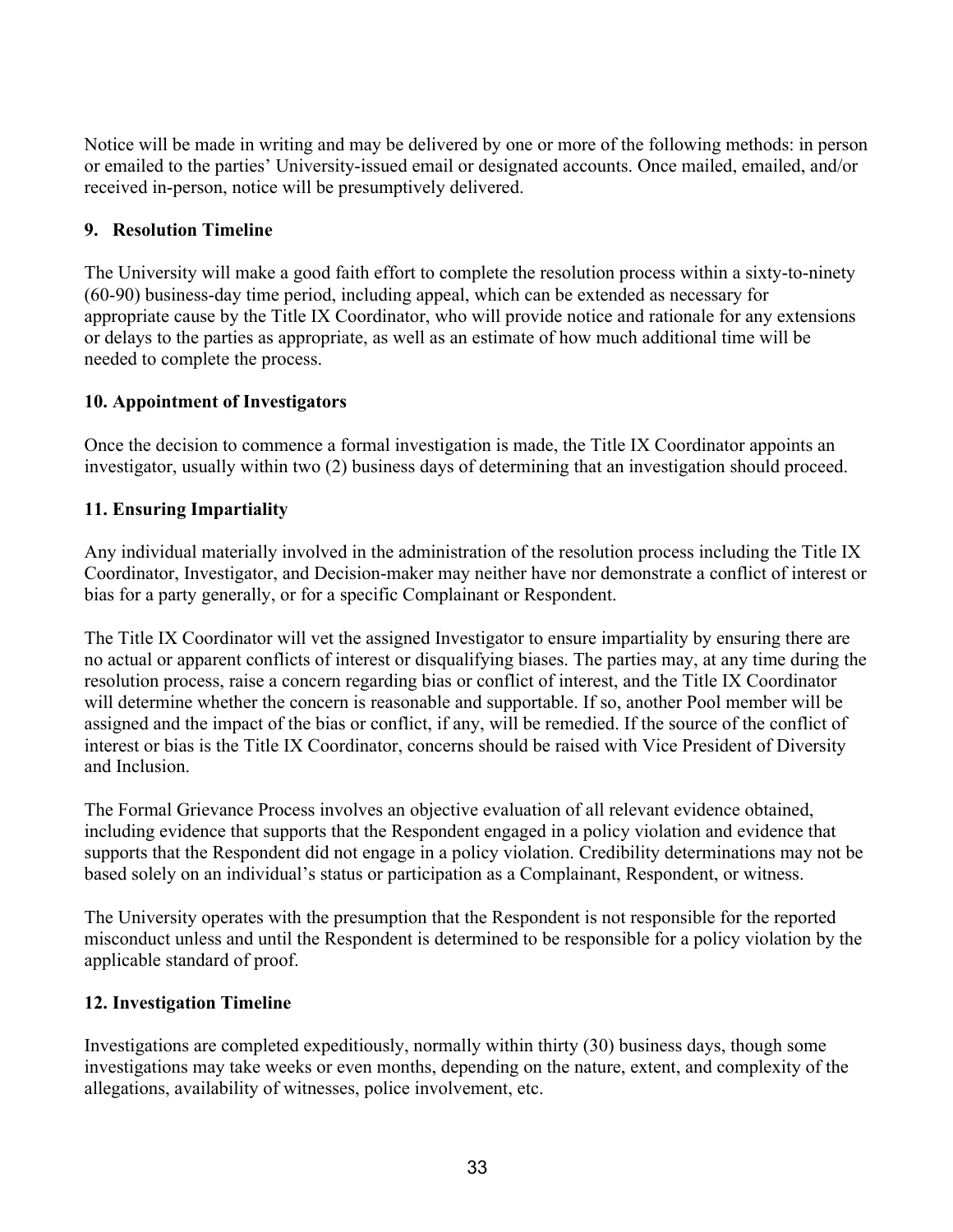The University will make a good faith effort to complete investigations as promptly as circumstances permit and will communicate regularly with the parties to update them on the progress and timing of the investigation.

### **13. Delays in the Investigation Process and Interactions with Law Enforcement**

The University may undertake a short delay in its investigation (several days to a few weeks) if circumstances require. Such circumstances include but are not limited to, a request from law enforcement to temporarily delay the investigation, the need for language assistance, the absence of parties and/or witnesses, and/or accommodations for disabilities or health conditions.

The University will communicate in writing the anticipated duration of the delay and reason to the parties and provide the parties with status updates if necessary. The University will promptly resume its investigation and resolution process as soon as feasible. During such a delay, University will implement supportive measures as deemed appropriate.

University action(s) or processes are not typically altered or precluded on the grounds that civil or criminal charges involving the underlying incident(s) have been filed or that criminal charges have been dismissed or reduced.

## **14. Steps in the Investigation Process**

All investigations are thorough, reliable, impartial, prompt, and fair. Investigations involve interviews with all relevant parties and witnesses; obtaining available, relevant evidence; and identifying sources of expert information, as necessary.

All parties have a full and fair opportunity, through the investigation process, to suggest witnesses and questions, to provide evidence and expert witnesses, and to fully review and respond to all evidence on the record.

The Investigator typically take(s) the following steps, if not already completed (not necessarily in this order):

- i. Determine the identity and contact information of the Complainant
- ii. Identify all policies implicated by the alleged misconduct and notify the Complainant and Respondent of all of the specific policies implicated
- iii. Assist the Title IX Coordinator with conducting a prompt initial assessment to determine if the allegations indicate a potential policy violation
- iv. Commence a thorough, reliable, and impartial investigation by identifying issues and developing a strategic investigation plan, including a witness list, evidence list, intended investigation timeframe, and order of interviews for all witnesses and the parties
- v. Meet with the Complainant to finalize their interview/statement, if necessary
- vi. Prepare the initial Notice of Investigation and Allegation (NOIA). The NOIA may be amended with any additional or dismissed allegations
	- Notice should inform the parties of their right to have the assistance of an Advisor, who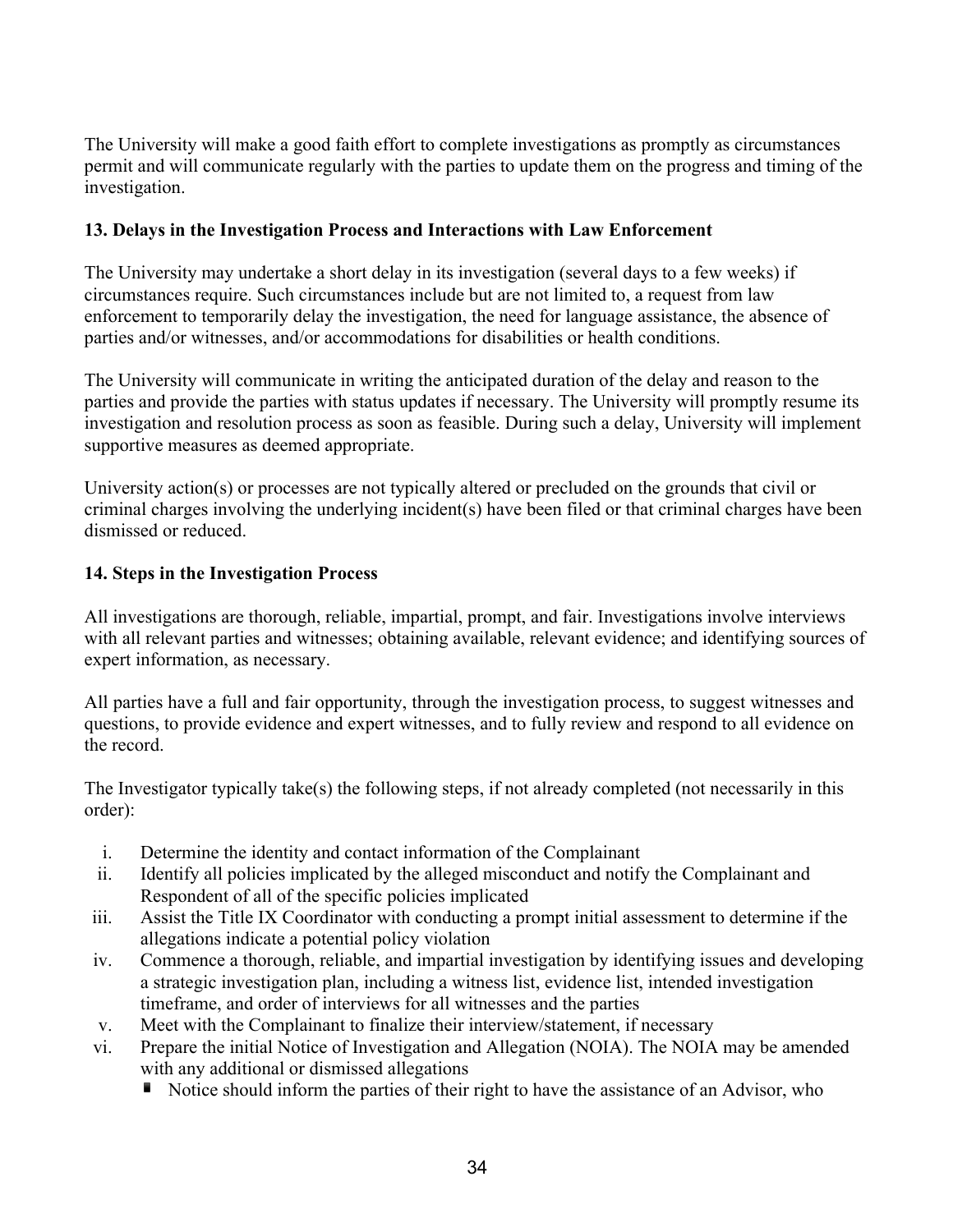could be a member of the Pool or an Advisor of their choosing present for all meetings attended by the party

- vii. Provide each interviewed party and witness an opportunity to review and verify the Investigator's summary notes (or transcript) of the relevant evidence/testimony from their respective interviews and meetings
- viii. Make good faith efforts to notify the parties of any meeting or interview involving the other party, in advance when possible
- ix. When participation of a party is expected, provide that party with written notice of the date, time, and location of the meeting, as well as the expected participants and purpose
- x. Interview all available, relevant witnesses and conduct follow-up interviews as necessary
- xi. Allow each party the opportunity to suggest witnesses and questions they wish the Investigator to ask of the other party and witnesses, and document in the report which questions were asked, with a rationale for any changes or omissions
- xii. Complete the investigation promptly and without unreasonable deviation from the intended timeline
- xiii. Provide regular status updates to the parties throughout the investigation
- xiv. Prior to the conclusion of the investigation, provide the parties and their respective Advisors (if so desired by the parties) with a list of witnesses whose information will be used to render a finding
- xv. Write a comprehensive investigation report fully summarizing the investigation, all witness interviews, and addressing all relevant evidence. Appendices including relevant physical or documentary evidence will be included
- xvi. Gather, assess, and synthesize evidence, but make no conclusions, engage in no policy analysis, and render no recommendations as part of their report
- xvii. Prior to the conclusion of the investigation, provide the parties and their respective Advisors (if so desired by the parties) a secured electronic or hard copy of the draft investigation report as well as an opportunity to inspect and review all of the evidence obtained as part of the investigation that is directly related to the reported misconduct, including evidence upon which the University does not intend to rely in reaching a determination, for a ten (10) business day review and comment period so that each party may meaningfully respond to the evidence. The parties may elect to waive the full ten days. Each copy of the materials shared will be watermarked on each page with the role of the person receiving it (e.g., Complainant, Respondent, Complainant's Advisor, Respondent's Advisor).
- xviii. The Investigator may elect to respond in writing in the investigation report to the parties' submitted responses and/or to share the responses between the parties for additional responses
- xix. The Investigator will incorporate relevant elements of the parties' written responses into the final investigation report, include any additional relevant evidence, make any necessary revisions, and finalize the report. The Investigator should document all rationales for any changes made after the review and comment period
- xx. The Investigator shares the report with the Title IX Coordinator and/or legal counsel for their review and feedback
- xxi. The Investigator will incorporate any relevant feedback, and the final report is then shared with all parties and their Advisors through secure electronic transmission or hard copy at least ten (10) business days prior to a hearing. The parties are also provided with a file of any directly related evidence that was not included in the report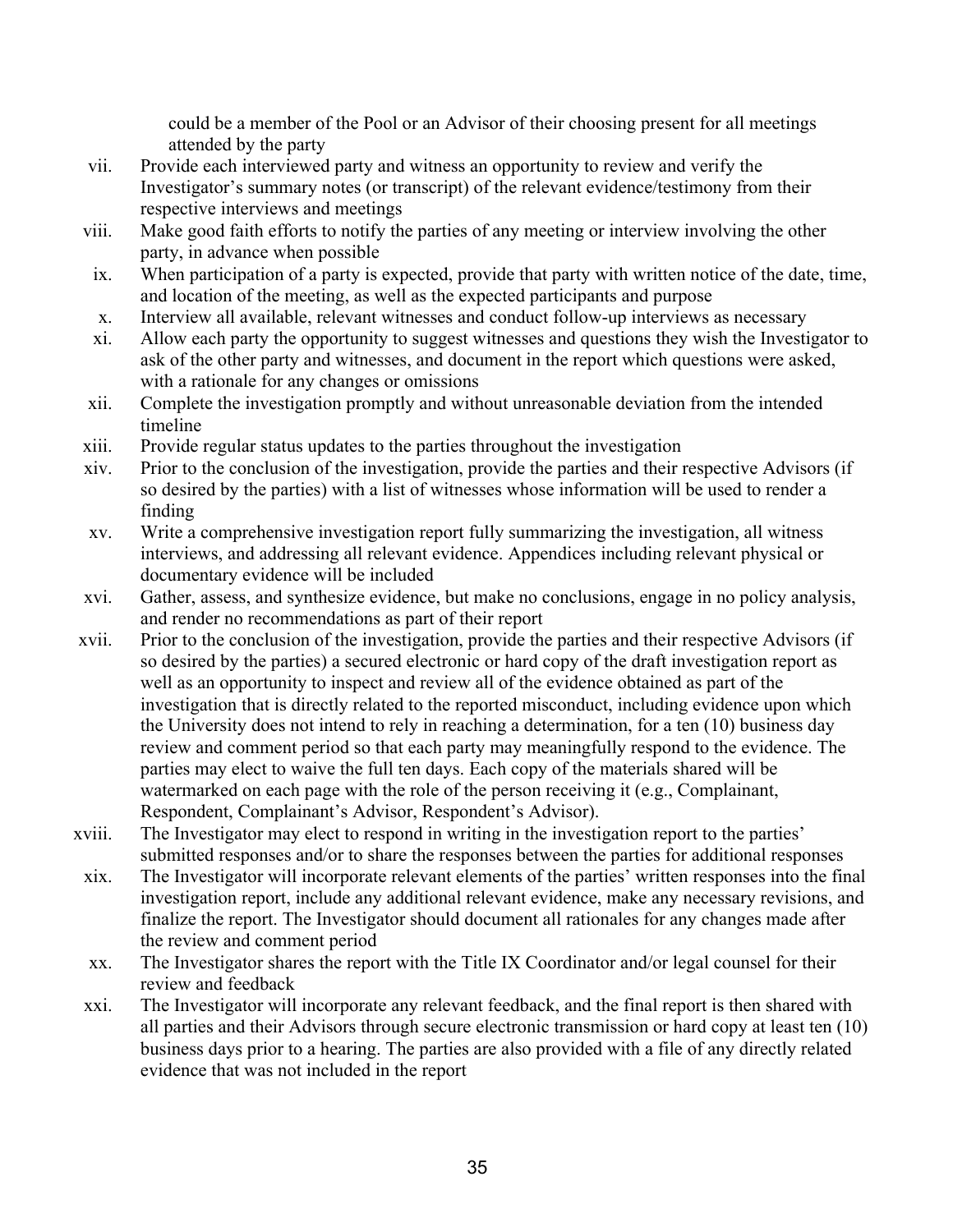#### **15. Role and Participation of Witnesses in the Investigation**

Witnesses (as distinguished from the parties) who are employees of the University are expected to cooperate with and participate in the University's investigation and resolution process. Failure of such witnesses to cooperate with and/or participate in the investigation or resolution process constitutes a violation of policy and may warrant discipline. Student witnesses and witnesses from outside the Lawrence community are encouraged to cooperate with University investigations and to share what they know about a complaint.

Although in-person interviews for parties and all potential witnesses are ideal, circumstances (e.g., study abroad, summer break) may require individuals to be interviewed remotely. Skype, Zoom, FaceTime, WebEx, or similar technologies may be used for interviews if the Investigator determine that timeliness or efficiency dictate a need for remote interviewing. The University will take appropriate steps to reasonably ensure the security/privacy of remote interviews.

#### **16. Recording of Interviews**

No unauthorized audio or video recording of any kind is permitted during investigation meetings. If Investigator elects to audio and/or video record interviews, all involved parties must be made aware of and consent to audio and/or video recording.

#### **17. Evidentiary Considerations in the Investigation**

The investigation does not consider: 1) incidents not directly related to the possible violation, unless they evidence a pattern; or 2) questions and evidence about the Complainant's sexual predisposition or prior sexual behavior, unless such questions and evidence about the Complainant's prior sexual behavior are offered to prove that someone other than the Respondent committed the conduct alleged by the Complainant, or if the questions and evidence concern specific incidents of the Complainant's prior sexual behavior with respect to the Respondent and are offered to prove consent.

#### **18. Referral for Hearing**

Provided that the complaint is not resolved through Informal Resolution, once the final investigation report is shared with the parties, the Title IX Coordinator will refer the matter for a hearing.

The hearing cannot be less than ten (10) business days from the conclusion of the investigation –when the final investigation report is transmitted to the parties and the Decision-maker–unless all parties and the Decision-maker agree to an expedited timeline.

The Title IX Coordinator will select an appropriate Decision-maker.

#### **19. Hearing Officer/Decision-maker**

The University will designate a single external Decision-maker at the discretion of the Title IX Coordinator. The single Decision-maker will also Chair the hearing. The Decision-maker will not have had any previous involvement with the investigation.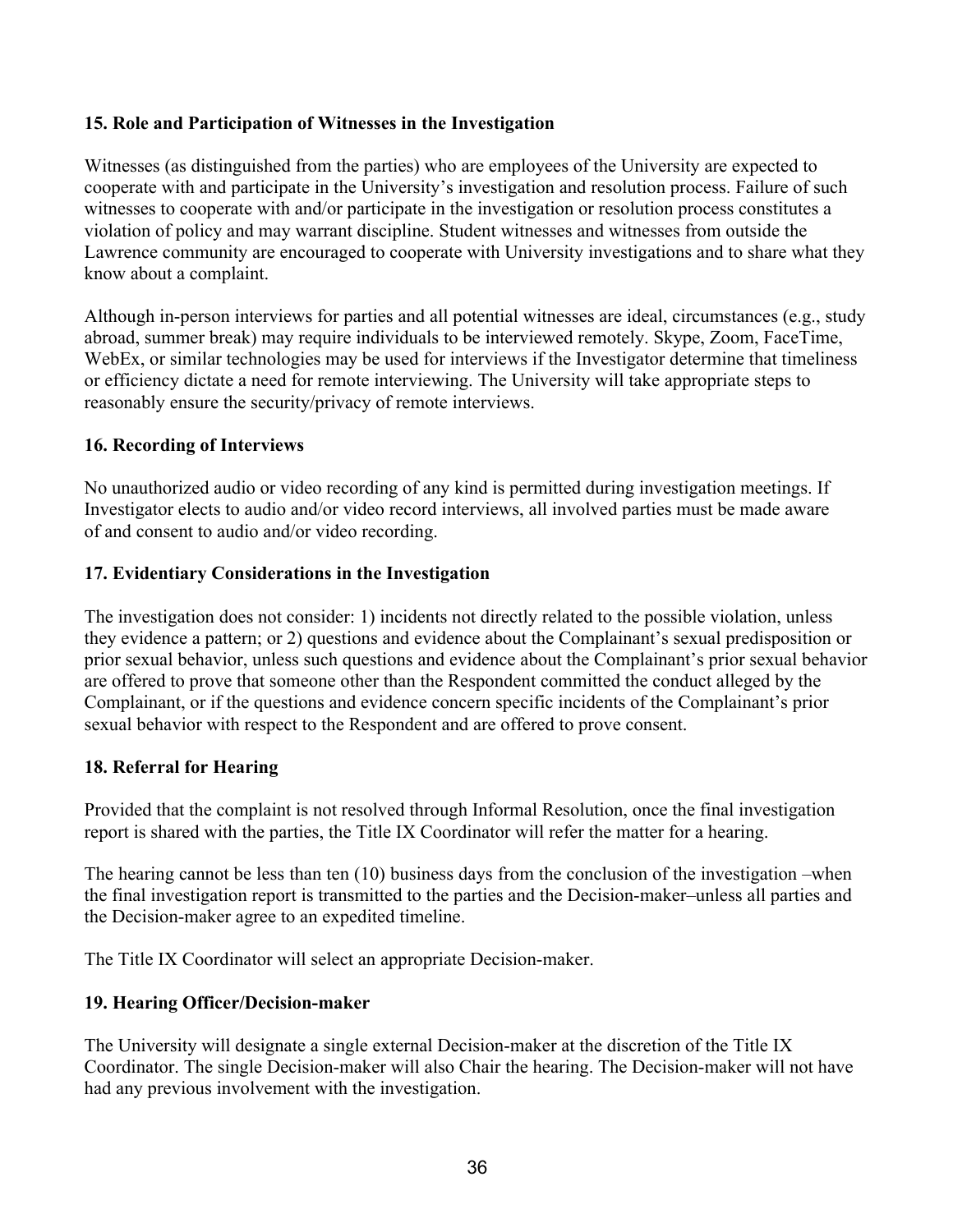Those who have served as Investigators will be witnesses in the hearing and therefore may not serve as Decision-makers. Those who are serving as Advisors for any party may not serve as Decision-maker in that matter.

The Title IX Coordinator may not serve as a Decision-maker/Chair in the matter but may serve as an administrative facilitator of the hearing if their previous role(s) in the matter do not create a conflict of interest. Otherwise, a designee may fulfill this role. The hearing will convene at a time determined by the Chair or designee.

#### **20. Evidentiary Considerations in the Hearing**

Any evidence that the Decision-maker determines is relevant and credible may be considered. The hearing does not consider: 1) incidents not directly related to the possible violation, unless they evidence a pattern; 2) questions and evidence about the Complainant's sexual predisposition or prior sexual behavior, unless such questions and evidence about the Complainant's prior sexual behavior are offered to prove that someone other than the Respondent committed the conduct alleged by the Complainant, or if the questions and evidence concern specific incidents of the Complainant's prior sexual behavior with respect to the Respondent and are offered to prove consent.

Previous disciplinary action of any kind involving the Respondent may be considered in determining an appropriate sanction upon a determination of responsibility, assuming the University uses a progressive discipline system. This information is only considered at the sanction stage of the process and is not shared until then.

The parties may each submit a written impact statement prior to the hearing for the consideration of the Decision-maker at the sanction stage of the process when a determination of responsibility is reached.

# **21. Notice of Hearing**

No less than ten (10) business days prior to the hearing, the Title IX Coordinator will send notice of the hearing to the parties. Once mailed, emailed, and/or received in-person, notice will be presumptively delivered.

The notice will contain:

- a. A description of the alleged violation(s), a list of all policies allegedly violated, a description of the applicable procedures, and a statement of the potential sanctions/responsive actions that could result.
- b. The time, date, and location of the hearing and a reminder that attendance is mandatory, superseding all other campus activities.
- c. Any technology that will be used to facilitate the hearing.
- d. Information about the option for the live hearing to occur with the parties located in separate rooms using technology that enables the Decision-maker and parties to see and hear a party or witness answering questions. Such a request must be raised with the Title IX Coordinator at least five (5) business days prior to the hearing.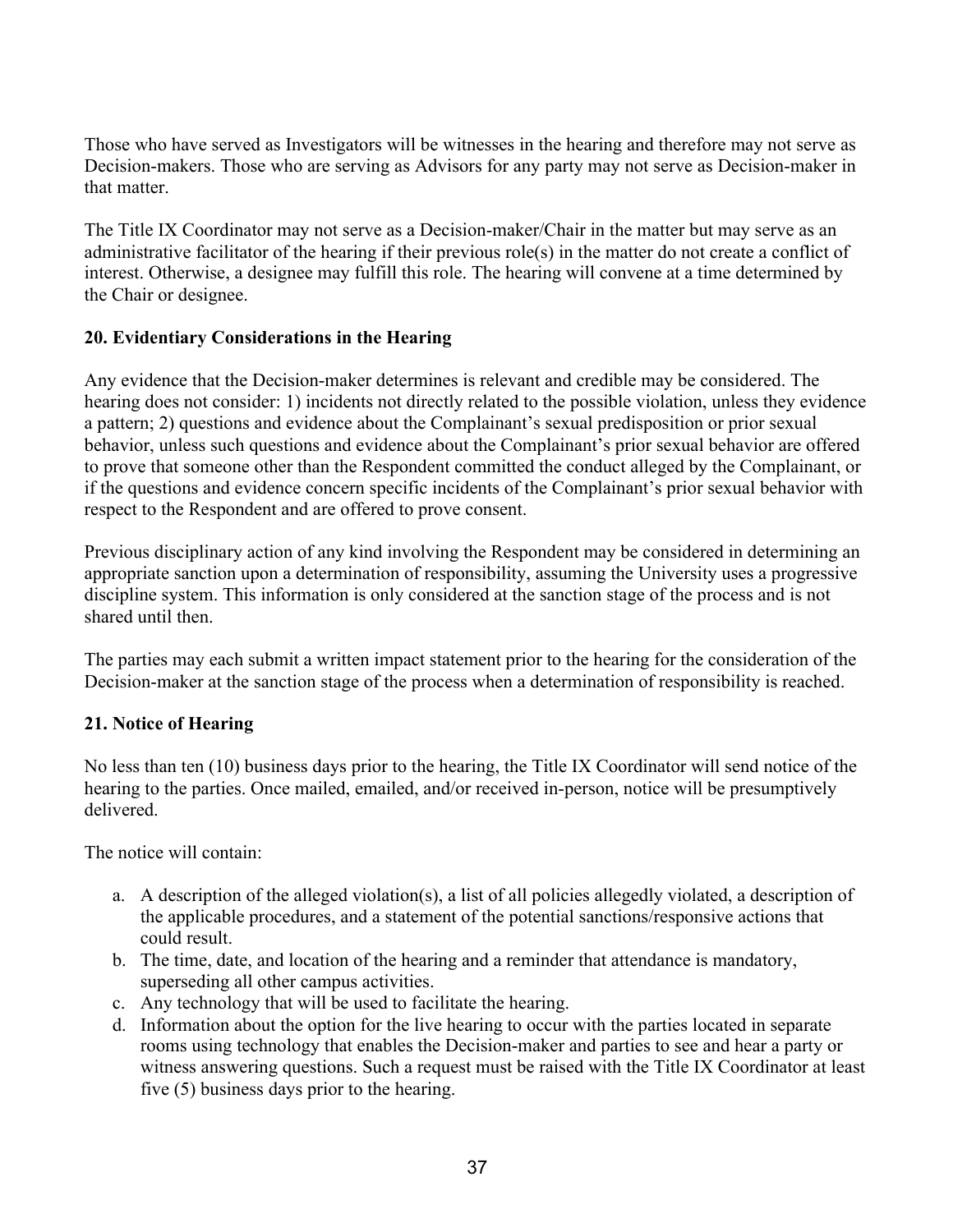- e. A list of all those who will attend the hearing, along with an invitation to object to any Decisionmaker on the basis of demonstrated bias. This must be raised with the Title IX Coordinator at least three (3) business days prior to the hearing.
- f. Information on how the hearing will be recorded and on access to the recording for the parties after the hearing.
- g. A statement that if any party or witness does not appear at the scheduled hearing, the hearing may be held in their absence, and the party's or witness's testimony and any statements given prior to the hearing will not be considered by the Decision-maker. For compelling reasons, the Decision-maker may reschedule the hearing.
- h. Notification that the parties may have the assistance of an Advisor of their choosing at the hearing and will be required to have one present for any questions they may desire to ask. The party must notify the Title IX Coordinator if they do not have an Advisor, and the University will appoint one. Each party must have an Advisor present. There are no exceptions.
- i. A copy of all the materials provided to the Decision-maker about the matter, unless they have been provided already.<sup>16</sup>
- j. An invitation to each party to submit an impact statement pre-hearing that the Decision-maker will review during any sanction determination.
- k. An invitation to contact the Title IX Coordinator to arrange any disability accommodations, language assistance, and/or interpretation services that may be needed at the hearing, at least seven (7) business days prior to the hearing.
- l. Whether parties can/cannot bring mobile phones/devices into the hearing.

Hearings for possible violations that occur near or after the end of an academic term (assuming the Respondent is still subject to this Policy) and are unable to be resolved prior to the end of term will typically be held immediately after the end of the term or during the summer, as needed, to meet the resolution timeline followed by the University and remain within the 60-90 business day goal for resolution.

In these cases, if the Respondent is a graduating student, a hold may be placed on graduation and/or official transcripts until the matter is fully resolved (including any appeal). A student facing charges under this Policy is not in good standing to graduate.

# **22. Alternative Hearing Participation Options**

If a party or parties prefer not to attend or cannot attend the hearing in person, the party should request alternative arrangements from the Title IX Coordinator at least five (5) business days prior to the hearing.

The Title IX Coordinator can arrange to use technology to allow remote testimony without compromising the fairness of the hearing. Remote options may also be needed for witnesses who cannot appear in person. Any witness who cannot attend in person should let the Title IX Coordinator know at least five (5) business days prior to the hearing so that appropriate arrangements can be made.

<sup>&</sup>lt;sup>16</sup> The final investigation report may be shared using electronic means that preclude downloading, forwarding, or otherwise sharing.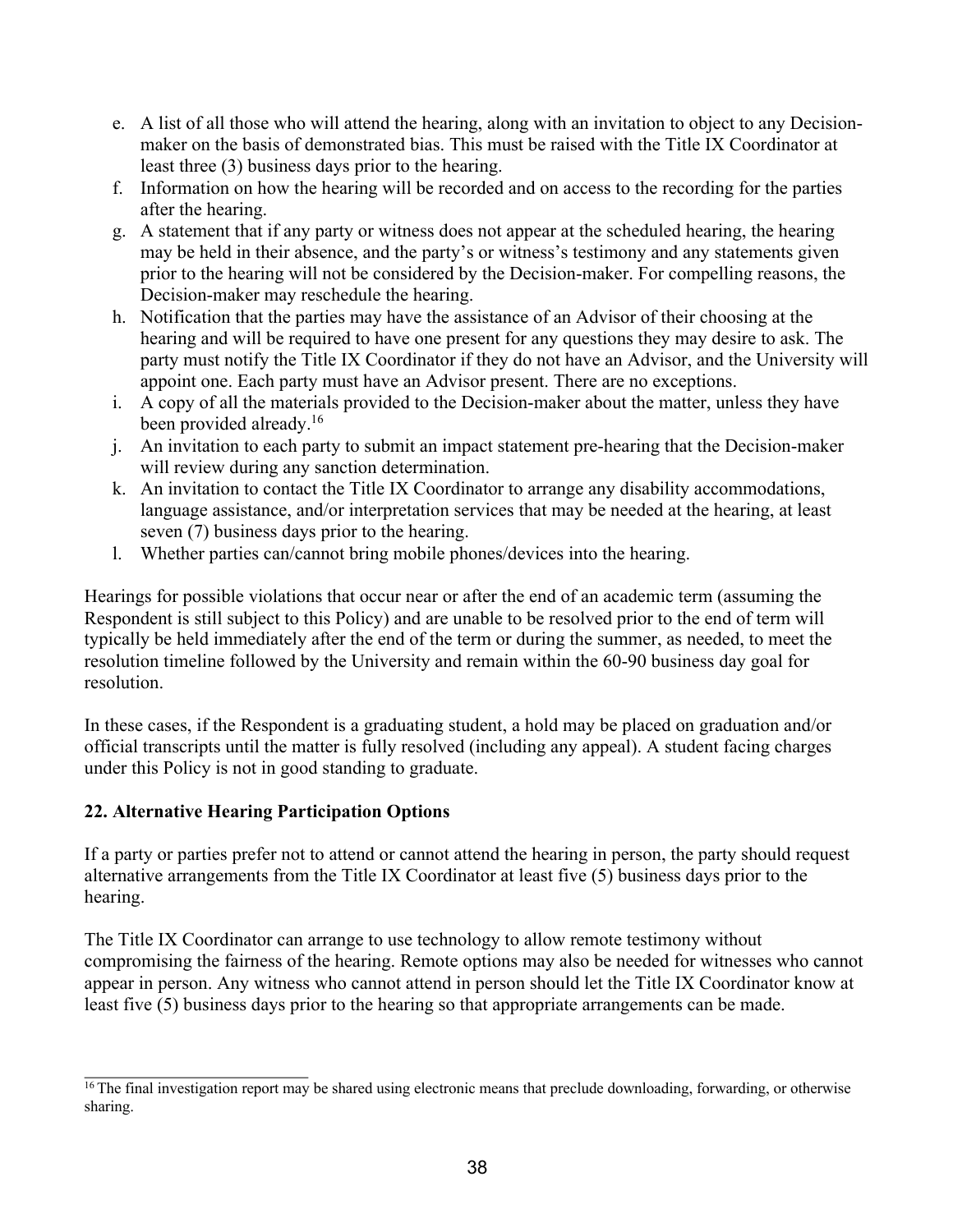### **23. Pre-Hearing Preparation**

The Decision-maker after any necessary consultation with the parties, Investigator and/or Title IX Coordinator, will provide the names of persons who will be participating in the hearing, all pertinent documentary evidence, and the final investigation report to the parties at least ten (10) business days prior to the hearing.

Any witness scheduled to participate in the hearing must have been first interviewed by the Investigator, unless all parties and the Decision-maker assent to the witness's participation in the hearing. The same holds for any evidence that is first offered at the hearing. If the parties and Decision-maker do not assent to the admission of evidence newly offered at the hearing, the Decision-maker may delay the hearing and instruct that the investigation needs to be re-opened to consider that evidence.

The parties will be given the name of the Decision-maker at least ten (10) business days in advance of the hearing. All objections to any Decision-maker must be raised in writing, detailing the rationale for the objection, and must be submitted to the Title IX Coordinator as soon as possible and no later than three (3) business days prior to the hearing. Decision-makers will only be removed if the Title IX Coordinator concludes that their bias or conflict of interest precludes an impartial hearing of the allegation(s).

The Title IX Coordinator will give the Decision-maker a list of the names of all parties, witnesses, and Advisors at least five (5) business days in advance of the hearing. Any Decision-maker who cannot make an objective determination must recuse themselves from the proceedings when notified of the identity of the parties, witnesses, and Advisors in advance of the hearing. If a Decision-maker is unsure of whether a bias or conflict of interest exists, they must raise the concern to the Title IX Coordinator as soon as possible.

During the ten (10) business day period prior to the hearing, the parties have the opportunity for continued review and comment on the final investigation report and available evidence. That review and comment can be shared with the Decision-maker at the pre-hearing meeting or at the hearing and will be exchanged between each party by the Decision-maker.

#### **24. Pre-Hearing Meetings**

The Decision-maker may convene a pre-hearing meeting(s) with the parties and/or their Advisors to invite them to submit the questions or topics they (the parties and/or their Advisors) wish to ask or discuss at the hearing, so that the Decision-maker can rule on their relevance ahead of time to avoid any improper evidentiary introduction in the hearing or provide recommendations for more appropriate phrasing. However, this advance review opportunity does not preclude the Advisors from asking a question for the first time at the hearing or from asking for a reconsideration based on any new information or testimony offered at the hearing. The Decision-maker must document and share with each party their rationale for any exclusion or inclusion at a pre-hearing meeting.

The Decision-maker, only with full agreement of the parties, may decide in advance of the hearing that certain witnesses do not need to be present if their testimony can be adequately summarized by the Investigator in the investigation report or during the hearing.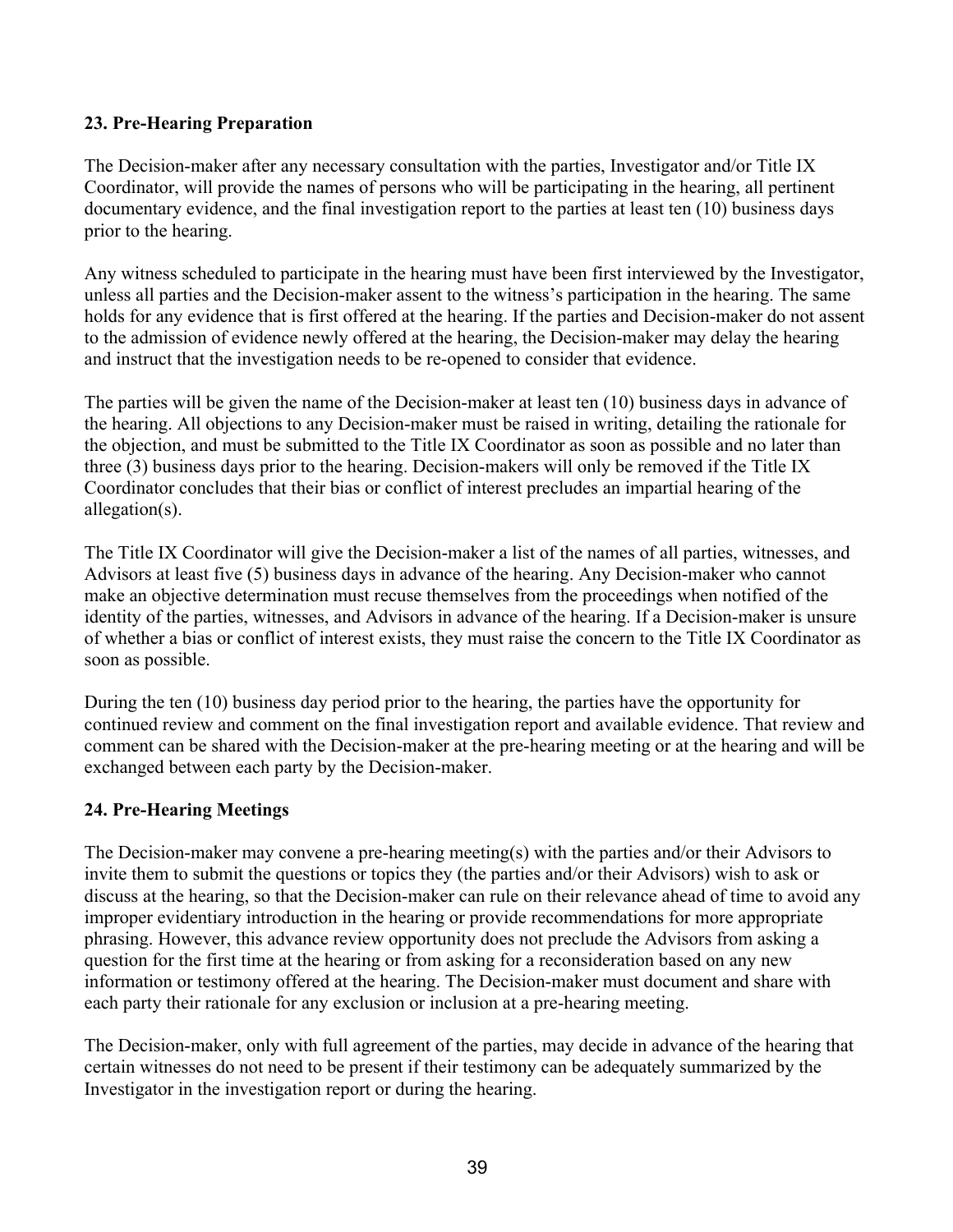At each pre-hearing meeting with a party and their Advisor, the Decision-maker will consider arguments that evidence identified in the final investigation report as relevant is, in fact, not relevant. Similarly, evidence identified as directly related but not relevant by the Investigator may be argued to be relevant.

The Decision-maker may rule on these arguments pre-hearing and will exchange those rulings between the parties prior to the hearing to assist in preparation for the hearing. The Decision-maker may consult with legal counsel and/or the Title IX Coordinator or ask either or both to attend pre-hearing meetings. The pre-hearing meeting(s) will not be recorded.

## **25. Hearing Procedures**

At the hearing, the Decision-maker has the authority to hear and make determinations on all allegations of sexual harassment and/or retaliation and may also hear and make determinations on any additional alleged policy violations that have occurred in concert with the sexual harassment and/or retaliation, even though those collateral allegations may not specifically fall within the Policy.

Participants at the hearing will include the Decision-maker, the hearing facilitator, the Investigator who conducted the investigation, the parties (or three (3) organizational representatives when an organization is the Respondent)<sup>17</sup>, Advisors to the parties, any called witnesses and anyone providing authorized accommodations or assistive services.

The Decision-maker will answer all questions of procedure. Anyone appearing at the hearing to provide information will respond to questions on their own behalf.

The Decision-maker will allow witnesses who have relevant information to appear at a portion of the hearing to respond to specific questions from the Decision-maker and the parties and will then be excused.

# **26. Joint Hearings**

In hearings involving more than one Respondent or in which two (2) or more Complainants have accused the same individual of substantially similar conduct, the default procedure will be to hear the allegations jointly.

However, the Title IX Coordinator may permit the investigation and/or hearings pertinent to each Respondent to be conducted separately if there is a compelling reason to do so. In joint hearings, separate determinations of responsibility will be made for each Respondent with respect to each alleged policy violation.

#### **27. The Order of the Hearing – Introductions and Explanation of Procedure**

The Decision-maker explains the procedures and introduces the participants. This may include a final opportunity for challenge or recusal of the Decision-maker on the basis of bias or conflict of interest. The Decision-maker will rule on any such challenge unless the Decision-maker is the individual who is

<sup>&</sup>lt;sup>17</sup> Subject to the University's Code of Organizational Conduct.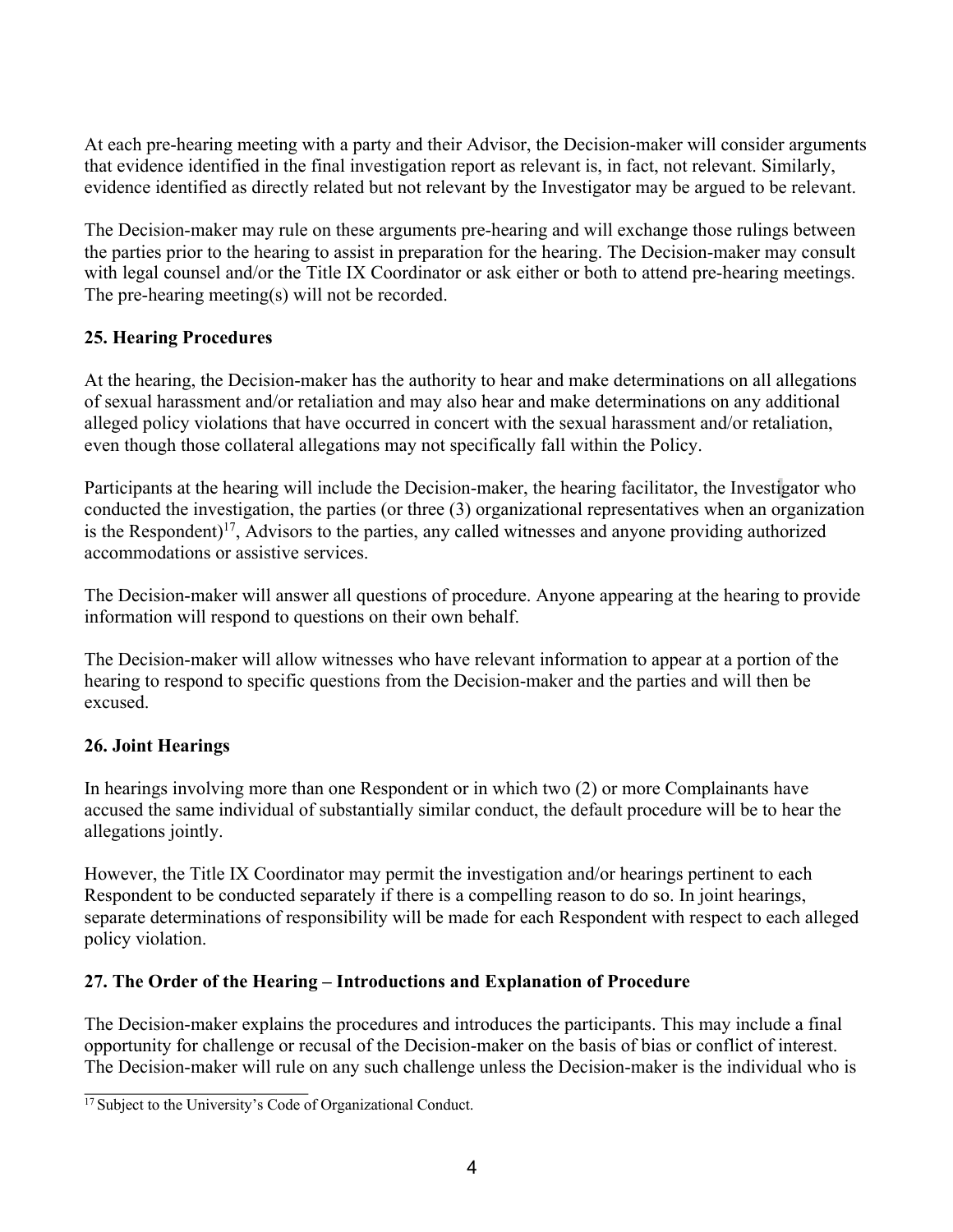the subject of the challenge, in which case the Title IX Coordinator will review and decide the challenge.

The Decision-maker then conducts the hearing according to the hearing script. At the hearing, recording, witness logistics, party logistics, curation of documents, separation of the parties, and other administrative elements of the hearing process are managed by a non-voting hearing facilitator appointed by the Title IX Coordinator. The hearing facilitator may attend to logistics of rooms for various parties/witnesses as they wait; flow of parties/witnesses in and out of the hearing space; ensuring recording and/or virtual conferencing technology is working as intended; copying and distributing materials to participants, as appropriate, etc.

# **28. Investigator Presents the Final Investigation Report**

The Investigator will then present a summary of the final investigation report, including items that are contested and those that are not, and will be subject to questioning by the Decision-maker and the parties (through their Advisors). The Investigator will be present during the entire hearing process, but not during deliberations.

Neither the parties nor the Decision-maker should ask the Investigator their opinions on credibility, recommended findings, or determinations, and the Investigator, Advisors, and parties will refrain from discussion of or questions about these assessments. If such information is introduced, the Decisionmaker will direct that it be disregarded.

# **29. Testimony and Questioning**

Once the Investigator presents their report and are questioned, the parties and witnesses may provide relevant information in turn, beginning with the Complainant, and then in the order determined by the Decision-maker. The parties/witnesses will submit to questioning by the Decision-maker and then by the parties through their Advisors ("cross-examination").

All questions are subject to a relevance determination by the Decision-maker. The Advisor, who will remain seated during questioning, will pose the proposed question orally, electronically, or in writing (orally is the default, but other means of submission may be permitted by the Decision-maker upon request if agreed to by all parties and the Decision-maker), the proceeding will pause to allow the Decision-maker to consider it (and state it if it has not been stated aloud), and the Decision-maker will determine whether the question will be permitted, disallowed, or rephrased.

The Decision-maker may invite explanations or persuasive statements regarding relevance with the Advisors, if the Decision-maker so chooses. The Decision-maker will then state their decision on the question for the record and advise the party/witness to whom the question was directed, accordingly. The Decision-maker will explain any decision to exclude a question as not relevant, or to reframe it for relevance.

The Decision-maker will limit or disallow questions on the basis that they are irrelevant, unduly repetitious (and thus irrelevant), or abusive. The Decision-maker has final say on all questions and determinations of relevance. The Decision-maker may consult with legal counsel on any questions of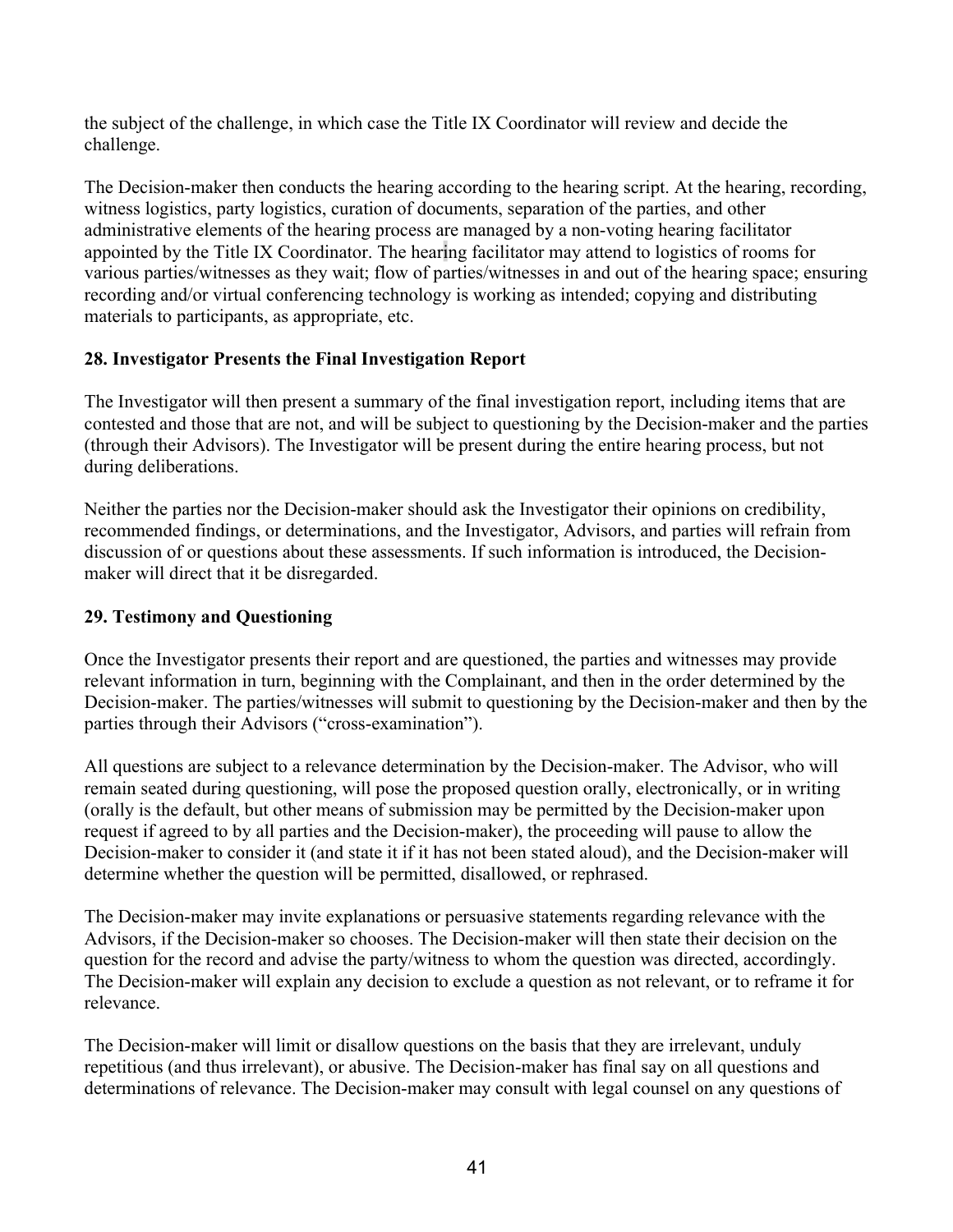admissibility. The Decision-maker may ask Advisors to frame why a question is or is not relevant from their perspective but will not entertain argument from the Advisors on relevance once the Decisionmaker has ruled on a question.

If a party's Advisor of choice refuses to comply with the University's established rules of decorum for the hearing, the University may require the party to use a different Advisor. If a University-provided Advisor refuses to comply with the rules of decorum, the University may provide that party with a different Advisor to conduct cross-examination on behalf of that party.

If the parties raise an issue of bias or conflict of interest of an Investigator or Decision-maker at the hearing, the Decision-maker may elect to address those issues, consult with legal counsel, and/or refer them to the Title IX Coordinator, and/or preserve them for appeal. If bias is not in issue at the hearing, the Decision-maker should not permit irrelevant questions that probe for bias.

#### **30. Refusal to Submit to Cross-Examination and Inferences**

If a party or witness chooses not to submit to cross-examination at the hearing, either because they do not attend the hearing, or they attend but refuse to participate in questioning (either in whole or in part), the Decision-maker may not draw any inference solely from a party's or witness's absence from the hearing or refusal to answer cross-examination or other questions.

#### **31. Recording Hearings**

Hearings (but not deliberations) are recorded by the University for the purposes of review in the event of an appeal. The parties may not record the proceedings and no other unauthorized recordings are permitted.

The Decision-maker, the parties, their Advisors, and appropriate administrators of the University will be permitted to listen to the recording in a controlled environment determined by the Title IX Coordinator. No person will be given or be allowed to make a copy of the recording without permission of the Title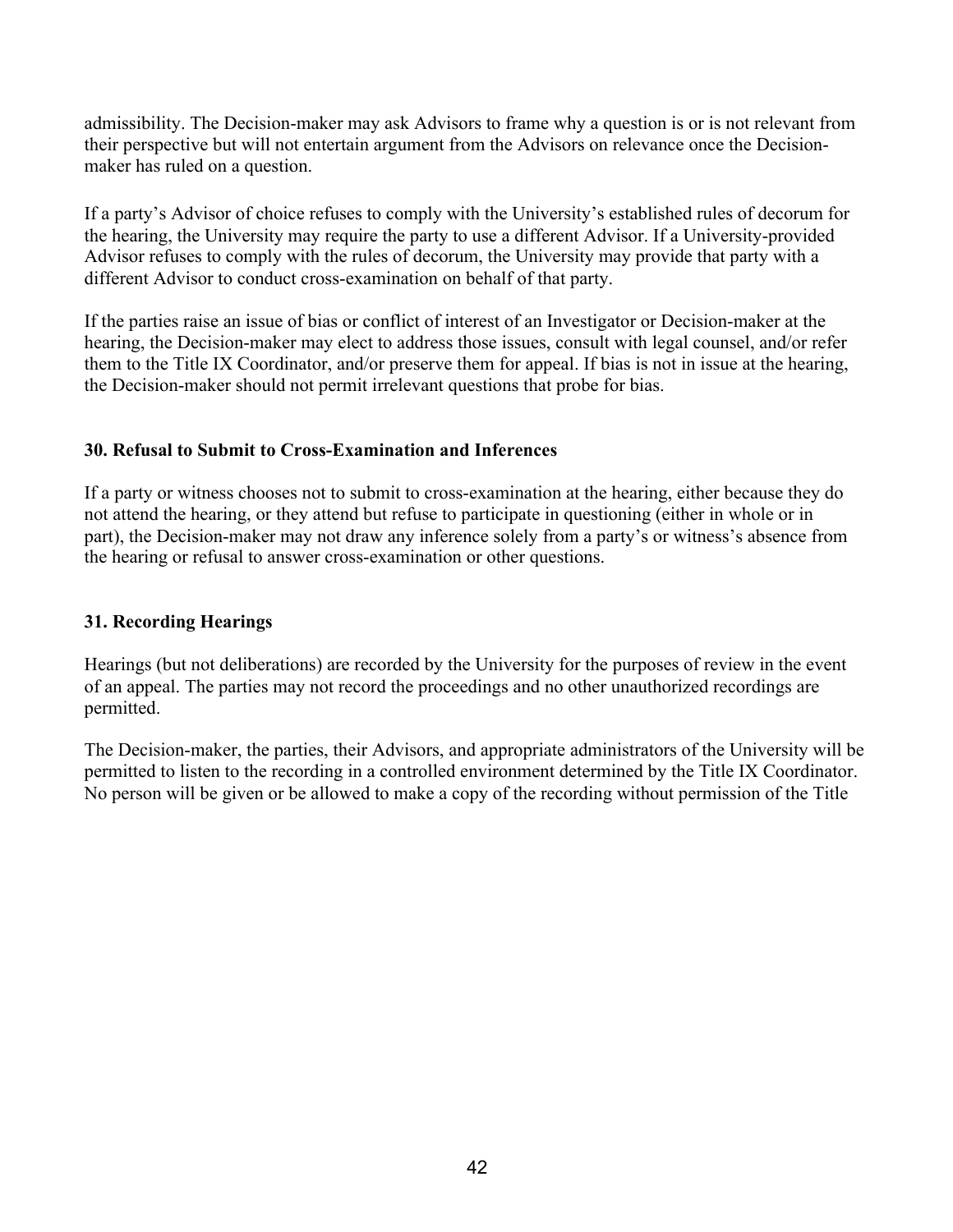IX Coordinator.

# **32. Deliberation, Decision-making, and Standard of Proof**

The Decision-maker will determine whether the Respondent is responsible or not responsible for the policy violation(s) in question after proper review and deliberation. The preponderance of the evidence standard of proof is used.

When there is a finding of responsibility on one or more of the allegations, the Decision-maker may then consider the previously submitted party impact statements in determining appropriate sanction(s). The Decision-maker will ensure that each of the parties has an opportunity to review any impact statement submitted by the other party(ies). The Decision-maker may – at their discretion – consider the statements, but they are not binding.

The Decision-maker will review the statements and any pertinent conduct history provided by appropriate administrator and will recommend/determine the appropriate sanction(s) in consultation with other appropriate administrators, as required.

The Decision-maker will then prepare a written Final Determination, and deliver it to the Title IX Coordinator, detailing the determination, rationale, the evidence used in support of its determination, the evidence not relied upon in its determination, credibility assessments, and any sanctions or recommendations.

The Final Determination must be submitted to the Title IX Coordinator within five (5) business days of the end of the hearing, unless the Title IX Coordinator grants an extension. If an extension is granted, the Title IX Coordinator will notify the parties.

#### **33. Notice of Outcome**

Using the Final Determination, the Title IX Coordinator will work with the Decision-maker to prepare a Notice of Outcome. The Title IX Coordinator will then share the letter, including the final determination, rationale, and any applicable sanction(s) with the parties and their Advisors within seven (7) business days of receiving the Decision-maker's Final Determination.

The Notice of Outcome will then be shared with the parties simultaneously. Notification will be made in writing and may be delivered by one or more of the following methods: in person, mailed to the local or permanent address of the parties as indicated in official University records, or emailed to the parties' University-issued email or otherwise approved account. Once mailed, emailed, and/or received inperson, notice will be presumptively delivered.

The Notice of Outcome will articulate the specific policy(ies) reported to have been violated, including the relevant policy section, and will contain a description of the procedural steps taken by the University from the receipt of the misconduct report to the determination, including any and all notifications to the parties, interviews with parties and witnesses, site visits, methods used to obtain evidence, and hearings held.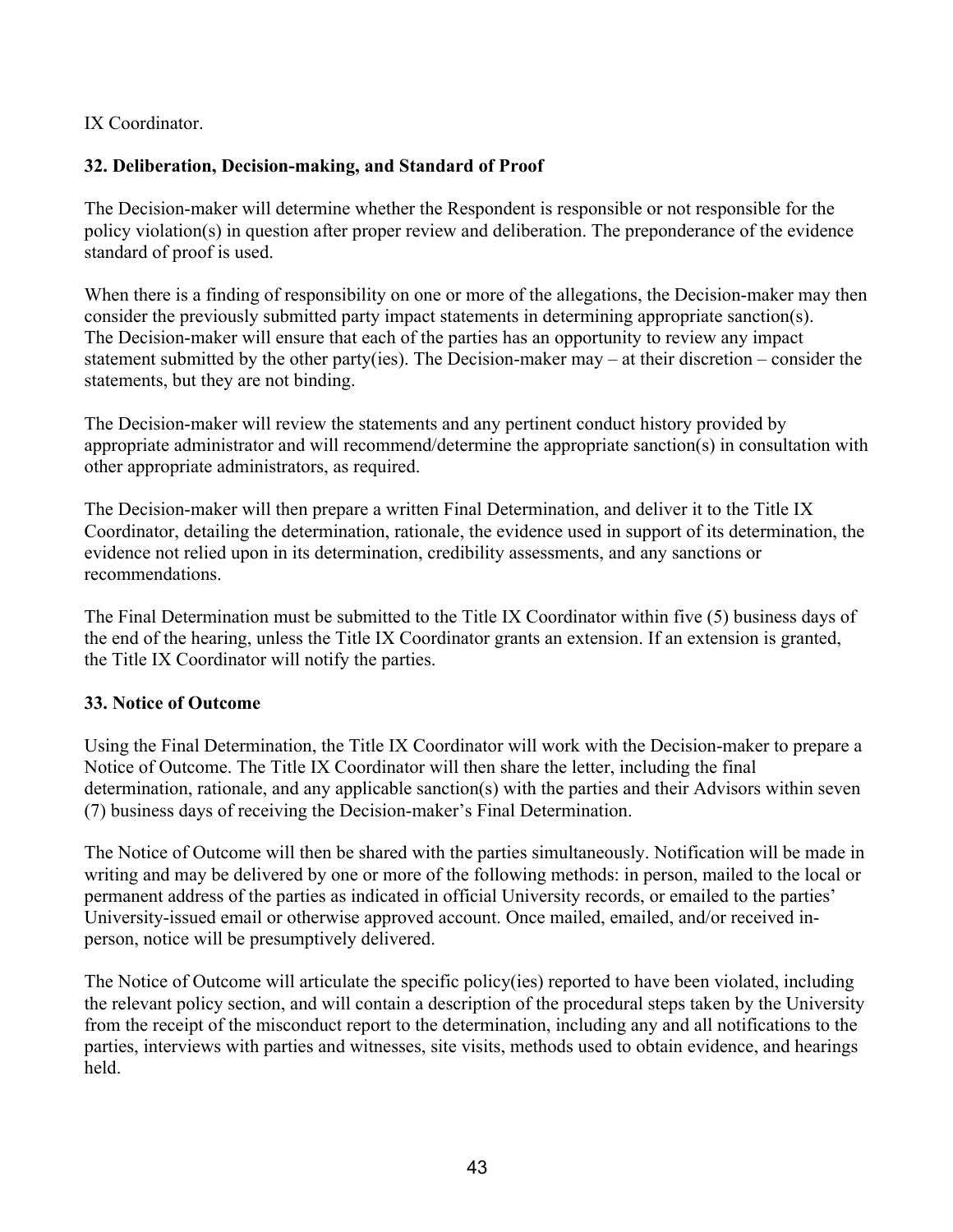The Notice of Outcome will specify the finding on each alleged policy violation; the findings of fact that support the determination; conclusions regarding the application of the relevant policy to the facts at issue; a statement of, and rationale for, the result of each allegation to the extent the University is permitted to share such information under state or federal law; any sanctions issued which the University is permitted to share according to state or federal law; and any remedies provided to the Complainant designed to ensure access to the University's educational or employment program or activity, to the extent the University is permitted to share such information under state or federal law (this detail is not typically shared with the Respondent unless the remedy directly relates to the Respondent).

The Notice of Outcome will also include information on when the results are considered by the University to be final, any changes that occur prior to finalization, and the relevant procedures and bases for any available appeal options.

# **34. Sanctions**

Factors considered when determining a sanction/responsive action may include, but are not limited to:

- i. The nature, severity of, and circumstances surrounding the violation(s)
- ii. The Respondent's disciplinary history
- iii. Previous allegations or allegations involving similar conduct
- iv. The need for sanctions/responsive actions to bring an end to the sexual Harassment and/or retaliation
- v. The need for sanctions/responsive actions to prevent the future recurrence of sexual harassment and/or retaliation
- vi. The need to remedy the effects of the sexual harassment and/or retaliation on the Complainant and the community
- vii. The impact on the parties
- viii. Any other information deemed relevant by the Decision-maker

The sanctions will be implemented as soon as is feasible, either upon the outcome of any appeal or the expiration of the window to appeal without an appeal being requested.

The sanctions described in this policy are not exclusive of, and may be in addition to, other actions taken or sanctions imposed by external authorities.

# **a. Student Sanctions**

The following are the usual sanctions<sup>18</sup> that may be imposed upon students or organizations singly or in combination $19$ :

i. Warning: A formal statement that the conduct was unacceptable and a warning that further violation of any University policy, procedure, or directive will result in more severe sanctions/responsive actions.

 $18$  University policies on transcript notation will apply to these proceedings.

<sup>&</sup>lt;sup>19</sup> Subject to Lawrence University's Student Handbook.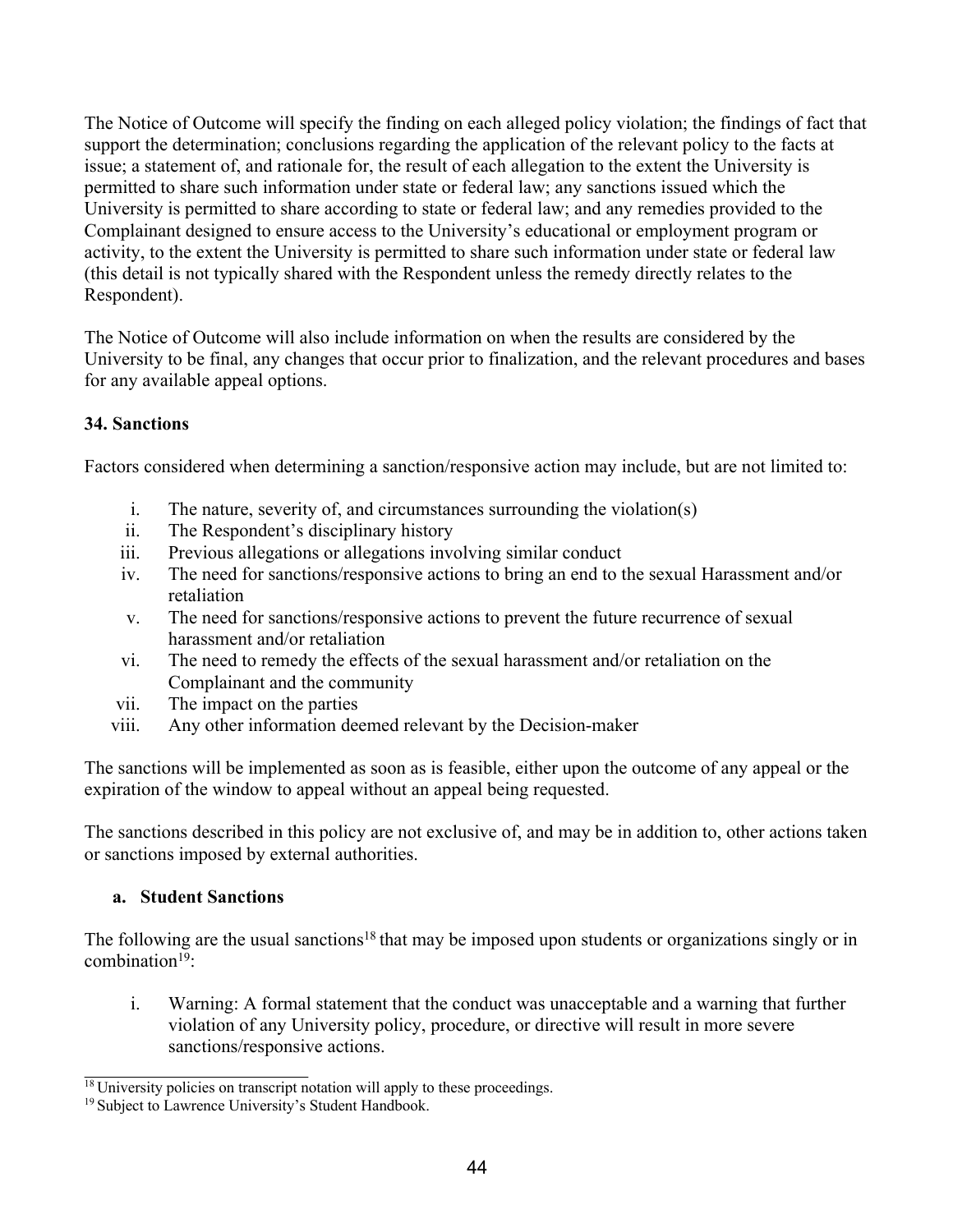- ii. Required Counseling: A mandate to meet with and engage in either University-sponsored or external counseling to better comprehend the misconduct and its effects.
- iii. Probation: A written reprimand for violation of institutional policy, providing for more severe disciplinary sanctions in the event that the student or organization is found in violation of any institutional policy, procedure, or directive within a specified period of time. Terms of the probation will be articulated and may include denial of specified social privileges, exclusion from co-curricular activities, exclusion from designated areas of campus, nocontact orders, and/or other measures deemed appropriate.
- iv. Suspension: Termination of student status for a definite period of time not to exceed two years and/or until specific criteria are met. Students who return from suspension are automatically placed on probation through the remainder of their tenure as a student at Lawrence.
- v. Expulsion: Permanent termination of student status and revocation of rights to be on campus for any reason or to attend University-sponsored events. This sanction will be noted permanently as a Conduct Expulsion on the student's official transcript
- vi. Withholding Diploma: The University may withhold a student's diploma for a specified period of time and/or deny a student participation in commencement activities if the student has an allegation pending or as a sanction if the student is found responsible for an alleged violation.
- vii. Revocation of Degree: The University reserves the right to revoke a degree previously awarded from the University for fraud, misrepresentation, and/or other violation of University policies, procedures, or directives in obtaining the degree, or for other serious violations committed by a student prior to graduation.
- viii. Organizational Sanctions: Deactivation, loss of recognition, loss of some or all privileges (including University registration) for a specified period of time.
- ix. Other Actions: In addition to or in place of the above sanctions, the University may assign any other sanctions as deemed appropriate.

# **b. Employee Sanctions/Responsive Actions**

Responsive actions for an employee who has engaged in harassment and/or retaliation include:

- i. Warning Verbal or Written
- ii. Performance Improvement Plan/Management Process
- iii. Enhanced supervision, observation, or review
- iv. Required Counseling
- v. Required Training or Education
- vi. Probation
- vii. Denial of Pay Increase/Pay Grade
- viii. Loss of Oversight or Supervisory Responsibility
- ix. Demotion
- x. Transfer
- xi. Reassignment
- xii. Delay of tenure track progress
- xiii. Assignment to new supervisor
- xiv. Restriction of stipends, research, and/or professional development resources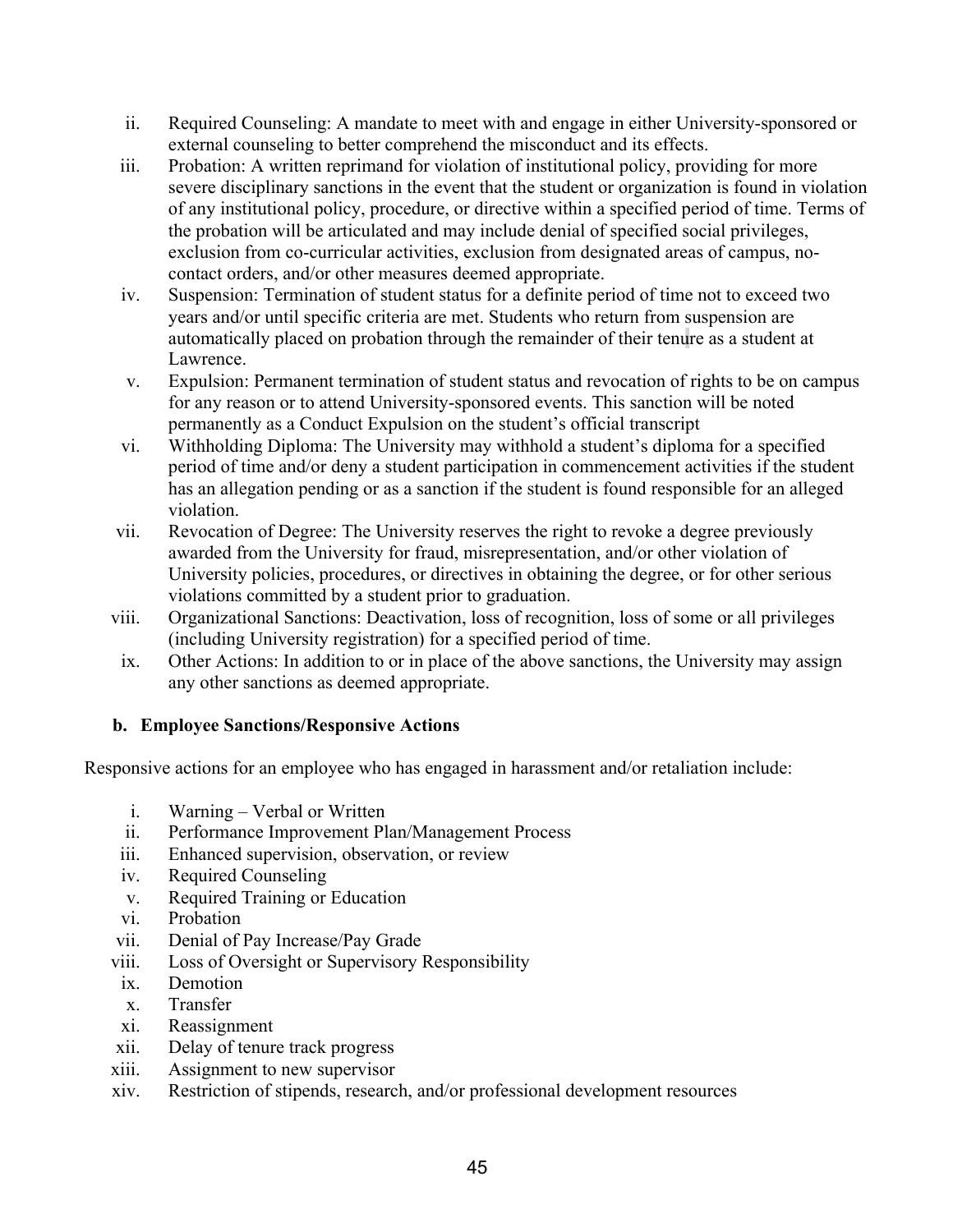- xv. Suspension with pay
- xvi. Suspension without pay
- xvii. Termination
- xviii. Other Actions: In addition to or in place of the above sanctions/responsive actions, the Lawrence may assign any other responsive actions as deemed appropriate.

#### **35. Withdrawal or Resignation While Charges Pending**

#### **a. Students**

If a student has an allegation pending for violation of the Policy, the University may place a hold on a student's ability to graduate and/or to receive an official transcript/diploma.

Should a student decide to not participate in the resolution process, the process proceeds absent their participation to a reasonable resolution. Should a student Respondent permanently withdraw from the University, the resolution process ends, as the University no longer has disciplinary jurisdiction over the withdrawn student.

However, the University will continue to address and remedy any systemic issues, variables that may have contributed to the alleged violation(s), and any ongoing effects of the alleged sexual harassment and/or retaliation. The student who withdraws or leaves while the process is pending may not return to the University. Such exclusion applies to all campuses of University. A hold will be placed on their ability to be readmitted. They may also be barred from University property and/or events.

If the student Respondent only withdraws or takes a leave for a specified period of time (e.g., one semester or term), the resolution process may continue remotely and that student is not permitted to return to Lawrence University unless and until all sanctions have been satisfied.

#### **b. Employees**

Should an employee Respondent resign with unresolved allegations pending, the resolution process ends, as the University no longer has disciplinary jurisdiction over the resigned employee. However, the University will continue to address and remedy any systemic issues, variables that contributed to the alleged violation(s), and any ongoing effects of the alleged harassment or retaliation.

The employee who resigns with unresolved allegations pending is not eligible for rehire with the University or any campus of the University, and the records retained by the Title IX Coordinator will reflect that status.

All University responses to future inquiries regarding employment references for that individual will include that the former employee resigned during a pending disciplinary matter.

#### **36. Appeals**

Any party may file a request for appeal ("Request for Appeal"), but it must be submitted in writing to the Title IX Coordinator within five (5) days of the delivery of the Notice of Outcome.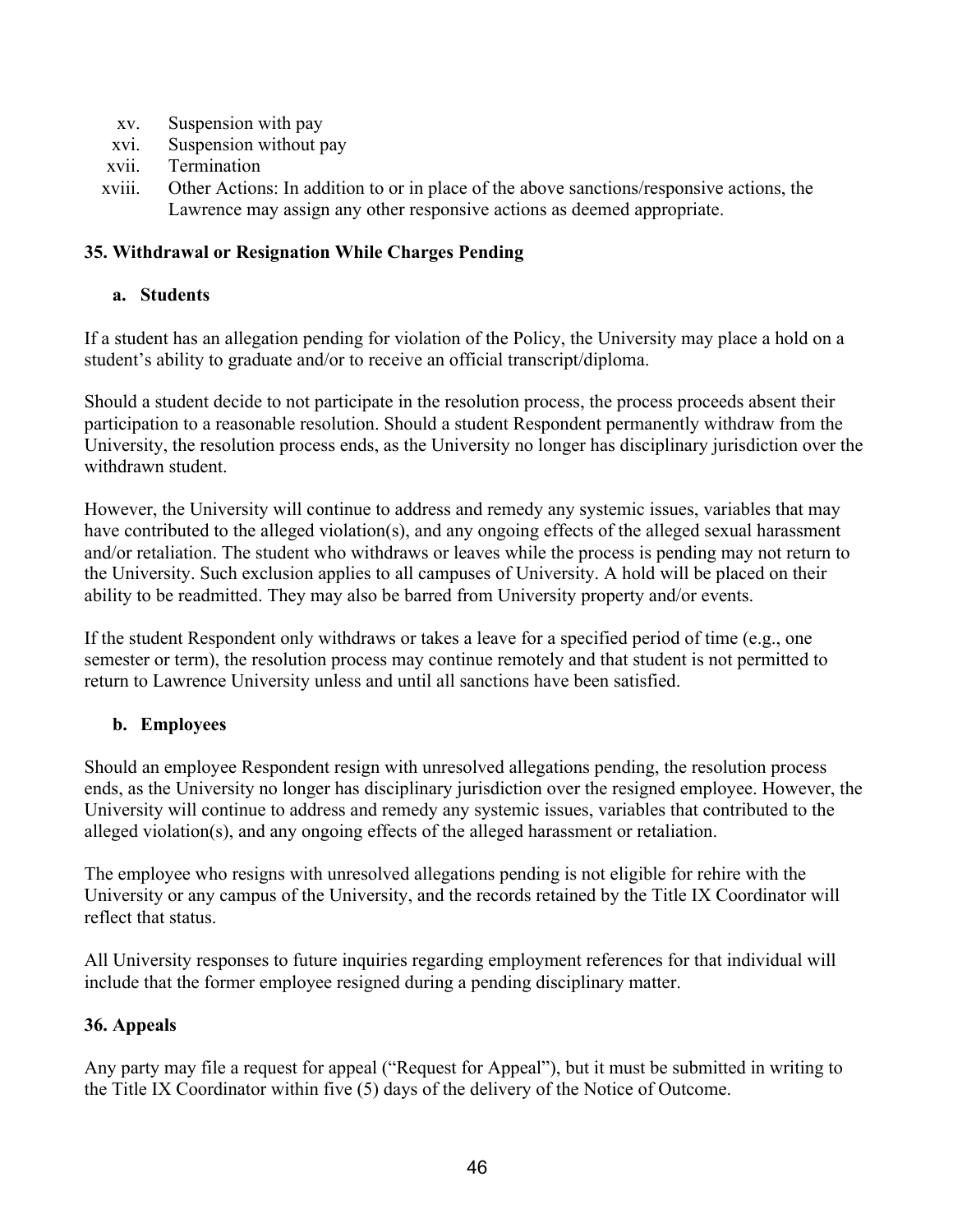A single Appeal Decision-maker will Decision-maker the appeal. No appeals officer or Decision-maker will have been involved in the process previously, including any dismissal appeal that may have been heard earlier in the process.

The Request for Appeal will be forwarded to the Appeal Chair for consideration to determine if the request meets the grounds for appeal (a Review for Standing).

This review is not a review of the merits of the appeal, but solely a determination as to whether the request meets the grounds and is timely filed.

# **a. Grounds for Appeal**

Appeals are limited to the following grounds:

- i. Procedural irregularity that affected the outcome of the matter;
- ii. New evidence that was not reasonably available at the time the determination regarding responsibility or dismissal was made, that could affect the outcome of the matter; and
- iii. The Title IX Coordinator, Investigator, or Decision-maker had a conflict of interest or bias for or against Complainants or Respondents generally or the specific Complainant or Respondent that affected the outcome of the matter.

If any of the grounds in the Request for Appeal do not meet the grounds in this Policy, that request will be denied by the Appeal Chair and the parties and their Advisors will be notified in writing of the denial and the rationale.

If any of the grounds in the Request for Appeal meet the grounds in this Policy, then the Appeal Chair will notify the other party(ies) and their Advisors, the Title IX Coordinator, and, when appropriate, the Investigators and/or the original Decision-maker.

The other party(ies) and their Advisors, the Title IX Coordinator, and, when appropriate, the Investigators and/or the original Decision-maker will be mailed, emailed, and/or provided a hard copy of the request with the approved grounds and then be given seven (7) business days to submit a response to the portion of the appeal that was approved and involves them. All responses will be forwarded by the Appeal Chair to all parties for review and comment.

The non-appealing party (if any) may also choose to raise a new ground for appeal at this time. If so, that will be reviewed to determine if it meets the grounds in this Policy by the Appeal Chair and either denied or approved. If approved, it will be forwarded to the party who initially requested an appeal, the Investigator and/or original Decision-maker, as necessary, who will submit their responses in 7 business days, which will be circulated for review and comment by all parties. Neither party may submit any new requests for appeal after this time period. The Appeal Chair will collect any additional information needed and all documentation regarding the approved grounds and the subsequent responses, and the Appeal Chair will render a decision in no more than five (5) business days, barring exigent circumstances.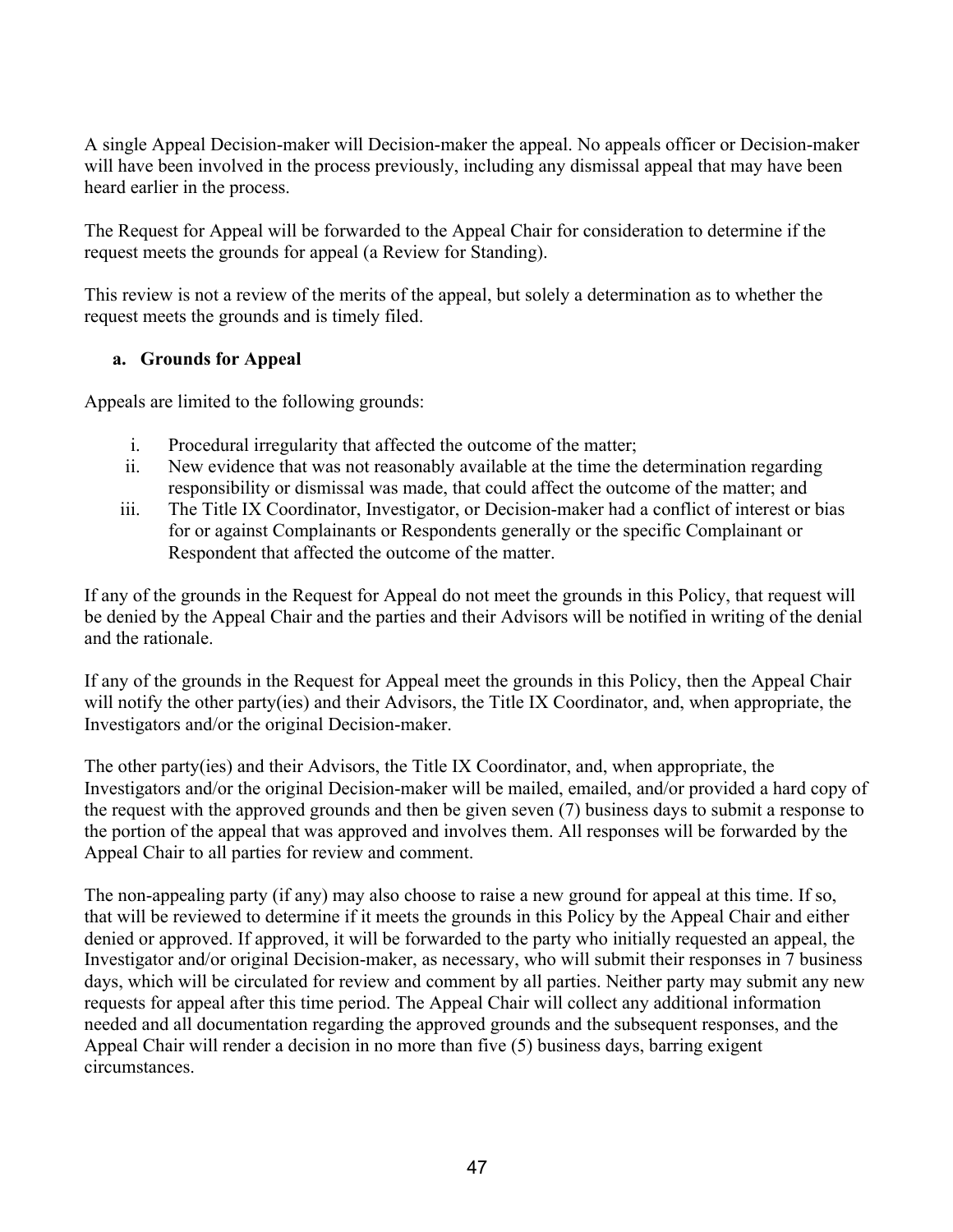A Notice of Appeal Outcome will be sent to all parties simultaneously including the decision on each approved ground and rationale for each decision. The Notice of Appeal Outcome will specify the finding on each ground for appeal, any specific instructions for remand or reconsideration, any sanctions that may result which the University is permitted to share according to state or federal law, and the rationale supporting the essential findings to the extent the University is permitted to share under state or federal law.

Notification will be made in writing and may be delivered by one or more of the following methods: in person, mailed to the local or permanent address of the parties as indicated in official institutional records, or emailed to the parties' University-issued email or otherwise approved account. Once mailed, emailed and/or received in-person, notice will be presumptively delivered.

# **b. Sanctions Status during the Appeal**

Any sanctions imposed as a result of the hearing are stayed during the appeal process. Supportive measures may be reinstated, subject to the same supportive measure procedures above.

If any of the sanctions are to be implemented immediately post-hearing, but pre-appeal, then emergency removal procedures (detailed above) for a hearing on the justification for doing so must be permitted within 48 hours of implementation.

Lawrence may still place holds on official transcripts, diplomas, graduations, and course registration pending the outcome of an appeal when the original sanctions included separation.

#### **c. Appeal Considerations**

- i. Decisions on appeal are to be deferential to the original decision, making changes to the finding only when there is clear error and to the sanction(s)/responsive action(s) only if there is a compelling justification to do so.
- ii. Appeals are not intended to provide for a full re-hearing (de novo) of the allegation(s). In most cases, appeals are confined to a review of the written documentation or record of the original hearing and pertinent documentation regarding the specific grounds for appeal.
- iii. An appeal is not an opportunity for Appeal Decision-makers to substitute their judgment for that of the original Decision-maker merely because they disagree with the finding and/or sanction(s).
- iv. The Appeal Chair/Decision-maker may consult with the Title IX Coordinator on questions of procedure or rationale, for clarification, if needed. Documentation of all such consultation will be maintained.
- v. Appeals granted based on new evidence should normally be remanded to the original Investigator and/or Decision-maker for reconsideration. Other appeals may be remanded at the discretion of the Title IX Coordinator or, in limited circumstances, decided on appeal.
- vi. Once an appeal is decided, the outcome is final: further appeals are not permitted, even if a decision or sanction is changed on remand (except in the case of a new hearing).
- vii. In rare cases where a procedural or substantive error cannot be cured by the original Decision-maker (as in cases of bias), the Appeal Chair may order a new hearing with a new Decision- maker.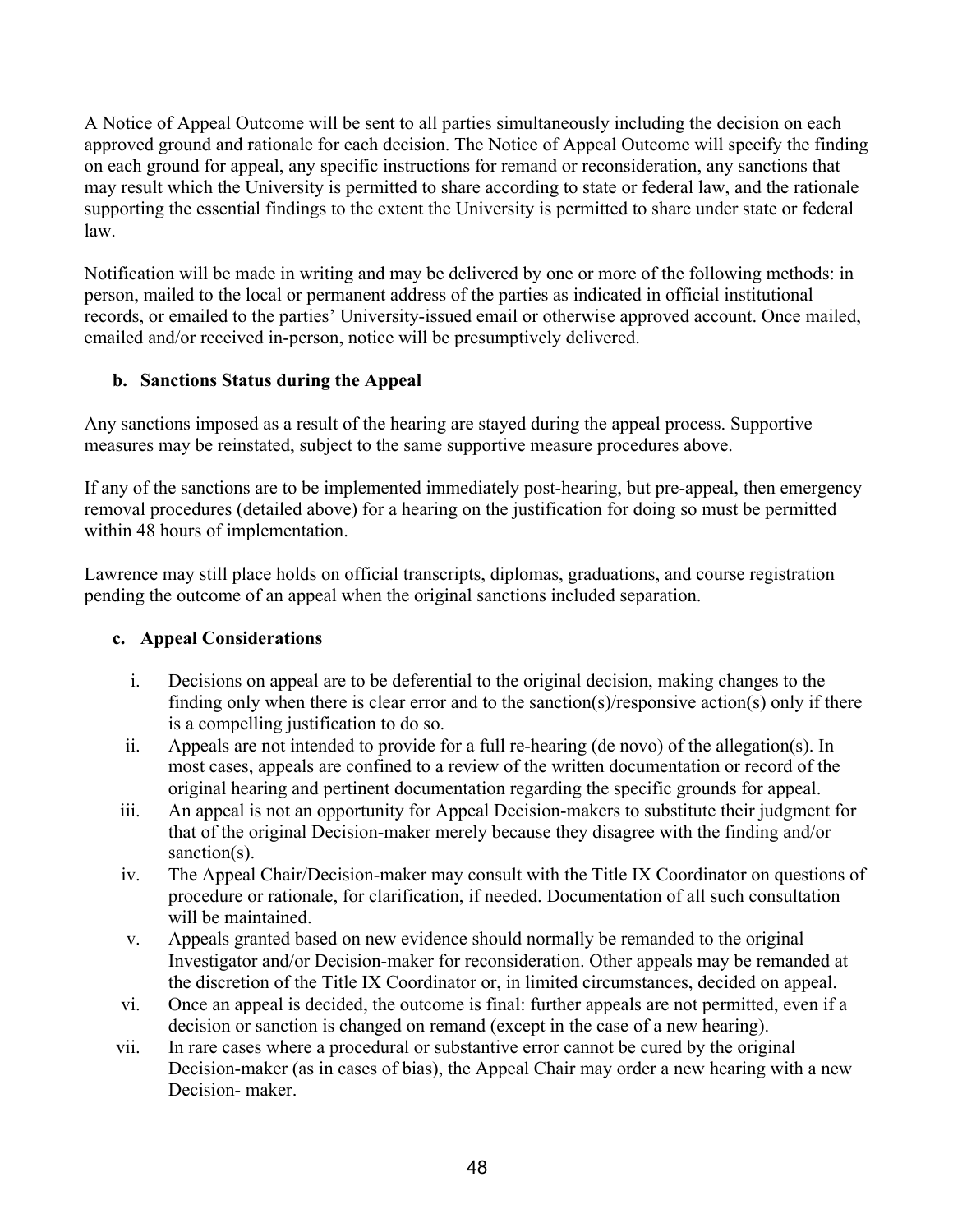- viii. The results of a remand to a Decision-maker cannot be appealed. The results of a new hearing can be appealed, once, on any of the three available appeal grounds.
- ix. In cases in which the appeal results in reinstatement to the University or resumption of privileges, all reasonable attempts will be made to restore the Respondent to their prior status, recognizing that some opportunities lost may be irreparable in the short term.

#### **37. Long-Term Remedies/Other Actions**

Following the conclusion of the resolution process, and in addition to any sanctions implemented, the Title IX Coordinator may implement additional long-term remedies or actions with respect to the parties and/or the campus community that are intended to stop the sexual harassment and/or retaliation, remedy the effects, and prevent reoccurrence.

These remedies/actions may include, but are not limited to:

- a. Referral to counseling and health services
- b. Referral to the Employee Assistance Program
- c. Education to the individual and/or the community
- d. Permanent alteration of housing assignments
- e. Permanent alteration of work arrangements for employees
- f. Provision of campus safety escorts
- g. Climate surveys
- h. Policy modification and/or training
- i. Provision of transportation accommodations
- j. Implementation of long-term contact limitations between the parties
- k. Implementation of adjustments to academic deadlines, course schedules, etc.

At the discretion of the Title IX Coordinator, certain long-term support or measures may also be provided to the parties even if no policy violation is found.

When no policy violation is found, the Title IX Coordinator will address any remedies owed by the University to the Respondent to ensure no effective denial of educational access.

The University will maintain the privacy of any long-term remedies/actions/measures, provided privacy does not impair the University's ability to provide these services.

#### **38. Failure to Comply with Sanctions and/or Interim and Long-term Remedies and/or Responsive Actions**

All Respondents are expected to comply with the assigned sanctions, responsive actions, and/or corrective actions within the timeframe specified by the final Decision-maker (including the Appeal Chair/Panel).

Failure to abide by the sanction(s)/action(s) imposed by the date specified, whether by refusal, neglect, or any other reason, may result in additional sanction(s)/action(s), including suspension, expulsion, and/or termination from the University and may be noted on a student's official transcript.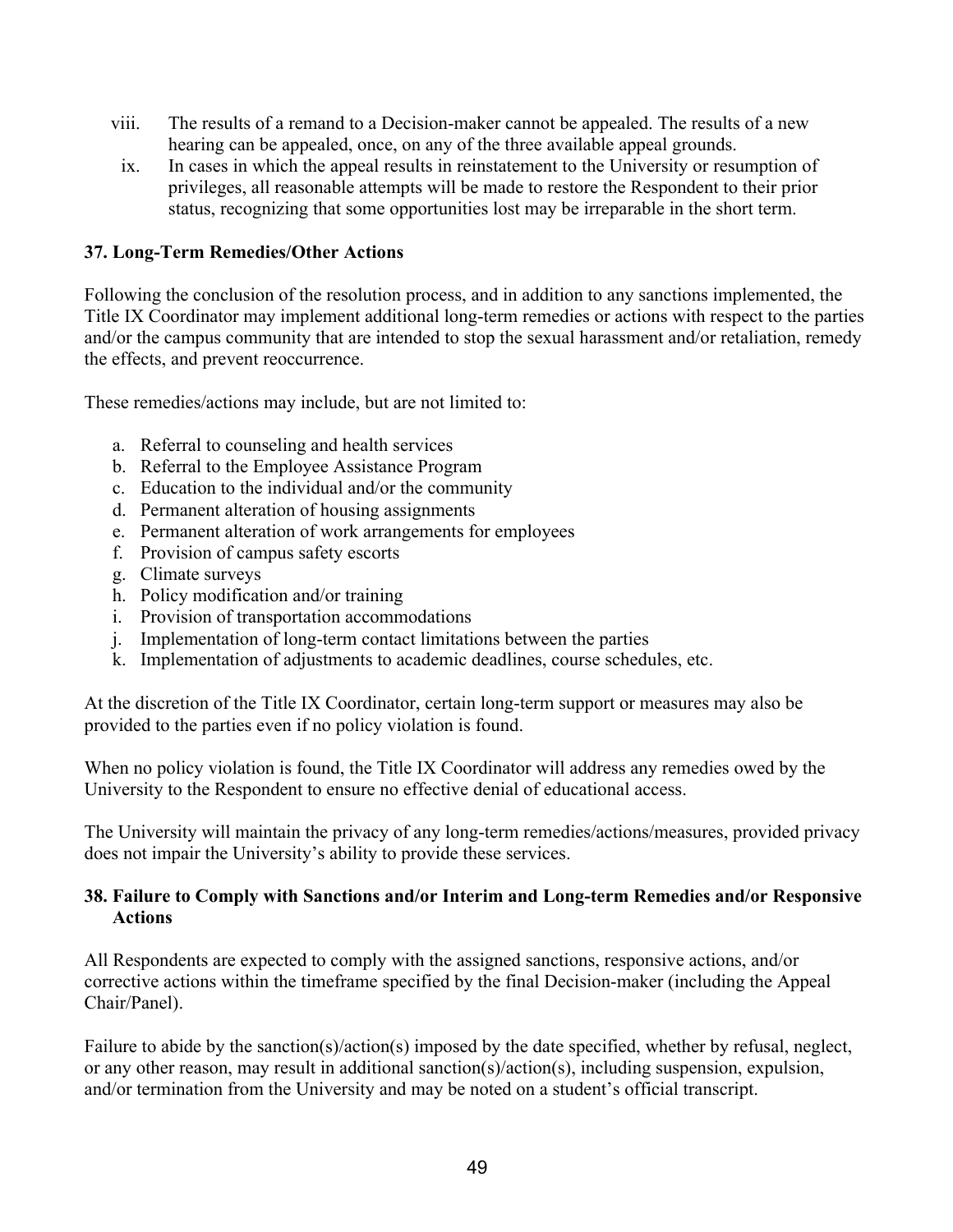A suspension will only be lifted when compliance is achieved to the satisfaction of the Title IX Coordinator.

# **39. Recordkeeping**

Lawrence will maintain for a period of at least seven (7) years records of:

- a. Each sexual harassment investigation including any determination regarding responsibility and any audio or audiovisual recording or transcript required under federal regulation;
- b. Any disciplinary sanctions imposed on the Respondent;
- c. Any remedies provided to the Complainant designed to restore or preserve equal access to the University's education program or activity;
- d. Any appeal and the result therefrom;
- e. Any Informal Resolution and the result therefrom;
- f. All materials used to train Title IX Coordinators, Investigators, Decision-makers, and any person who facilitates an Informal Resolution process. Lawrence University will make these training materials publicly available on Lawrence's website.
- g. Any actions, including any supportive measures, taken in response to a report or formal complaint of sexual harassment, including:
	- i. The basis for all conclusions that the response was not deliberately indifferent;
	- ii. Any measures designed to restore or preserve equal access to the University's education program or activity; and
- iii. If no supportive measures were provided to the Complainant, document the reasons why such a response was not clearly unreasonable in light of the known circumstances.

Lawrence University will also maintain any and all records in accordance with state and federal laws.

#### **40. Disabilities Accommodations in the Resolution Process**

Lawrence is committed to providing reasonable accommodations and support to qualified students, employees, or others with disabilities to ensure equal access to the University's resolution process.

Anyone needing such accommodations or support should contact the Director of Equity & Title IX Coordinator or appropriate HR individual if employee, who will review the request and, in consultation with the person requesting the accommodation and the Title IX Coordinator, determine which accommodations are appropriate and necessary for full participation in the process.

# **41. Revision of this Policy and Procedures**

This Policy and procedures supersede any previous policy(ies) addressing harassment, sexual misconduct and/or retaliation under Title IX and will be reviewed and updated annually by the Title IX Coordinator. The University reserves the right to make changes to this document as necessary, and once those changes are posted online, they are in effect.

During the resolution process, the Title IX Coordinator may make minor modifications to procedures